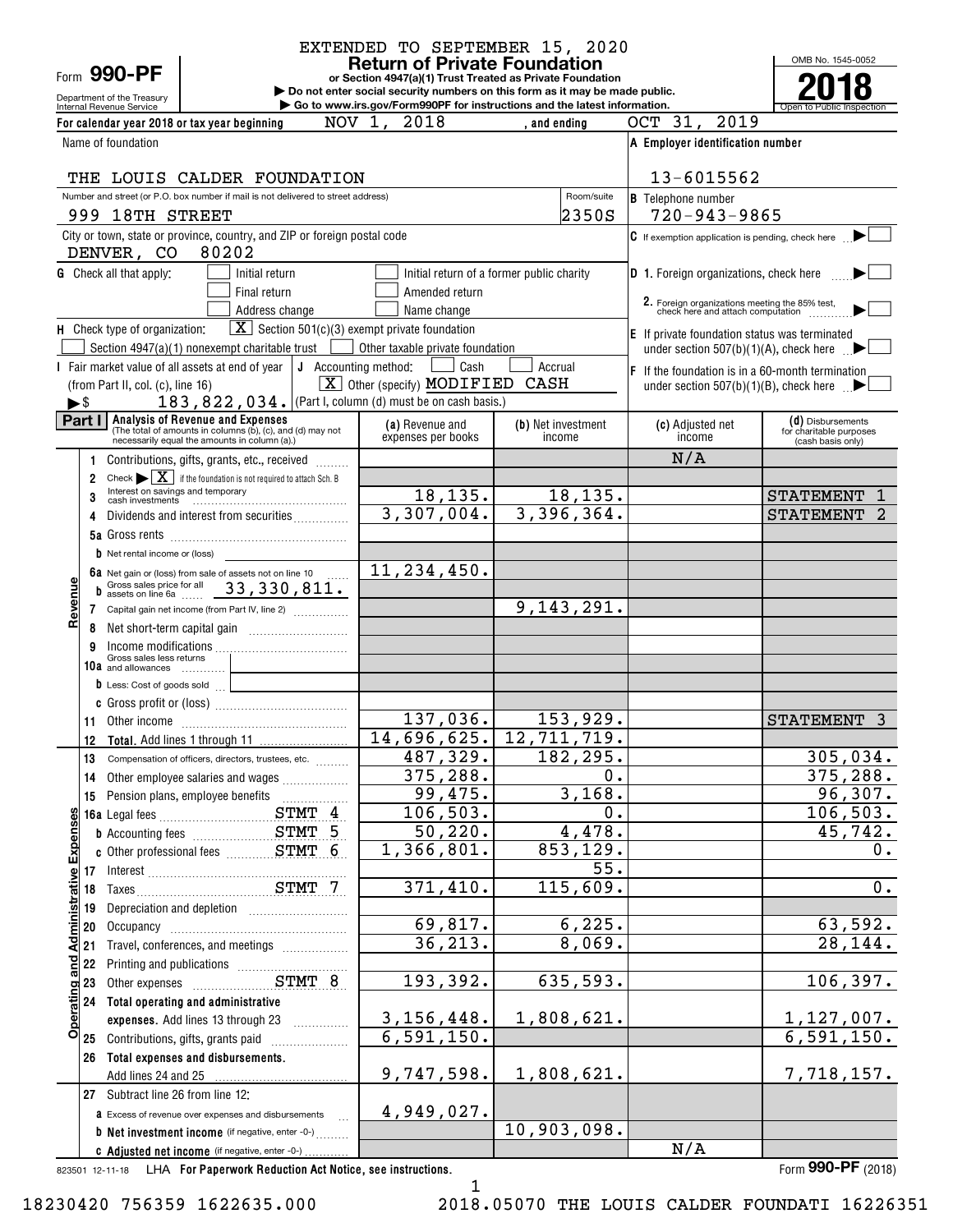| THE LOUIS CALDER FOUNDATION<br>Form 990-PF (2018) |          |                                                                                                                                                                                                                                |                         |                                                      | 13-6015562<br>Page 2         |
|---------------------------------------------------|----------|--------------------------------------------------------------------------------------------------------------------------------------------------------------------------------------------------------------------------------|-------------------------|------------------------------------------------------|------------------------------|
|                                                   | Part II  | <b>Balance Sheets</b> Attached schedules and amounts in the description                                                                                                                                                        | Beginning of year       | End of year                                          |                              |
|                                                   |          | column should be for end-of-year amounts only.                                                                                                                                                                                 | (a) Book Value          | (b) Book Value                                       | (c) Fair Market Value        |
|                                                   |          |                                                                                                                                                                                                                                |                         |                                                      |                              |
|                                                   |          | 2 Savings and temporary cash investments [111] Saving Savings and temporary cash investments                                                                                                                                   | 3, 226, 924.            | 6, 315, 150.                                         | $\overline{6,315},150.$      |
|                                                   |          | 3 Accounts receivable $\blacktriangleright$                                                                                                                                                                                    |                         |                                                      |                              |
|                                                   |          | Less: allowance for doubtful accounts $\blacktriangleright$                                                                                                                                                                    |                         |                                                      |                              |
|                                                   |          | 4 Pledges receivable $\blacktriangleright$                                                                                                                                                                                     |                         |                                                      |                              |
|                                                   |          | Less: allowance for doubtful accounts                                                                                                                                                                                          |                         |                                                      |                              |
|                                                   |          |                                                                                                                                                                                                                                |                         |                                                      |                              |
|                                                   |          | 6 Receivables due from officers, directors, trustees, and other                                                                                                                                                                |                         |                                                      |                              |
|                                                   |          |                                                                                                                                                                                                                                |                         |                                                      |                              |
|                                                   |          |                                                                                                                                                                                                                                |                         |                                                      |                              |
|                                                   |          | Less: allowance for doubtful accounts                                                                                                                                                                                          |                         |                                                      |                              |
|                                                   |          |                                                                                                                                                                                                                                |                         |                                                      |                              |
| Assets                                            |          |                                                                                                                                                                                                                                |                         |                                                      |                              |
|                                                   |          | 10a Investments - U.S. and state government obligations                                                                                                                                                                        |                         |                                                      |                              |
|                                                   |          |                                                                                                                                                                                                                                | 41,873,631.             |                                                      | 43,854,521. 43,854,521.      |
|                                                   |          |                                                                                                                                                                                                                                |                         |                                                      |                              |
|                                                   |          |                                                                                                                                                                                                                                |                         |                                                      |                              |
|                                                   |          |                                                                                                                                                                                                                                |                         |                                                      |                              |
|                                                   | 12       |                                                                                                                                                                                                                                |                         |                                                      |                              |
|                                                   | 13       |                                                                                                                                                                                                                                |                         | $125,638,509.$ 133,652,363. 133,652,363.             |                              |
|                                                   | 14       | Land, buildings, and equipment; basis $\blacktriangleright$                                                                                                                                                                    |                         |                                                      |                              |
|                                                   |          |                                                                                                                                                                                                                                |                         |                                                      |                              |
|                                                   | 15       | Other assets (describe                                                                                                                                                                                                         |                         |                                                      |                              |
|                                                   |          | 16 Total assets (to be completed by all filers - see the                                                                                                                                                                       |                         |                                                      |                              |
|                                                   |          |                                                                                                                                                                                                                                |                         | $170, 739, 064.$ $ 183, 822, 034.$ $ 183, 822, 034.$ |                              |
|                                                   |          |                                                                                                                                                                                                                                |                         |                                                      |                              |
|                                                   | 18       |                                                                                                                                                                                                                                |                         |                                                      |                              |
|                                                   | 19       | Deferred revenue imminimum contracts and the contracts of the contracts of the contracts of the contracts of the contracts of the contracts of the contracts of the contracts of the contracts of the contracts of the contrac |                         |                                                      |                              |
| Liabilities                                       |          | 20 Loans from officers, directors, trustees, and other disqualified persons                                                                                                                                                    |                         |                                                      |                              |
|                                                   | 21       |                                                                                                                                                                                                                                |                         |                                                      |                              |
|                                                   |          | 22 Other liabilities (describe $\blacktriangleright$                                                                                                                                                                           |                         |                                                      |                              |
|                                                   |          | 23 Total liabilities (add lines 17 through 22)                                                                                                                                                                                 | 0.                      | 0.                                                   |                              |
|                                                   |          | Foundations that follow SFAS 117, check here $\Box$                                                                                                                                                                            |                         |                                                      |                              |
|                                                   |          | and complete lines 24 through 26, and lines 30 and 31.                                                                                                                                                                         |                         |                                                      |                              |
|                                                   | 24       | Unrestricted                                                                                                                                                                                                                   |                         | 170, 739, 064.   183, 822, 034.                      |                              |
|                                                   | 25       |                                                                                                                                                                                                                                |                         |                                                      |                              |
|                                                   | 26       |                                                                                                                                                                                                                                |                         |                                                      |                              |
| Assets or Fund Balances                           |          | Foundations that do not follow SFAS 117, check here $\Box$                                                                                                                                                                     |                         |                                                      |                              |
|                                                   |          | and complete lines 27 through 31.                                                                                                                                                                                              |                         |                                                      |                              |
|                                                   | 27       | Capital stock, trust principal, or current funds                                                                                                                                                                               |                         |                                                      |                              |
|                                                   | 28       | Paid-in or capital surplus, or land, bldg., and equipment fund                                                                                                                                                                 |                         |                                                      |                              |
|                                                   | 29       | Retained earnings, accumulated income, endowment, or other funds                                                                                                                                                               |                         |                                                      |                              |
| اقع<br>ا                                          | 30       |                                                                                                                                                                                                                                |                         | 170, 739, 064.   183, 822, 034.                      |                              |
|                                                   |          |                                                                                                                                                                                                                                |                         |                                                      |                              |
|                                                   |          |                                                                                                                                                                                                                                | 170,739,064.            | 183,822,034.                                         |                              |
|                                                   | Part III | Analysis of Changes in Net Assets or Fund Balances                                                                                                                                                                             |                         |                                                      |                              |
|                                                   |          | 1 Total net assets or fund balances at beginning of year - Part II, column (a), line 30                                                                                                                                        |                         |                                                      |                              |
|                                                   |          | (must agree with end-of-year figure reported on prior year's return) with an accommutation and agree with end-of-year figure reported on prior year's return)                                                                  |                         | $\mathbf{1}$                                         | 170,739,064.                 |
|                                                   |          | 2 Enter amount from Part I, line 27a                                                                                                                                                                                           | $\overline{\mathbf{2}}$ | $\overline{4,949,027}$ .                             |                              |
| 3                                                 |          | Other increases not included in line 2 (itemize) > UNREALIZED GAIN ON INVESTMENTS                                                                                                                                              | $\boldsymbol{3}$        | $\overline{8,133,943}$ .                             |                              |
|                                                   |          | 4 Add lines 1, 2, and 3                                                                                                                                                                                                        |                         | 4                                                    | $\overline{183}$ , 822, 034. |
| 5                                                 |          | Decreases not included in line 2 (itemize) $\blacktriangleright$                                                                                                                                                               |                         | $\sqrt{5}$                                           | 0.                           |
|                                                   |          |                                                                                                                                                                                                                                |                         | $\boldsymbol{6}$                                     | 183,822,034.                 |

Form (2018) **990-PF**

823511 12-11-18

2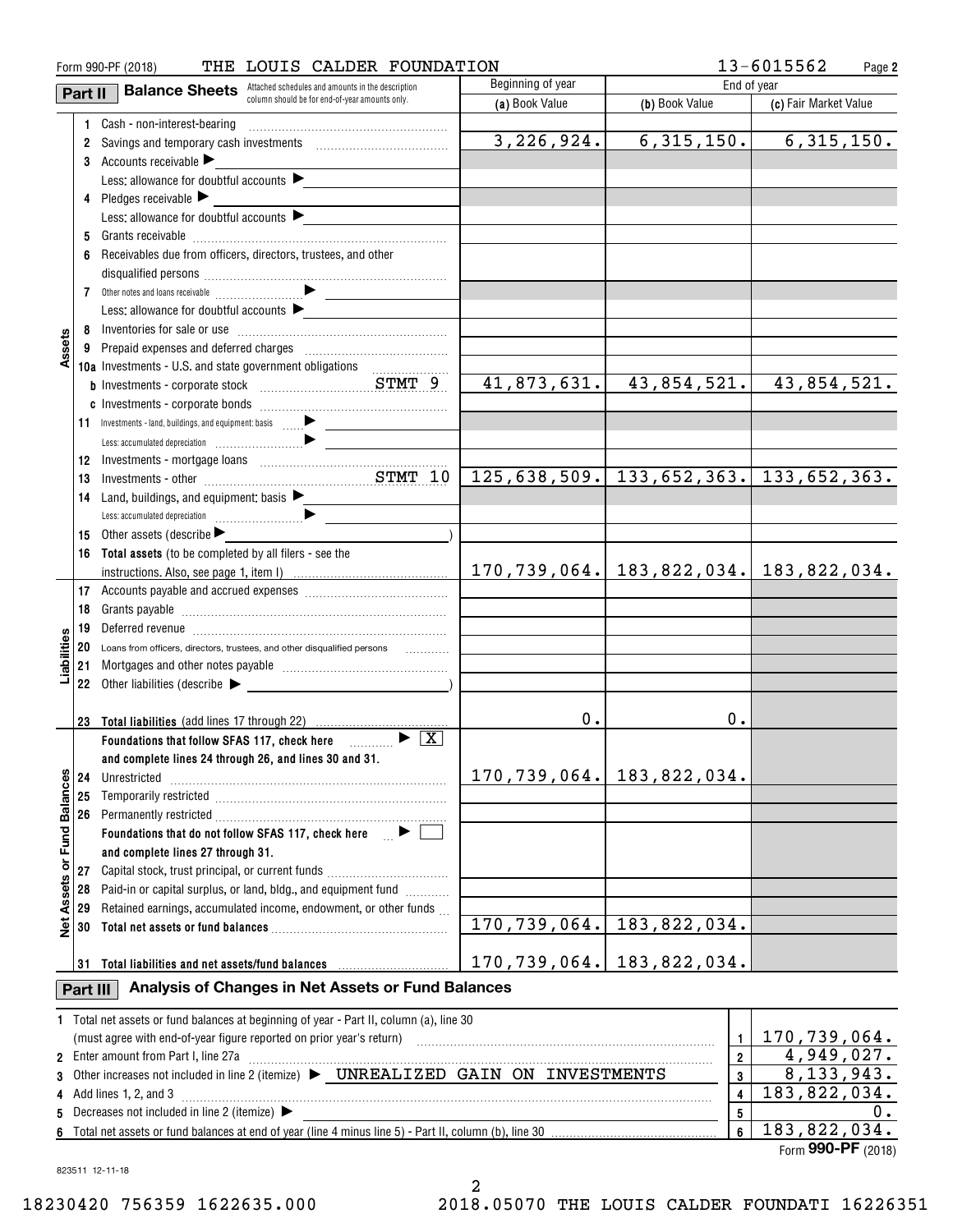|    | Form 990-PF (2018)                                                                                                                                            | THE LOUIS CALDER FOUNDATION                                                                                                                  |            |                                                 |     |                                                  |                |                         | 13-6015562                                                            |                           | Page 3                           |
|----|---------------------------------------------------------------------------------------------------------------------------------------------------------------|----------------------------------------------------------------------------------------------------------------------------------------------|------------|-------------------------------------------------|-----|--------------------------------------------------|----------------|-------------------------|-----------------------------------------------------------------------|---------------------------|----------------------------------|
|    | Part IV                                                                                                                                                       | <b>Capital Gains and Losses for Tax on Investment Income</b>                                                                                 |            |                                                 |     |                                                  | SEE ATTACHED   |                         | <b>STATEMENTS</b>                                                     |                           |                                  |
|    |                                                                                                                                                               | (a) List and describe the kind(s) of property sold (for example, real estate,<br>2-story brick warehouse; or common stock, 200 shs. MLC Co.) |            |                                                 |     | (b) How acquired<br>P - Purchase<br>D - Donation |                |                         | (c) Date acquired<br>(mo., day, yr.)                                  |                           | (d) Date sold<br>(mo., day, yr.) |
| 1a |                                                                                                                                                               |                                                                                                                                              |            |                                                 |     |                                                  |                |                         |                                                                       |                           |                                  |
| b  |                                                                                                                                                               |                                                                                                                                              |            |                                                 |     |                                                  |                |                         |                                                                       |                           |                                  |
| C  |                                                                                                                                                               |                                                                                                                                              |            |                                                 |     |                                                  |                |                         |                                                                       |                           |                                  |
| d  |                                                                                                                                                               |                                                                                                                                              |            |                                                 |     |                                                  |                |                         |                                                                       |                           |                                  |
| e  |                                                                                                                                                               |                                                                                                                                              |            |                                                 |     |                                                  |                |                         |                                                                       |                           |                                  |
|    | (e) Gross sales price                                                                                                                                         | (f) Depreciation allowed<br>(or allowable)                                                                                                   |            | (g) Cost or other basis<br>plus expense of sale |     |                                                  |                |                         | (h) Gain or (loss)<br>$((e)$ plus $(f)$ minus $(g)$ )                 |                           |                                  |
| a  |                                                                                                                                                               |                                                                                                                                              |            |                                                 |     |                                                  |                |                         |                                                                       |                           |                                  |
| b  |                                                                                                                                                               |                                                                                                                                              |            |                                                 |     |                                                  |                |                         |                                                                       |                           |                                  |
| C  |                                                                                                                                                               |                                                                                                                                              |            |                                                 |     |                                                  |                |                         |                                                                       |                           |                                  |
| d  | 33,330,811.                                                                                                                                                   |                                                                                                                                              |            | 28,871,374.                                     |     |                                                  |                |                         |                                                                       |                           | 9,143,291.                       |
| e  | Complete only for assets showing gain in column (h) and owned by the foundation on 12/31/69.                                                                  |                                                                                                                                              |            |                                                 |     |                                                  |                |                         |                                                                       |                           |                                  |
|    |                                                                                                                                                               | (j) Adjusted basis                                                                                                                           |            | $(k)$ Excess of col. (i)                        |     |                                                  |                |                         | (I) Gains (Col. (h) gain minus<br>col. (k), but not less than -0-) or |                           |                                  |
|    | (i) FMV as of 12/31/69                                                                                                                                        | as of 12/31/69                                                                                                                               |            | over col. (j), if any                           |     |                                                  |                |                         | Losses (from col. (h))                                                |                           |                                  |
| a  |                                                                                                                                                               |                                                                                                                                              |            |                                                 |     |                                                  |                |                         |                                                                       |                           |                                  |
| b  |                                                                                                                                                               |                                                                                                                                              |            |                                                 |     |                                                  |                |                         |                                                                       |                           |                                  |
| C  |                                                                                                                                                               |                                                                                                                                              |            |                                                 |     |                                                  |                |                         |                                                                       |                           |                                  |
| d  |                                                                                                                                                               |                                                                                                                                              |            |                                                 |     |                                                  |                |                         |                                                                       |                           |                                  |
| e  |                                                                                                                                                               |                                                                                                                                              |            |                                                 |     |                                                  |                |                         |                                                                       |                           | 9, 143, 291.                     |
|    | <b>2</b> Capital gain net income or (net capital loss)                                                                                                        | If gain, also enter in Part I, line 7<br>If (loss), enter -0- in Part I, line 7                                                              |            |                                                 |     | $\overline{2}$                                   |                |                         |                                                                       |                           | 9, 143, 291.                     |
|    | 3 Net short-term capital gain or (loss) as defined in sections 1222(5) and (6):                                                                               |                                                                                                                                              |            |                                                 |     |                                                  |                |                         |                                                                       |                           |                                  |
|    | If gain, also enter in Part I, line 8, column (c).                                                                                                            |                                                                                                                                              |            |                                                 |     |                                                  |                |                         |                                                                       |                           |                                  |
|    | If (loss), enter -0- in Part I, line 8<br>Part V   Qualification Under Section 4940(e) for Reduced Tax on Net Investment Income                               |                                                                                                                                              |            |                                                 |     |                                                  |                |                         | N/A                                                                   |                           |                                  |
|    |                                                                                                                                                               |                                                                                                                                              |            |                                                 |     |                                                  |                |                         |                                                                       |                           |                                  |
|    | (For optional use by domestic private foundations subject to the section 4940(a) tax on net investment income.)                                               |                                                                                                                                              |            |                                                 |     |                                                  |                |                         |                                                                       |                           |                                  |
|    | If section $4940(d)(2)$ applies, leave this part blank.                                                                                                       |                                                                                                                                              |            |                                                 |     |                                                  |                |                         |                                                                       |                           |                                  |
|    | Was the foundation liable for the section 4942 tax on the distributable amount of any year in the base period?                                                |                                                                                                                                              |            |                                                 |     |                                                  |                |                         |                                                                       |                           | Yes $X$ No                       |
|    | If "Yes," the foundation doesn't qualify under section 4940(e). Do not complete this part.                                                                    |                                                                                                                                              |            |                                                 |     |                                                  |                |                         |                                                                       |                           |                                  |
| 1. | Enter the appropriate amount in each column for each year; see the instructions before making any entries.                                                    |                                                                                                                                              |            |                                                 |     |                                                  |                |                         |                                                                       |                           |                                  |
|    | (a)<br>Base period years                                                                                                                                      | (b)                                                                                                                                          |            |                                                 | (c) |                                                  |                |                         |                                                                       | (d)<br>Distribution ratio |                                  |
|    | Calendar year (or tax year beginning in)                                                                                                                      | Adjusted qualifying distributions                                                                                                            |            | Net value of noncharitable-use assets           |     |                                                  |                |                         | (col. (b) divided by col. (c))                                        |                           |                                  |
|    | 2017                                                                                                                                                          |                                                                                                                                              | 8,694,198. |                                                 |     |                                                  | 175,818,968.   |                         |                                                                       |                           | .049450                          |
|    | 2016                                                                                                                                                          |                                                                                                                                              | 8,432,681. |                                                 |     |                                                  | 168,401,060.   |                         |                                                                       |                           | .050075                          |
|    | 2015                                                                                                                                                          |                                                                                                                                              | 7,072,081. |                                                 |     |                                                  | 159, 119, 074. |                         |                                                                       |                           | .044445                          |
|    | 2014                                                                                                                                                          |                                                                                                                                              | 8,546,415. |                                                 |     |                                                  | 164,728,377.   |                         |                                                                       |                           | .051882                          |
|    | 2013                                                                                                                                                          |                                                                                                                                              | 8,538,179. |                                                 |     |                                                  | 169, 417, 191. |                         |                                                                       |                           | .050397                          |
|    |                                                                                                                                                               |                                                                                                                                              |            |                                                 |     |                                                  |                |                         |                                                                       |                           |                                  |
|    | 2 Total of line 1, column (d) Martin Communication and Column Communication and Communication and Communication                                               |                                                                                                                                              |            |                                                 |     |                                                  |                | $\overline{\mathbf{2}}$ |                                                                       |                           | .246249                          |
|    | 3 Average distribution ratio for the 5-year base period - divide the total on line 2 by 5.0, or by the number of years                                        |                                                                                                                                              |            |                                                 |     |                                                  |                |                         |                                                                       |                           |                                  |
|    |                                                                                                                                                               |                                                                                                                                              |            |                                                 |     |                                                  |                | 3                       |                                                                       |                           | .049250                          |
|    |                                                                                                                                                               |                                                                                                                                              |            |                                                 |     |                                                  |                | 4                       |                                                                       |                           | 177,695,784.                     |
|    |                                                                                                                                                               |                                                                                                                                              |            |                                                 |     |                                                  |                |                         |                                                                       |                           |                                  |
|    |                                                                                                                                                               |                                                                                                                                              |            |                                                 |     |                                                  |                | 5                       |                                                                       |                           | 8,751,517.                       |
|    |                                                                                                                                                               |                                                                                                                                              |            |                                                 |     |                                                  |                | 6                       |                                                                       |                           | 109,031.                         |
|    |                                                                                                                                                               |                                                                                                                                              |            |                                                 |     |                                                  |                |                         |                                                                       |                           |                                  |
|    | 7 Add lines 5 and 6                                                                                                                                           |                                                                                                                                              |            |                                                 |     |                                                  |                | 7                       |                                                                       |                           | 8,860,548.                       |
|    |                                                                                                                                                               |                                                                                                                                              |            |                                                 |     |                                                  |                | 8                       |                                                                       |                           | 7,718,157.                       |
|    | If line 8 is equal to or greater than line 7, check the box in Part VI, line 1b, and complete that part using a 1% tax rate.<br>See the Part VI instructions. |                                                                                                                                              |            |                                                 |     |                                                  |                |                         |                                                                       |                           |                                  |

3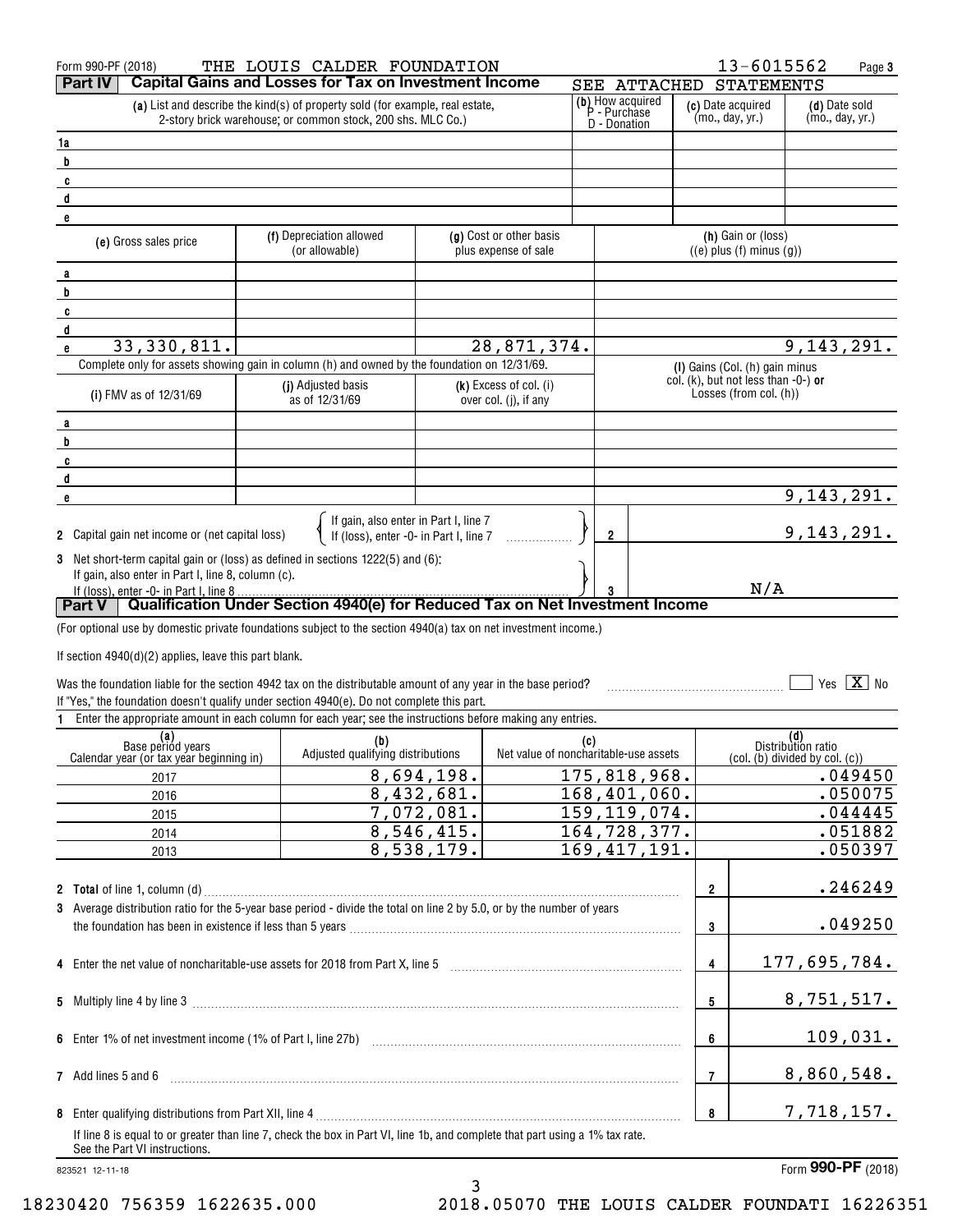|    | 13-6015562<br>THE LOUIS CALDER FOUNDATION<br>Form 990-PF (2018)<br>Excise Tax Based on Investment Income (Section 4940(a), 4940(b), 4940(e), or 4948 - see instructions)<br><b>Part VI</b>                                                       |                |                  | Page 4      |
|----|--------------------------------------------------------------------------------------------------------------------------------------------------------------------------------------------------------------------------------------------------|----------------|------------------|-------------|
|    | <b>1a</b> Exempt operating foundations described in section 4940(d)(2), check here $\Box$ and enter "N/A" on line 1.                                                                                                                             |                |                  |             |
|    | Date of ruling or determination letter: <b>All entity of the Case of Letter if necessary-see instructions</b> )                                                                                                                                  |                |                  |             |
|    | <b>b</b> Domestic foundations that meet the section 4940(e) requirements in Part V, check here $\blacktriangleright$   and enter 1%<br>$\mathbf{1}$                                                                                              |                | 218,062.         |             |
|    | of Part I, line 27b $\ldots$                                                                                                                                                                                                                     |                |                  |             |
|    | c All other domestic foundations enter 2% of line 27b. Exempt foreign organizations, enter 4% of Part I, line 12, col. (b). $\sqrt{ }$                                                                                                           |                |                  |             |
|    | $\overline{2}$                                                                                                                                                                                                                                   |                |                  | $0$ .       |
|    | 3                                                                                                                                                                                                                                                |                | 218,062.         |             |
|    | $\overline{\mathbf{4}}$                                                                                                                                                                                                                          |                |                  | 0.          |
|    | $5\phantom{.0}$                                                                                                                                                                                                                                  |                | 218,062.         |             |
|    | Credits/Payments:                                                                                                                                                                                                                                |                |                  |             |
|    | 327,639.<br>a 2018 estimated tax payments and 2017 overpayment credited to 2018 [100] [100] [100] [100] [100] and 2018 [100] [100] and 2018 [100] [100] and 2018 [100] [100] and 2018 [100] [100] and 2018 [100] [100] and 2018 [100] [100<br>6а |                |                  |             |
|    | 6b<br>0.                                                                                                                                                                                                                                         |                |                  |             |
|    | 0.<br>6c                                                                                                                                                                                                                                         |                |                  |             |
|    | 0.<br>6d                                                                                                                                                                                                                                         |                |                  |             |
|    | $\overline{7}$                                                                                                                                                                                                                                   |                | <u>327,639.</u>  |             |
|    | Enter any <b>penalty</b> for underpayment of estimated tax. Check here $\boxed{\mathbf{X}}$ if Form 2220 is attached <i>manumumumum</i><br>8                                                                                                     |                |                  | 0.          |
|    | Tax due. If the total of lines 5 and 8 is more than line 7, enter amount owed <i>manumerand communicancerem</i><br>9                                                                                                                             |                |                  |             |
| 10 | Overpayment. If line 7 is more than the total of lines 5 and 8, enter the amount overpaid [11,111] (11,111) (11,111)<br>10                                                                                                                       |                | 109,577.         | 0.          |
|    | 11<br><b>Part VII-A</b>   Statements Regarding Activities                                                                                                                                                                                        |                |                  |             |
|    | 1a During the tax year, did the foundation attempt to influence any national, state, or local legislation or did it participate or intervene in                                                                                                  |                | Yes No           |             |
|    |                                                                                                                                                                                                                                                  | 1a             |                  | X           |
|    | b Did it spend more than \$100 during the year (either directly or indirectly) for political purposes? See the instructions for the definition                                                                                                   | 1 <sub>b</sub> |                  | X           |
|    | If the answer is "Yes" to 1a or 1b, attach a detailed description of the activities and copies of any materials published or                                                                                                                     |                |                  |             |
|    | distributed by the foundation in connection with the activities.                                                                                                                                                                                 |                |                  |             |
|    |                                                                                                                                                                                                                                                  | 1c             |                  | х           |
|    | d Enter the amount (if any) of tax on political expenditures (section 4955) imposed during the year:                                                                                                                                             |                |                  |             |
|    | $0 \cdot$                                                                                                                                                                                                                                        |                |                  |             |
|    | e Enter the reimbursement (if any) paid by the foundation during the year for political expenditure tax imposed on foundation                                                                                                                    |                |                  |             |
|    |                                                                                                                                                                                                                                                  |                |                  |             |
|    | 2 Has the foundation engaged in any activities that have not previously been reported to the IRS?                                                                                                                                                | $\overline{2}$ |                  | х           |
|    | If "Yes," attach a detailed description of the activities.                                                                                                                                                                                       |                |                  |             |
|    | 3 Has the foundation made any changes, not previously reported to the IRS, in its governing instrument, articles of incorporation, or                                                                                                            |                |                  |             |
|    | bylaws, or other similar instruments? If "Yes," attach a conformed copy of the changes                                                                                                                                                           | 3              |                  | х           |
|    | 4a Did the foundation have unrelated business gross income of \$1,000 or more during the year?<br>1997 The control of the context of the second the second term in the context of the second term in the second<br>1997 The context              | 4a             |                  | $\mathbf x$ |
|    |                                                                                                                                                                                                                                                  | 4b             |                  |             |
|    |                                                                                                                                                                                                                                                  | 5              |                  | X           |
|    | If "Yes," attach the statement required by General Instruction T.                                                                                                                                                                                |                |                  |             |
| 6  | Are the requirements of section 508(e) (relating to sections 4941 through 4945) satisfied either:                                                                                                                                                |                |                  |             |
|    | • By language in the governing instrument, or                                                                                                                                                                                                    |                |                  |             |
|    | · By state legislation that effectively amends the governing instrument so that no mandatory directions that conflict with the state law                                                                                                         |                |                  |             |
|    |                                                                                                                                                                                                                                                  | 6              | х                |             |
| 7  |                                                                                                                                                                                                                                                  | $\overline{7}$ | X                |             |
|    |                                                                                                                                                                                                                                                  |                |                  |             |
|    | 8a Enter the states to which the foundation reports or with which it is registered. See instructions.                                                                                                                                            |                |                  |             |
|    | ΝY                                                                                                                                                                                                                                               |                |                  |             |
|    | <b>b</b> If the answer is "Yes" to line 7, has the foundation furnished a copy of Form 990-PF to the Attorney General (or designate)                                                                                                             |                |                  |             |
|    |                                                                                                                                                                                                                                                  | 8b             | х                |             |
| 9  | Is the foundation claiming status as a private operating foundation within the meaning of section $4942(j)(3)$ or $4942(j)(5)$ for calendar                                                                                                      |                |                  |             |
|    |                                                                                                                                                                                                                                                  | 9              |                  | х           |
| 10 |                                                                                                                                                                                                                                                  | 10             | 000 <sub>0</sub> | $\mathbf X$ |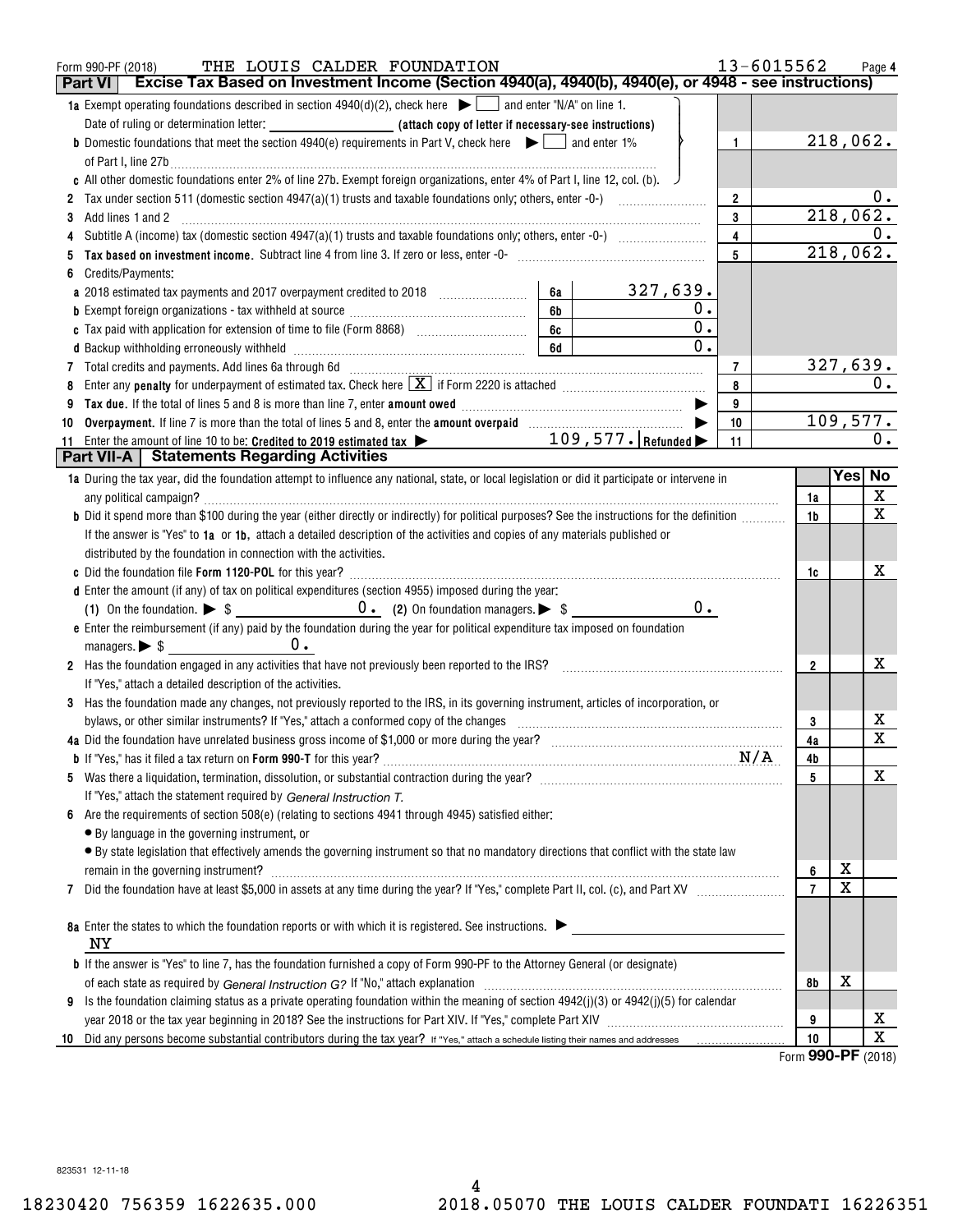| THE LOUIS CALDER FOUNDATION<br>Form 990-PF (2018) | 13-6015562 | Page |
|---------------------------------------------------|------------|------|
|---------------------------------------------------|------------|------|

|    | Part VII-A   Statements Regarding Activities <sub>(continued)</sub>                                                                                                                                                                           |                           |             |        |
|----|-----------------------------------------------------------------------------------------------------------------------------------------------------------------------------------------------------------------------------------------------|---------------------------|-------------|--------|
|    |                                                                                                                                                                                                                                               |                           | Yes         | No     |
|    | 11 At any time during the year, did the foundation, directly or indirectly, own a controlled entity within the meaning of                                                                                                                     |                           |             |        |
|    |                                                                                                                                                                                                                                               | 11                        |             | X      |
|    | 12 Did the foundation make a distribution to a donor advised fund over which the foundation or a disqualified person had advisory privileges?                                                                                                 |                           |             |        |
|    |                                                                                                                                                                                                                                               |                           |             | x      |
|    | If "Yes," attach statement. See instructions                                                                                                                                                                                                  | 12                        |             |        |
|    | 13 Did the foundation comply with the public inspection requirements for its annual returns and exemption application?                                                                                                                        | 13                        | $\mathbf X$ |        |
|    | Website address > HTTP://WWW.LOUISCALDERFDN.ORG/                                                                                                                                                                                              |                           |             |        |
| 14 | Telephone no. $\triangleright$ $\frac{720-943-9865}{ }$<br>The books are in care of $\blacktriangleright$ CLAIRE COHEN                                                                                                                        |                           |             |        |
|    | $ZIP+4$ $\rightarrow 80202$<br>Located at > 999 18TH STREET, STE. 2350S, DENVER, CO                                                                                                                                                           |                           |             |        |
|    |                                                                                                                                                                                                                                               |                           |             |        |
|    |                                                                                                                                                                                                                                               |                           | N/A         |        |
| 16 | At any time during calendar year 2018, did the foundation have an interest in or a signature or other authority over a bank,                                                                                                                  |                           |             | Yes No |
|    | securities, or other financial account in a foreign country?                                                                                                                                                                                  | 16                        |             | X      |
|    | See the instructions for exceptions and filing requirements for FinCEN Form 114. If "Yes," enter the name of the                                                                                                                              |                           |             |        |
|    | foreign country                                                                                                                                                                                                                               |                           |             |        |
|    | Part VII-B   Statements Regarding Activities for Which Form 4720 May Be Required                                                                                                                                                              |                           |             |        |
|    | File Form 4720 if any item is checked in the "Yes" column, unless an exception applies.                                                                                                                                                       |                           | Yes         | No     |
|    | 1a During the year, did the foundation (either directly or indirectly):                                                                                                                                                                       |                           |             |        |
|    | (1) Engage in the sale or exchange, or leasing of property with a disqualified person?                                                                                                                                                        | Yes $\boxed{\text{X}}$ No |             |        |
|    | (2) Borrow money from, lend money to, or otherwise extend credit to (or accept it from)                                                                                                                                                       |                           |             |        |
|    | a disqualified person?                                                                                                                                                                                                                        | Yes $X$ No                |             |        |
|    |                                                                                                                                                                                                                                               | No                        |             |        |
|    | <u>x   Yes</u><br>(4) Pay compensation to, or pay or reimburse the expenses of, a disqualified person?                                                                                                                                        | No                        |             |        |
|    | (5) Transfer any income or assets to a disqualified person (or make any of either available                                                                                                                                                   |                           |             |        |
|    |                                                                                                                                                                                                                                               | $Yes \nX \nNo$            |             |        |
|    | (6) Agree to pay money or property to a government official? (Exception. Check "No"                                                                                                                                                           |                           |             |        |
|    | if the foundation agreed to make a grant to or to employ the official for a period after                                                                                                                                                      |                           |             |        |
|    |                                                                                                                                                                                                                                               | $Yes \ \boxed{X}$ No      |             |        |
|    | <b>b</b> If any answer is "Yes" to $1a(1)-(6)$ , did any of the acts fail to qualify under the exceptions described in Regulations                                                                                                            |                           |             |        |
|    |                                                                                                                                                                                                                                               | 1b                        |             | х      |
|    | Organizations relying on a current notice regarding disaster assistance, check here [11,111] contains the contraction on a current notice regarding disaster assistance, check here [11,11] and a current mass and the contrac                |                           |             |        |
|    | c Did the foundation engage in a prior year in any of the acts described in 1a, other than excepted acts, that were not corrected                                                                                                             |                           |             |        |
|    |                                                                                                                                                                                                                                               | 1c                        |             | х      |
|    | 2 Taxes on failure to distribute income (section 4942) (does not apply for years the foundation was a private operating foundation                                                                                                            |                           |             |        |
|    | defined in section $4942(j)(3)$ or $4942(j)(5)$ :                                                                                                                                                                                             |                           |             |        |
|    | a At the end of tax year 2018, did the foundation have any undistributed income (lines 6d and 6e, Part XIII) for tax year(s) beginning                                                                                                        |                           |             |        |
|    |                                                                                                                                                                                                                                               |                           |             |        |
|    |                                                                                                                                                                                                                                               |                           |             |        |
|    | If "Yes," list the years $\blacktriangleright$<br><b>b</b> Are there any years listed in 2a for which the foundation is <b>not</b> applying the provisions of section $4942(a)(2)$ (relating to incorrect                                     |                           |             |        |
|    |                                                                                                                                                                                                                                               |                           |             |        |
|    | valuation of assets) to the year's undistributed income? (If applying section $4942(a)(2)$ to all years listed, answer "No" and attach                                                                                                        |                           |             |        |
|    |                                                                                                                                                                                                                                               | N/A<br>2b                 |             |        |
|    | c If the provisions of section $4942(a)(2)$ are being applied to any of the years listed in 2a, list the years here.                                                                                                                          |                           |             |        |
|    | $\frac{1}{2}$ , $\frac{1}{2}$ , $\frac{1}{2}$ , $\frac{1}{2}$ , $\frac{1}{2}$ , $\frac{1}{2}$ , $\frac{1}{2}$ , $\frac{1}{2}$<br>3a Did the foundation hold more than a 2% direct or indirect interest in any business enterprise at any time |                           |             |        |
|    |                                                                                                                                                                                                                                               |                           |             |        |
|    | during the year?                                                                                                                                                                                                                              | Yes $X$ No                |             |        |
|    | <b>b</b> If "Yes," did it have excess business holdings in 2018 as a result of (1) any purchase by the foundation or disqualified persons after                                                                                               |                           |             |        |
|    | May 26, 1969; (2) the lapse of the 5-year period (or longer period approved by the Commissioner under section $4943(c)(7)$ ) to dispose                                                                                                       |                           |             |        |
|    | of holdings acquired by gift or bequest; or (3) the lapse of the 10-, 15-, or 20-year first phase holding period? (Use Schedule C,                                                                                                            |                           |             |        |
|    |                                                                                                                                                                                                                                               | 3b                        |             |        |
|    |                                                                                                                                                                                                                                               | 4a                        |             | х      |
|    | <b>b</b> Did the foundation make any investment in a prior year (but after December 31, 1969) that could jeopardize its charitable purpose that                                                                                               |                           |             |        |
|    |                                                                                                                                                                                                                                               | 4b<br>nnn.                |             | х      |

Form (2018) **990-PF**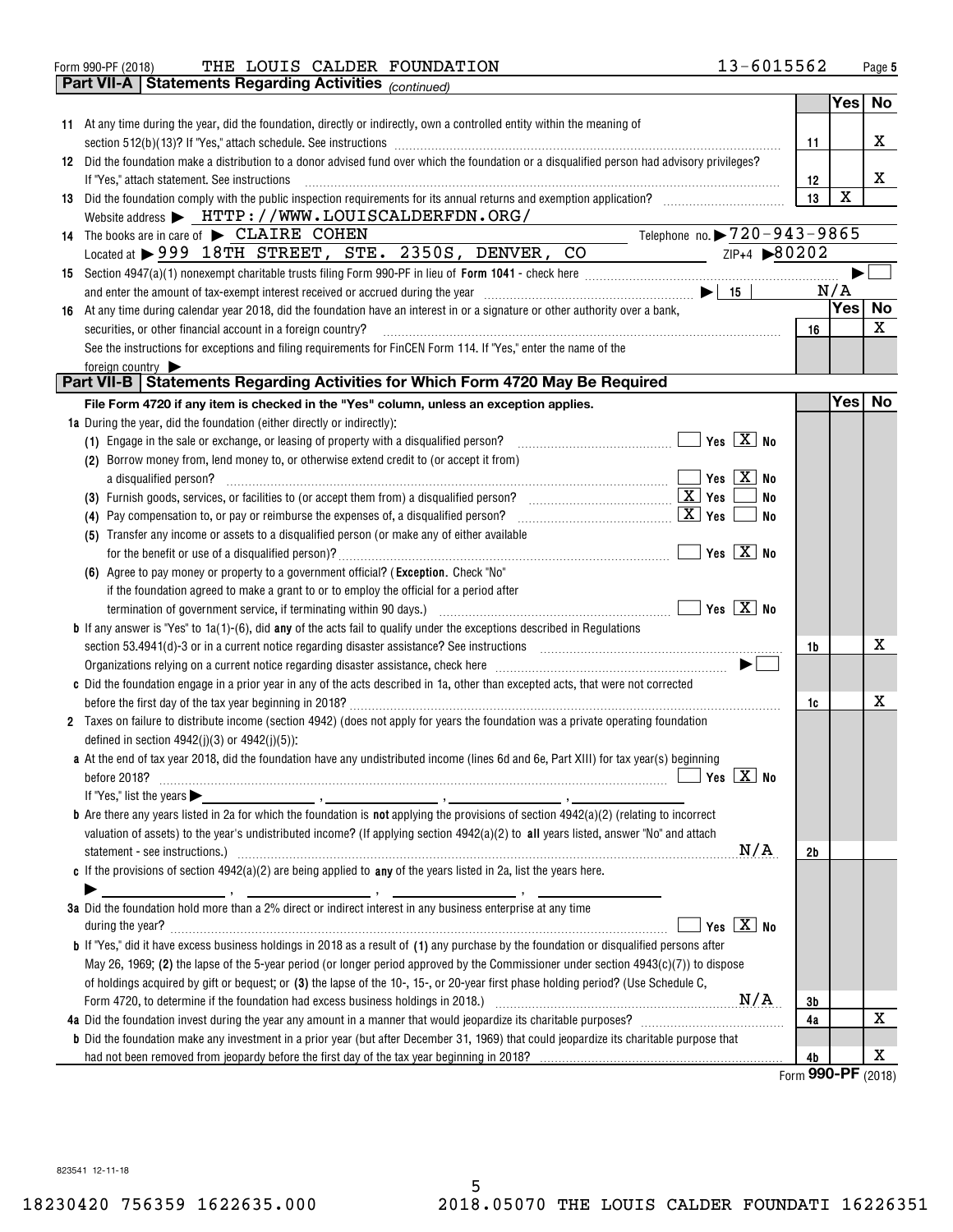| THE LOUIS CALDER FOUNDATION<br>Form 990-PF (2018)                                                                                              |                                            | 13-6015562                |    |     | Page 6    |
|------------------------------------------------------------------------------------------------------------------------------------------------|--------------------------------------------|---------------------------|----|-----|-----------|
| Part VII-B   Statements Regarding Activities for Which Form 4720 May Be Required                                                               | (continued)                                |                           |    |     |           |
| <b>5a</b> During the year, did the foundation pay or incur any amount to:                                                                      |                                            |                           |    | Yes | <b>No</b> |
| (1) Carry on propaganda, or otherwise attempt to influence legislation (section $4945(e)$ )?                                                   |                                            | Yes $\boxed{\text{X}}$ No |    |     |           |
| Influence the outcome of any specific public election (see section 4955); or to carry on, directly or indirectly,<br>(2)                       |                                            |                           |    |     |           |
|                                                                                                                                                |                                            | $Yes \ \boxed{X}$ No      |    |     |           |
| (3) Provide a grant to an individual for travel, study, or other similar purposes?                                                             | $\blacksquare$ Yes $\boxed{\mathrm{X}}$ No |                           |    |     |           |
| Provide a grant to an organization other than a charitable, etc., organization described in section<br>(4)                                     |                                            |                           |    |     |           |
|                                                                                                                                                | X   Yes                                    | No                        |    |     |           |
| (5) Provide for any purpose other than religious, charitable, scientific, literary, or educational purposes, or for                            |                                            |                           |    |     |           |
|                                                                                                                                                |                                            | $Yes$ $X$ No              |    |     |           |
| <b>b</b> If any answer is "Yes" to 5a(1)-(5), did <b>any</b> of the transactions fail to qualify under the exceptions described in Regulations |                                            |                           |    |     |           |
| section 53.4945 or in a current notice regarding disaster assistance? See instructions                                                         |                                            |                           | 5b | Χ   |           |
| Organizations relying on a current notice regarding disaster assistance, check here <i>manumerandial containamerandia</i>                      |                                            |                           |    |     |           |
| c If the answer is "Yes" to question 5a(4), does the foundation claim exemption from the tax because it maintained                             |                                            |                           |    |     |           |
|                                                                                                                                                |                                            | <b>No</b>                 |    |     |           |
| If "Yes," attach the statement required by Regulations section 53.4945-5(d).                                                                   |                                            |                           |    |     |           |
| 6a Did the foundation, during the year, receive any funds, directly or indirectly, to pay premiums on                                          |                                            |                           |    |     |           |
|                                                                                                                                                |                                            |                           |    |     |           |
| <b>b</b> Did the foundation, during the year, pay premiums, directly or indirectly, on a personal benefit contract?                            |                                            |                           | 6b |     | x         |
| If "Yes" to 6b, file Form 8870.                                                                                                                |                                            |                           |    |     |           |
| 7a At any time during the tax year, was the foundation a party to a prohibited tax shelter transaction? $\ldots$ $\ldots$ $\ldots$             |                                            |                           |    |     |           |
|                                                                                                                                                |                                            |                           | 7b |     |           |
| Is the foundation subject to the section 4960 tax on payment(s) of more than \$1,000,000 in remuneration or<br>8                               |                                            |                           |    |     |           |
| excess parachute payment(s) during the year?                                                                                                   |                                            |                           |    |     |           |
| <b>Part VIII</b><br>Information About Officers, Directors, Trustees, Foundation Managers, Highly                                               |                                            |                           |    |     |           |
| <b>Paid Employees, and Contractors</b>                                                                                                         |                                            |                           |    |     |           |

**1 List all officers, directors, trustees, and foundation managers and their compensation.**

| (b) Title, and average<br>hours per week devoted<br>to position | (c) Compensation<br>(If not paid,<br>enter-0-) | (d) Contributions to<br>employee benefit plans<br>and deferred<br>compensation | (e) Expense<br>account, other<br>allowances |
|-----------------------------------------------------------------|------------------------------------------------|--------------------------------------------------------------------------------|---------------------------------------------|
|                                                                 |                                                |                                                                                |                                             |
|                                                                 |                                                |                                                                                |                                             |
| 40.00                                                           | 280,324.                                       | 0.                                                                             | 0.                                          |
| TRUSTEE                                                         |                                                |                                                                                |                                             |
|                                                                 |                                                |                                                                                |                                             |
| 20.00                                                           | 120,324.                                       | 0.                                                                             | $0$ .                                       |
| TRUSTEE                                                         |                                                |                                                                                |                                             |
|                                                                 |                                                |                                                                                |                                             |
| 15.00                                                           | 86,681.                                        | 0.                                                                             | 0.                                          |
|                                                                 |                                                |                                                                                |                                             |
|                                                                 |                                                |                                                                                |                                             |
|                                                                 |                                                |                                                                                | EXECUTIVE DIRECTOR/TRUSTEE                  |

# **2 Compensation of five highest-paid employees (other than those included on line 1). If none, enter "NONE."**

| (a) Name and address of each employee paid more than \$50,000                | (b) Title, and average<br>hours per week<br>devoted to position | (c) Compensation | (d) Contributions to<br>employee benefit plans<br>and deferred<br>compensation | (e) Expense<br>account, other<br>allowances |
|------------------------------------------------------------------------------|-----------------------------------------------------------------|------------------|--------------------------------------------------------------------------------|---------------------------------------------|
| 999<br>18TH<br>HOLLY NUECHTERLEIN<br>$\overline{\phantom{m}}$                | PROGRAM DIRECTOR                                                |                  |                                                                                |                                             |
| STREET, SUITE 2350S, DENVER, CO                                              | 40.00                                                           | 141,938.         | 14,419.                                                                        | 0.                                          |
| 18TH<br>999<br><b>BARBARA ATKESON</b><br>STREET,<br>$\overline{\phantom{m}}$ | PROGRAM OFFICER                                                 |                  |                                                                                |                                             |
| SUITE 2350S, DENVER,<br>80202<br>CO.                                         | 40.00                                                           | 80, 222.         | 23,700.                                                                        | 0.                                          |
| CLAIRE COHEN - 999<br>18TH<br>STREET,                                        | OFFICE ADMINISTRATOR                                            |                  |                                                                                |                                             |
| SUITE 2350S, DENVER,<br>80202<br>CO.                                         | 40.00                                                           | 83,992.          | 15,335.                                                                        | 0.                                          |
| 18TH<br>999<br>PAZULSKI<br>KRISTIN<br>м.                                     | GRANTS ADMINISTRATOR                                            |                  |                                                                                |                                             |
| STREET, SUITE 2350S, DENVER, CO                                              | 40.00                                                           | 69, 137.         | 5,574.                                                                         | 0.                                          |
|                                                                              |                                                                 |                  |                                                                                |                                             |
|                                                                              |                                                                 |                  |                                                                                |                                             |
| <b>Total</b> number of other employees paid over \$50,000                    |                                                                 |                  |                                                                                | 0                                           |
|                                                                              |                                                                 |                  |                                                                                | $E_{\text{arm}}$ QQ $\Omega$ -DF (2019)     |

Form (2018) **990-PF**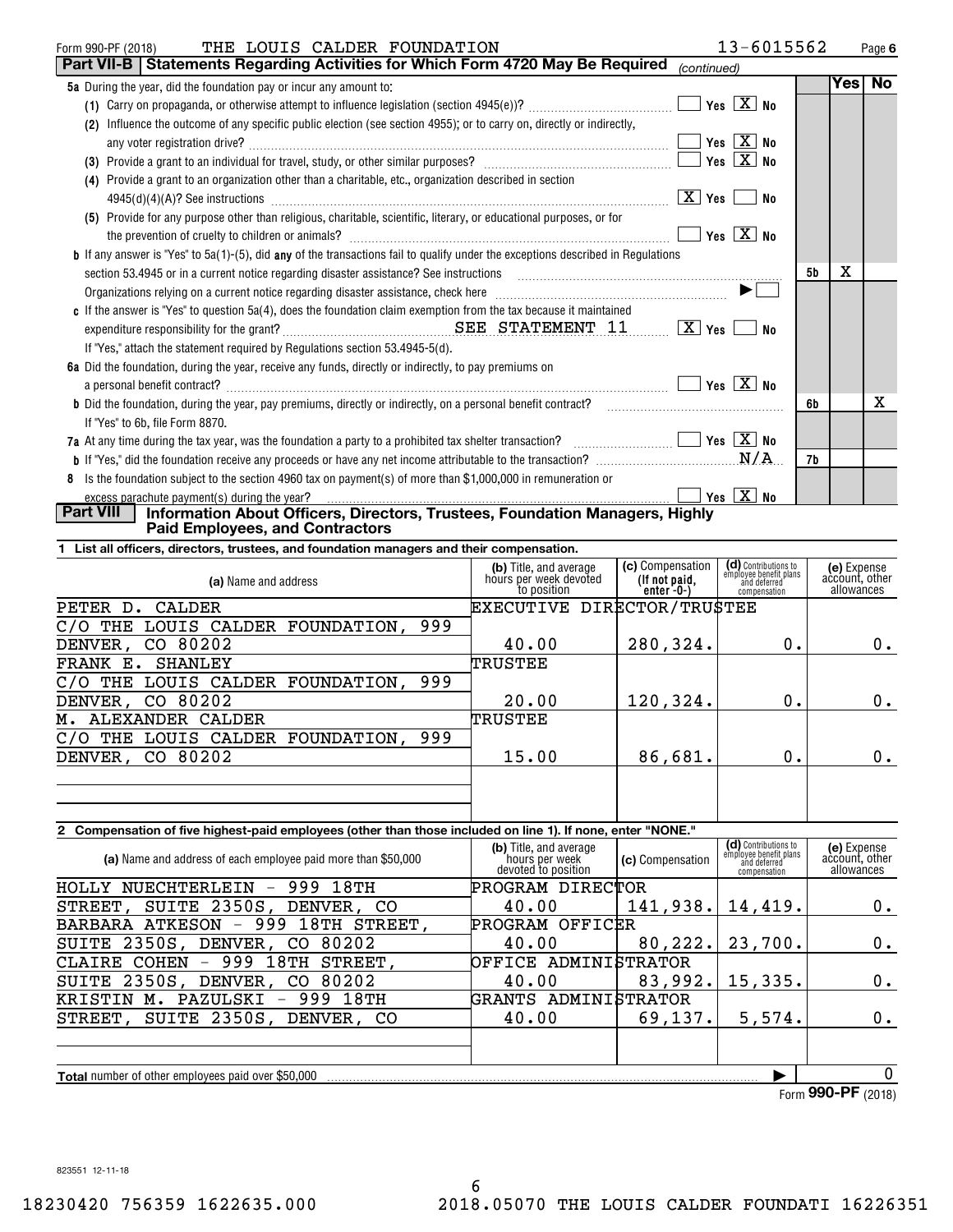| 13-6015562<br>THE LOUIS CALDER FOUNDATION<br>Form 990-PF (2018)<br>Page 7<br><b>Part VIII</b><br>Information About Officers, Directors, Trustees, Foundation Managers, Highly<br>Paid Employees, and Contractors (continued)<br>3 Five highest-paid independent contractors for professional services. If none, enter "NONE."<br>(a) Name and address of each person paid more than \$50,000<br>(c) Compensation<br>(b) Type of service<br><b>INVESTMENT ADVISORY</b><br>BROWN BROTHERS HARRIMAN & CO<br>59 WALL STREET, NEW YORK, NY 10065<br>FEES<br>1110846.<br>JP MORGAN CHASE - 270 PARK AVENUE,<br>28TH<br><b>INVESTMENT ADVISORY</b><br>FLOOR, NEW YORK, NY 10017<br>FEES<br>235,955.<br>DENTONS US LLP - 1221 AVENUE OF THE AMERICAS,<br>NEW YORK, NY 10020<br>75,000.<br>LEGAL SERVICES<br>PKF O'CONNOR DAVIES LLP<br>AUDIT AND TAX<br>500 MAMARONECK AVENUE, HARRISON, NY 10528<br>SERVICES<br>50, 220.<br>$\mathbf{0}$<br>▶<br>Total number of others receiving over \$50,000 for professional services<br><b>Summary of Direct Charitable Activities</b><br>Part IX-A<br>List the foundation's four largest direct charitable activities during the tax year. Include relevant statistical information such as the<br>Expenses<br>number of organizations and other beneficiaries served, conferences convened, research papers produced, etc.<br>N/A<br>$\mathbf 1$<br><u> 1989 - Johann Stein, mars and de Branch and de Branch and de Branch and de Branch and de Branch and de Branch</u><br>$\mathbf{2}$<br><u> 1989 - Andrea Andrew Maria (h. 1989).</u><br>the control of the control of the control of the control of the control of the control of the control of the control of the control of the control of the control of the control of the control of the control of the control<br>the control of the control of the control of the control of the control of the control of the control of the control of the control of the control of the control of the control of the control of the control of the control<br>Part IX-B   Summary of Program-Related Investments<br>Describe the two largest program-related investments made by the foundation during the tax year on lines 1 and 2.<br>Amount<br>N/A<br>$\mathbf 1$<br>All other program-related investments. See instructions.<br>$\overline{\mathbf{3}}$ $\overline{\mathbf{1}}$ $\overline{\mathbf{2}}$ $\overline{\mathbf{3}}$ $\overline{\mathbf{4}}$ $\overline{\mathbf{5}}$ $\overline{\mathbf{4}}$ $\overline{\mathbf{5}}$ $\overline{\mathbf{6}}$ $\overline{\mathbf{1}}$ $\overline{\mathbf{5}}$ $\overline{\mathbf{1}}$ $\overline{\mathbf{3}}$ $\overline{\mathbf{1}}$ $\overline{\mathbf{5}}$ $\overline{\mathbf{1}}$ $\overline{\mathbf{1}}$ $\overline{\mathbf{5}}$ $\overline{\$<br>$0$ .<br>Total. Add lines 1 through 3<br>▶<br>Form 990-PF (2018) |  |  |
|----------------------------------------------------------------------------------------------------------------------------------------------------------------------------------------------------------------------------------------------------------------------------------------------------------------------------------------------------------------------------------------------------------------------------------------------------------------------------------------------------------------------------------------------------------------------------------------------------------------------------------------------------------------------------------------------------------------------------------------------------------------------------------------------------------------------------------------------------------------------------------------------------------------------------------------------------------------------------------------------------------------------------------------------------------------------------------------------------------------------------------------------------------------------------------------------------------------------------------------------------------------------------------------------------------------------------------------------------------------------------------------------------------------------------------------------------------------------------------------------------------------------------------------------------------------------------------------------------------------------------------------------------------------------------------------------------------------------------------------------------------------------------------------------------------------------------------------------------------------------------------------------------------------------------------------------------------------------------------------------------------------------------------------------------------------------------------------------------------------------------------------------------------------------------------------------------------------------------------------------------------------------------------------------------------------------------------------------------------------------------------------------------------------------------------------------------------------------------------------------------------------------------------------------------------------------------------------------------------------------------------------------------------------------------------------------------------------------------------------------------------------------------------------------------------------------------------------------------------|--|--|
|                                                                                                                                                                                                                                                                                                                                                                                                                                                                                                                                                                                                                                                                                                                                                                                                                                                                                                                                                                                                                                                                                                                                                                                                                                                                                                                                                                                                                                                                                                                                                                                                                                                                                                                                                                                                                                                                                                                                                                                                                                                                                                                                                                                                                                                                                                                                                                                                                                                                                                                                                                                                                                                                                                                                                                                                                                                          |  |  |
|                                                                                                                                                                                                                                                                                                                                                                                                                                                                                                                                                                                                                                                                                                                                                                                                                                                                                                                                                                                                                                                                                                                                                                                                                                                                                                                                                                                                                                                                                                                                                                                                                                                                                                                                                                                                                                                                                                                                                                                                                                                                                                                                                                                                                                                                                                                                                                                                                                                                                                                                                                                                                                                                                                                                                                                                                                                          |  |  |
|                                                                                                                                                                                                                                                                                                                                                                                                                                                                                                                                                                                                                                                                                                                                                                                                                                                                                                                                                                                                                                                                                                                                                                                                                                                                                                                                                                                                                                                                                                                                                                                                                                                                                                                                                                                                                                                                                                                                                                                                                                                                                                                                                                                                                                                                                                                                                                                                                                                                                                                                                                                                                                                                                                                                                                                                                                                          |  |  |
|                                                                                                                                                                                                                                                                                                                                                                                                                                                                                                                                                                                                                                                                                                                                                                                                                                                                                                                                                                                                                                                                                                                                                                                                                                                                                                                                                                                                                                                                                                                                                                                                                                                                                                                                                                                                                                                                                                                                                                                                                                                                                                                                                                                                                                                                                                                                                                                                                                                                                                                                                                                                                                                                                                                                                                                                                                                          |  |  |
|                                                                                                                                                                                                                                                                                                                                                                                                                                                                                                                                                                                                                                                                                                                                                                                                                                                                                                                                                                                                                                                                                                                                                                                                                                                                                                                                                                                                                                                                                                                                                                                                                                                                                                                                                                                                                                                                                                                                                                                                                                                                                                                                                                                                                                                                                                                                                                                                                                                                                                                                                                                                                                                                                                                                                                                                                                                          |  |  |
|                                                                                                                                                                                                                                                                                                                                                                                                                                                                                                                                                                                                                                                                                                                                                                                                                                                                                                                                                                                                                                                                                                                                                                                                                                                                                                                                                                                                                                                                                                                                                                                                                                                                                                                                                                                                                                                                                                                                                                                                                                                                                                                                                                                                                                                                                                                                                                                                                                                                                                                                                                                                                                                                                                                                                                                                                                                          |  |  |
|                                                                                                                                                                                                                                                                                                                                                                                                                                                                                                                                                                                                                                                                                                                                                                                                                                                                                                                                                                                                                                                                                                                                                                                                                                                                                                                                                                                                                                                                                                                                                                                                                                                                                                                                                                                                                                                                                                                                                                                                                                                                                                                                                                                                                                                                                                                                                                                                                                                                                                                                                                                                                                                                                                                                                                                                                                                          |  |  |
|                                                                                                                                                                                                                                                                                                                                                                                                                                                                                                                                                                                                                                                                                                                                                                                                                                                                                                                                                                                                                                                                                                                                                                                                                                                                                                                                                                                                                                                                                                                                                                                                                                                                                                                                                                                                                                                                                                                                                                                                                                                                                                                                                                                                                                                                                                                                                                                                                                                                                                                                                                                                                                                                                                                                                                                                                                                          |  |  |
|                                                                                                                                                                                                                                                                                                                                                                                                                                                                                                                                                                                                                                                                                                                                                                                                                                                                                                                                                                                                                                                                                                                                                                                                                                                                                                                                                                                                                                                                                                                                                                                                                                                                                                                                                                                                                                                                                                                                                                                                                                                                                                                                                                                                                                                                                                                                                                                                                                                                                                                                                                                                                                                                                                                                                                                                                                                          |  |  |
|                                                                                                                                                                                                                                                                                                                                                                                                                                                                                                                                                                                                                                                                                                                                                                                                                                                                                                                                                                                                                                                                                                                                                                                                                                                                                                                                                                                                                                                                                                                                                                                                                                                                                                                                                                                                                                                                                                                                                                                                                                                                                                                                                                                                                                                                                                                                                                                                                                                                                                                                                                                                                                                                                                                                                                                                                                                          |  |  |
|                                                                                                                                                                                                                                                                                                                                                                                                                                                                                                                                                                                                                                                                                                                                                                                                                                                                                                                                                                                                                                                                                                                                                                                                                                                                                                                                                                                                                                                                                                                                                                                                                                                                                                                                                                                                                                                                                                                                                                                                                                                                                                                                                                                                                                                                                                                                                                                                                                                                                                                                                                                                                                                                                                                                                                                                                                                          |  |  |
|                                                                                                                                                                                                                                                                                                                                                                                                                                                                                                                                                                                                                                                                                                                                                                                                                                                                                                                                                                                                                                                                                                                                                                                                                                                                                                                                                                                                                                                                                                                                                                                                                                                                                                                                                                                                                                                                                                                                                                                                                                                                                                                                                                                                                                                                                                                                                                                                                                                                                                                                                                                                                                                                                                                                                                                                                                                          |  |  |
|                                                                                                                                                                                                                                                                                                                                                                                                                                                                                                                                                                                                                                                                                                                                                                                                                                                                                                                                                                                                                                                                                                                                                                                                                                                                                                                                                                                                                                                                                                                                                                                                                                                                                                                                                                                                                                                                                                                                                                                                                                                                                                                                                                                                                                                                                                                                                                                                                                                                                                                                                                                                                                                                                                                                                                                                                                                          |  |  |
|                                                                                                                                                                                                                                                                                                                                                                                                                                                                                                                                                                                                                                                                                                                                                                                                                                                                                                                                                                                                                                                                                                                                                                                                                                                                                                                                                                                                                                                                                                                                                                                                                                                                                                                                                                                                                                                                                                                                                                                                                                                                                                                                                                                                                                                                                                                                                                                                                                                                                                                                                                                                                                                                                                                                                                                                                                                          |  |  |
|                                                                                                                                                                                                                                                                                                                                                                                                                                                                                                                                                                                                                                                                                                                                                                                                                                                                                                                                                                                                                                                                                                                                                                                                                                                                                                                                                                                                                                                                                                                                                                                                                                                                                                                                                                                                                                                                                                                                                                                                                                                                                                                                                                                                                                                                                                                                                                                                                                                                                                                                                                                                                                                                                                                                                                                                                                                          |  |  |
|                                                                                                                                                                                                                                                                                                                                                                                                                                                                                                                                                                                                                                                                                                                                                                                                                                                                                                                                                                                                                                                                                                                                                                                                                                                                                                                                                                                                                                                                                                                                                                                                                                                                                                                                                                                                                                                                                                                                                                                                                                                                                                                                                                                                                                                                                                                                                                                                                                                                                                                                                                                                                                                                                                                                                                                                                                                          |  |  |
|                                                                                                                                                                                                                                                                                                                                                                                                                                                                                                                                                                                                                                                                                                                                                                                                                                                                                                                                                                                                                                                                                                                                                                                                                                                                                                                                                                                                                                                                                                                                                                                                                                                                                                                                                                                                                                                                                                                                                                                                                                                                                                                                                                                                                                                                                                                                                                                                                                                                                                                                                                                                                                                                                                                                                                                                                                                          |  |  |
|                                                                                                                                                                                                                                                                                                                                                                                                                                                                                                                                                                                                                                                                                                                                                                                                                                                                                                                                                                                                                                                                                                                                                                                                                                                                                                                                                                                                                                                                                                                                                                                                                                                                                                                                                                                                                                                                                                                                                                                                                                                                                                                                                                                                                                                                                                                                                                                                                                                                                                                                                                                                                                                                                                                                                                                                                                                          |  |  |
|                                                                                                                                                                                                                                                                                                                                                                                                                                                                                                                                                                                                                                                                                                                                                                                                                                                                                                                                                                                                                                                                                                                                                                                                                                                                                                                                                                                                                                                                                                                                                                                                                                                                                                                                                                                                                                                                                                                                                                                                                                                                                                                                                                                                                                                                                                                                                                                                                                                                                                                                                                                                                                                                                                                                                                                                                                                          |  |  |
|                                                                                                                                                                                                                                                                                                                                                                                                                                                                                                                                                                                                                                                                                                                                                                                                                                                                                                                                                                                                                                                                                                                                                                                                                                                                                                                                                                                                                                                                                                                                                                                                                                                                                                                                                                                                                                                                                                                                                                                                                                                                                                                                                                                                                                                                                                                                                                                                                                                                                                                                                                                                                                                                                                                                                                                                                                                          |  |  |
|                                                                                                                                                                                                                                                                                                                                                                                                                                                                                                                                                                                                                                                                                                                                                                                                                                                                                                                                                                                                                                                                                                                                                                                                                                                                                                                                                                                                                                                                                                                                                                                                                                                                                                                                                                                                                                                                                                                                                                                                                                                                                                                                                                                                                                                                                                                                                                                                                                                                                                                                                                                                                                                                                                                                                                                                                                                          |  |  |
|                                                                                                                                                                                                                                                                                                                                                                                                                                                                                                                                                                                                                                                                                                                                                                                                                                                                                                                                                                                                                                                                                                                                                                                                                                                                                                                                                                                                                                                                                                                                                                                                                                                                                                                                                                                                                                                                                                                                                                                                                                                                                                                                                                                                                                                                                                                                                                                                                                                                                                                                                                                                                                                                                                                                                                                                                                                          |  |  |
|                                                                                                                                                                                                                                                                                                                                                                                                                                                                                                                                                                                                                                                                                                                                                                                                                                                                                                                                                                                                                                                                                                                                                                                                                                                                                                                                                                                                                                                                                                                                                                                                                                                                                                                                                                                                                                                                                                                                                                                                                                                                                                                                                                                                                                                                                                                                                                                                                                                                                                                                                                                                                                                                                                                                                                                                                                                          |  |  |
|                                                                                                                                                                                                                                                                                                                                                                                                                                                                                                                                                                                                                                                                                                                                                                                                                                                                                                                                                                                                                                                                                                                                                                                                                                                                                                                                                                                                                                                                                                                                                                                                                                                                                                                                                                                                                                                                                                                                                                                                                                                                                                                                                                                                                                                                                                                                                                                                                                                                                                                                                                                                                                                                                                                                                                                                                                                          |  |  |
|                                                                                                                                                                                                                                                                                                                                                                                                                                                                                                                                                                                                                                                                                                                                                                                                                                                                                                                                                                                                                                                                                                                                                                                                                                                                                                                                                                                                                                                                                                                                                                                                                                                                                                                                                                                                                                                                                                                                                                                                                                                                                                                                                                                                                                                                                                                                                                                                                                                                                                                                                                                                                                                                                                                                                                                                                                                          |  |  |
|                                                                                                                                                                                                                                                                                                                                                                                                                                                                                                                                                                                                                                                                                                                                                                                                                                                                                                                                                                                                                                                                                                                                                                                                                                                                                                                                                                                                                                                                                                                                                                                                                                                                                                                                                                                                                                                                                                                                                                                                                                                                                                                                                                                                                                                                                                                                                                                                                                                                                                                                                                                                                                                                                                                                                                                                                                                          |  |  |
|                                                                                                                                                                                                                                                                                                                                                                                                                                                                                                                                                                                                                                                                                                                                                                                                                                                                                                                                                                                                                                                                                                                                                                                                                                                                                                                                                                                                                                                                                                                                                                                                                                                                                                                                                                                                                                                                                                                                                                                                                                                                                                                                                                                                                                                                                                                                                                                                                                                                                                                                                                                                                                                                                                                                                                                                                                                          |  |  |
|                                                                                                                                                                                                                                                                                                                                                                                                                                                                                                                                                                                                                                                                                                                                                                                                                                                                                                                                                                                                                                                                                                                                                                                                                                                                                                                                                                                                                                                                                                                                                                                                                                                                                                                                                                                                                                                                                                                                                                                                                                                                                                                                                                                                                                                                                                                                                                                                                                                                                                                                                                                                                                                                                                                                                                                                                                                          |  |  |
|                                                                                                                                                                                                                                                                                                                                                                                                                                                                                                                                                                                                                                                                                                                                                                                                                                                                                                                                                                                                                                                                                                                                                                                                                                                                                                                                                                                                                                                                                                                                                                                                                                                                                                                                                                                                                                                                                                                                                                                                                                                                                                                                                                                                                                                                                                                                                                                                                                                                                                                                                                                                                                                                                                                                                                                                                                                          |  |  |
|                                                                                                                                                                                                                                                                                                                                                                                                                                                                                                                                                                                                                                                                                                                                                                                                                                                                                                                                                                                                                                                                                                                                                                                                                                                                                                                                                                                                                                                                                                                                                                                                                                                                                                                                                                                                                                                                                                                                                                                                                                                                                                                                                                                                                                                                                                                                                                                                                                                                                                                                                                                                                                                                                                                                                                                                                                                          |  |  |
|                                                                                                                                                                                                                                                                                                                                                                                                                                                                                                                                                                                                                                                                                                                                                                                                                                                                                                                                                                                                                                                                                                                                                                                                                                                                                                                                                                                                                                                                                                                                                                                                                                                                                                                                                                                                                                                                                                                                                                                                                                                                                                                                                                                                                                                                                                                                                                                                                                                                                                                                                                                                                                                                                                                                                                                                                                                          |  |  |
|                                                                                                                                                                                                                                                                                                                                                                                                                                                                                                                                                                                                                                                                                                                                                                                                                                                                                                                                                                                                                                                                                                                                                                                                                                                                                                                                                                                                                                                                                                                                                                                                                                                                                                                                                                                                                                                                                                                                                                                                                                                                                                                                                                                                                                                                                                                                                                                                                                                                                                                                                                                                                                                                                                                                                                                                                                                          |  |  |
|                                                                                                                                                                                                                                                                                                                                                                                                                                                                                                                                                                                                                                                                                                                                                                                                                                                                                                                                                                                                                                                                                                                                                                                                                                                                                                                                                                                                                                                                                                                                                                                                                                                                                                                                                                                                                                                                                                                                                                                                                                                                                                                                                                                                                                                                                                                                                                                                                                                                                                                                                                                                                                                                                                                                                                                                                                                          |  |  |
|                                                                                                                                                                                                                                                                                                                                                                                                                                                                                                                                                                                                                                                                                                                                                                                                                                                                                                                                                                                                                                                                                                                                                                                                                                                                                                                                                                                                                                                                                                                                                                                                                                                                                                                                                                                                                                                                                                                                                                                                                                                                                                                                                                                                                                                                                                                                                                                                                                                                                                                                                                                                                                                                                                                                                                                                                                                          |  |  |
|                                                                                                                                                                                                                                                                                                                                                                                                                                                                                                                                                                                                                                                                                                                                                                                                                                                                                                                                                                                                                                                                                                                                                                                                                                                                                                                                                                                                                                                                                                                                                                                                                                                                                                                                                                                                                                                                                                                                                                                                                                                                                                                                                                                                                                                                                                                                                                                                                                                                                                                                                                                                                                                                                                                                                                                                                                                          |  |  |
|                                                                                                                                                                                                                                                                                                                                                                                                                                                                                                                                                                                                                                                                                                                                                                                                                                                                                                                                                                                                                                                                                                                                                                                                                                                                                                                                                                                                                                                                                                                                                                                                                                                                                                                                                                                                                                                                                                                                                                                                                                                                                                                                                                                                                                                                                                                                                                                                                                                                                                                                                                                                                                                                                                                                                                                                                                                          |  |  |
|                                                                                                                                                                                                                                                                                                                                                                                                                                                                                                                                                                                                                                                                                                                                                                                                                                                                                                                                                                                                                                                                                                                                                                                                                                                                                                                                                                                                                                                                                                                                                                                                                                                                                                                                                                                                                                                                                                                                                                                                                                                                                                                                                                                                                                                                                                                                                                                                                                                                                                                                                                                                                                                                                                                                                                                                                                                          |  |  |
|                                                                                                                                                                                                                                                                                                                                                                                                                                                                                                                                                                                                                                                                                                                                                                                                                                                                                                                                                                                                                                                                                                                                                                                                                                                                                                                                                                                                                                                                                                                                                                                                                                                                                                                                                                                                                                                                                                                                                                                                                                                                                                                                                                                                                                                                                                                                                                                                                                                                                                                                                                                                                                                                                                                                                                                                                                                          |  |  |
|                                                                                                                                                                                                                                                                                                                                                                                                                                                                                                                                                                                                                                                                                                                                                                                                                                                                                                                                                                                                                                                                                                                                                                                                                                                                                                                                                                                                                                                                                                                                                                                                                                                                                                                                                                                                                                                                                                                                                                                                                                                                                                                                                                                                                                                                                                                                                                                                                                                                                                                                                                                                                                                                                                                                                                                                                                                          |  |  |
|                                                                                                                                                                                                                                                                                                                                                                                                                                                                                                                                                                                                                                                                                                                                                                                                                                                                                                                                                                                                                                                                                                                                                                                                                                                                                                                                                                                                                                                                                                                                                                                                                                                                                                                                                                                                                                                                                                                                                                                                                                                                                                                                                                                                                                                                                                                                                                                                                                                                                                                                                                                                                                                                                                                                                                                                                                                          |  |  |
|                                                                                                                                                                                                                                                                                                                                                                                                                                                                                                                                                                                                                                                                                                                                                                                                                                                                                                                                                                                                                                                                                                                                                                                                                                                                                                                                                                                                                                                                                                                                                                                                                                                                                                                                                                                                                                                                                                                                                                                                                                                                                                                                                                                                                                                                                                                                                                                                                                                                                                                                                                                                                                                                                                                                                                                                                                                          |  |  |
|                                                                                                                                                                                                                                                                                                                                                                                                                                                                                                                                                                                                                                                                                                                                                                                                                                                                                                                                                                                                                                                                                                                                                                                                                                                                                                                                                                                                                                                                                                                                                                                                                                                                                                                                                                                                                                                                                                                                                                                                                                                                                                                                                                                                                                                                                                                                                                                                                                                                                                                                                                                                                                                                                                                                                                                                                                                          |  |  |
|                                                                                                                                                                                                                                                                                                                                                                                                                                                                                                                                                                                                                                                                                                                                                                                                                                                                                                                                                                                                                                                                                                                                                                                                                                                                                                                                                                                                                                                                                                                                                                                                                                                                                                                                                                                                                                                                                                                                                                                                                                                                                                                                                                                                                                                                                                                                                                                                                                                                                                                                                                                                                                                                                                                                                                                                                                                          |  |  |
|                                                                                                                                                                                                                                                                                                                                                                                                                                                                                                                                                                                                                                                                                                                                                                                                                                                                                                                                                                                                                                                                                                                                                                                                                                                                                                                                                                                                                                                                                                                                                                                                                                                                                                                                                                                                                                                                                                                                                                                                                                                                                                                                                                                                                                                                                                                                                                                                                                                                                                                                                                                                                                                                                                                                                                                                                                                          |  |  |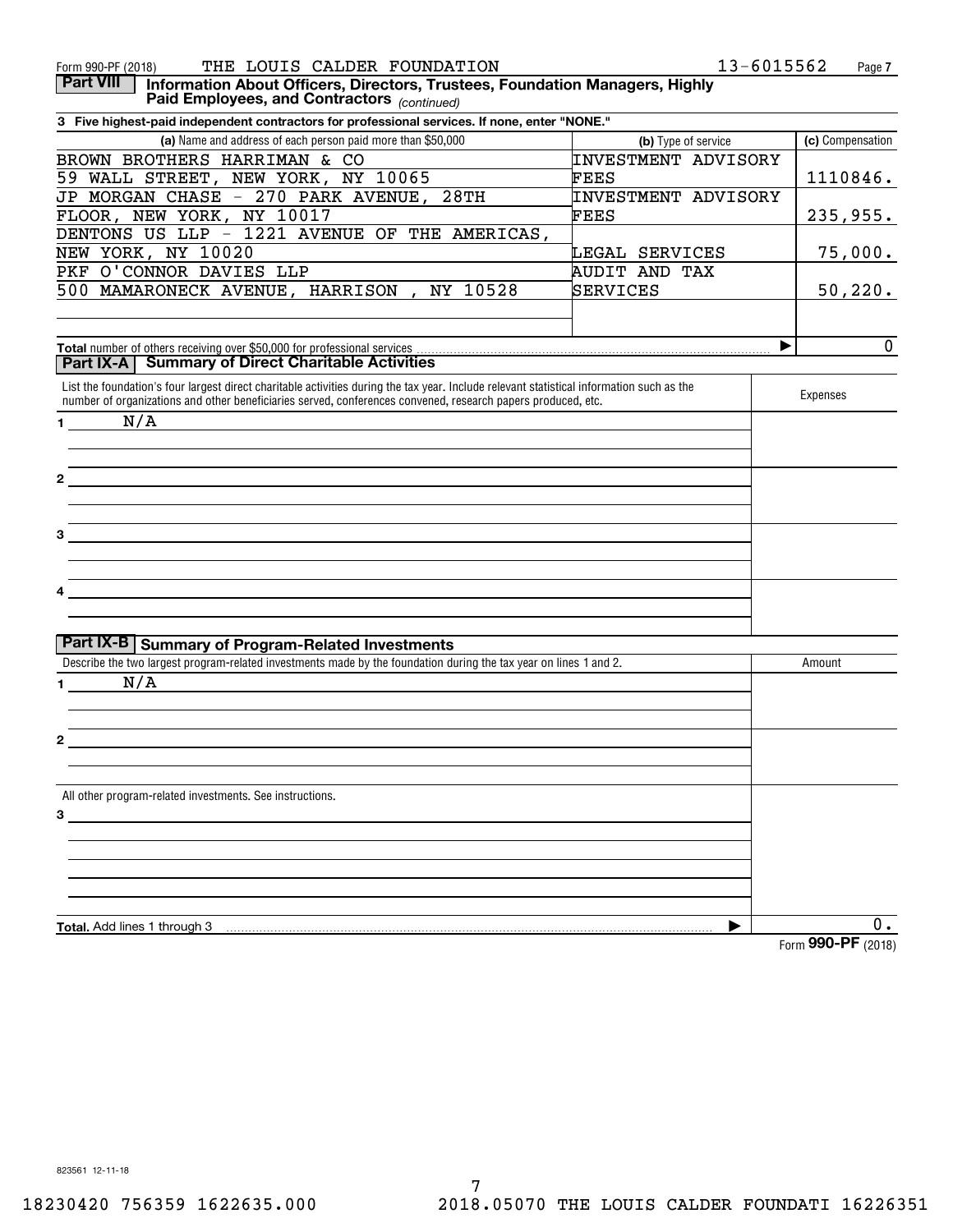|    | Part X<br><b>Minimum Investment Return</b> (All domestic foundations must complete this part. Foreign foundations, see instructions.)                                                                                               |                |          |                         |                                       |
|----|-------------------------------------------------------------------------------------------------------------------------------------------------------------------------------------------------------------------------------------|----------------|----------|-------------------------|---------------------------------------|
| 1. | Fair market value of assets not used (or held for use) directly in carrying out charitable, etc., purposes:                                                                                                                         |                |          |                         |                                       |
|    |                                                                                                                                                                                                                                     |                |          | 1a                      | 175, 415, 632.                        |
|    | b Average of monthly cash balances <b>constructed and all and all and all an</b> Average of monthly cash balances                                                                                                                   |                |          | 1b                      | 4,649,420.                            |
|    | c Fair market value of all other assets [111] contained a set of the contained a set of all other assets [11] contained a set of the contained a set of the contained a set of the contained a set of the contained a set of t      |                |          | 1c                      | 336, 759.                             |
|    | d Total (add lines 1a, b, and c) <b>manufacture and contract and contract a</b> contract and contract and contract a contract and contract and contract a contract and contract and contract a contract and contract and contract a |                |          | 1d                      | $\overline{180, 401}$ , 811.          |
|    | <b>e</b> Reduction claimed for blockage or other factors reported on lines 1a and                                                                                                                                                   |                |          |                         |                                       |
|    |                                                                                                                                                                                                                                     |                | $0$ .    |                         |                                       |
| 2  |                                                                                                                                                                                                                                     |                |          | $\overline{\mathbf{2}}$ | $0 \cdot$                             |
| 3  | Subtract line 2 from line 1d <b>Machinese and Contract Line 2</b> from line 1d <b>machinese and the 2</b> from line 1d <b>machinese</b>                                                                                             |                |          | 3                       | 180, 401, 811.                        |
| 4  | Cash deemed held for charitable activities. Enter 1 1/2% of line 3 (for greater amount, see instructions)                                                                                                                           |                |          | 4                       | 2,706,027.                            |
| 5  | Net value of noncharitable-use assets. Subtract line 4 from line 3. Enter here and on Part V, line 4 [11, 11]                                                                                                                       |                |          | 5                       | 177,695,784.                          |
|    | Minimum investment return. Enter 5% of line 5                                                                                                                                                                                       |                |          | 6                       | 8,884,789.                            |
|    | <b>Part XI</b>   Distributable Amount (see instructions) (Section 4942(j)(3) and (j)(5) private operating foundations and certain                                                                                                   |                |          |                         |                                       |
|    | foreign organizations, check here $\blacktriangleright \Box$ and do not complete this part.)                                                                                                                                        |                |          |                         |                                       |
| 1  |                                                                                                                                                                                                                                     |                |          | $\mathbf{1}$            | 8,884,789.                            |
|    |                                                                                                                                                                                                                                     |                | 218,062. |                         |                                       |
|    |                                                                                                                                                                                                                                     | 2 <sub>b</sub> |          |                         |                                       |
|    |                                                                                                                                                                                                                                     |                |          | 2c                      | 218,062.                              |
| 3  |                                                                                                                                                                                                                                     |                |          | 3                       | 8,666,727.                            |
| 4  |                                                                                                                                                                                                                                     |                |          | $\overline{\mathbf{4}}$ | $0$ .                                 |
| 5  |                                                                                                                                                                                                                                     |                |          | 5                       | 8,666,727.                            |
| 6  |                                                                                                                                                                                                                                     |                |          | 6                       |                                       |
|    |                                                                                                                                                                                                                                     |                |          | $\overline{7}$          | 8,666,727.                            |
|    | <b>Part XII</b> Qualifying Distributions (see instructions)                                                                                                                                                                         |                |          |                         |                                       |
| 1. | Amounts paid (including administrative expenses) to accomplish charitable, etc., purposes:                                                                                                                                          |                |          |                         |                                       |
| a  |                                                                                                                                                                                                                                     |                |          | 1a                      | <u>7,718,157.</u><br>$\overline{0}$ . |
|    | b Program-related investments - total from Part IX-B [11] [120] [120] [120] [120] [120] [120] [120] [120] [120] [120] [120] [120] [120] [120] [120] [120] [120] [120] [120] [120] [120] [120] [120] [120] [120] [120] [120] [1      |                |          | 1b                      |                                       |
| 2  |                                                                                                                                                                                                                                     |                |          | $\overline{\mathbf{2}}$ |                                       |
| 3  | Amounts set aside for specific charitable projects that satisfy the:                                                                                                                                                                |                |          |                         |                                       |
|    |                                                                                                                                                                                                                                     |                |          | 3a                      |                                       |
| b  |                                                                                                                                                                                                                                     |                |          | 3 <sub>b</sub>          |                                       |
| 4  | Qualifying distributions. Add lines 1a through 3b. Enter here and on Part V, line 8; and Part XIII, line 4 <i>mass</i>                                                                                                              |                |          | $\overline{4}$          | 7,718,157.                            |
| 5  | Foundations that qualify under section 4940(e) for the reduced rate of tax on net investment                                                                                                                                        |                |          |                         |                                       |
|    | income. Enter 1% of Part I, line 27b                                                                                                                                                                                                |                |          | 5                       |                                       |
| 6  |                                                                                                                                                                                                                                     |                |          | 6                       | 7,718,157.                            |
|    | Note: The amount on line 6 will be used in Part V, column (b), in subsequent years when calculating whether the foundation qualifies for the section                                                                                |                |          |                         |                                       |
|    | 4940(e) reduction of tax in those years.                                                                                                                                                                                            |                |          |                         | $0.00 \text{ } \text{D} \text{ }$     |

Form (2018) **990-PF**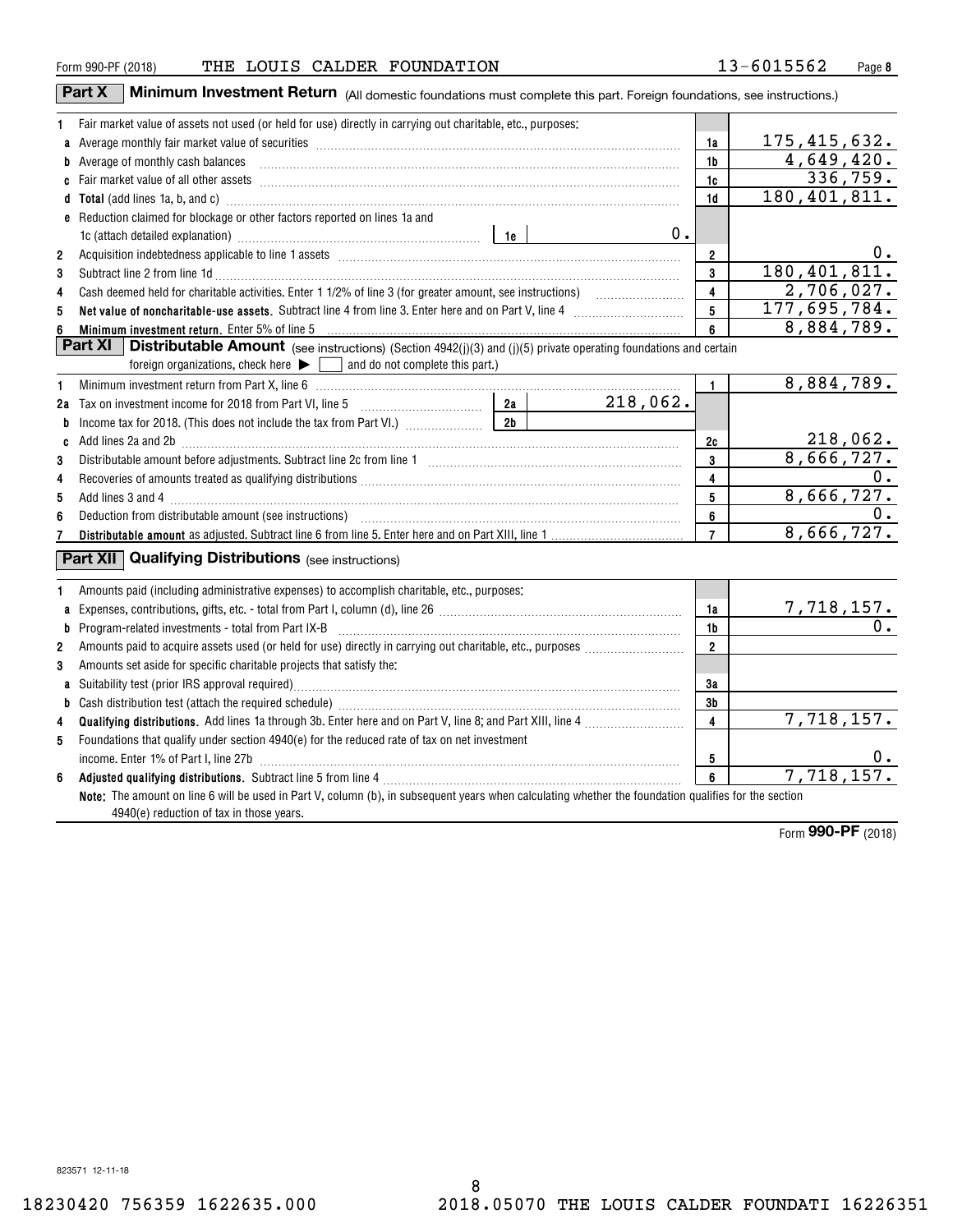# **Part XIII** Undistributed Income (see instructions)

|                                                                                                   | (a)<br>Corpus | (b)<br>Years prior to 2017 | (c)<br>2017 | (d)<br>2018 |
|---------------------------------------------------------------------------------------------------|---------------|----------------------------|-------------|-------------|
| 1 Distributable amount for 2018 from Part XI,                                                     |               |                            |             |             |
|                                                                                                   |               |                            |             | 8,666,727.  |
| 2 Undistributed income, if any, as of the end of 2018:                                            |               |                            | 0.          |             |
| a Enter amount for 2017 only                                                                      |               |                            |             |             |
| <b>b</b> Total for prior years:                                                                   |               | 0.                         |             |             |
| 3 Excess distributions carryover, if any, to 2018:                                                |               |                            |             |             |
|                                                                                                   |               |                            |             |             |
| a From 2013<br>.<br>559,047.                                                                      |               |                            |             |             |
| <b>b</b> From 2014<br>.                                                                           |               |                            |             |             |
| c From 2015<br>.<br>336,788.                                                                      |               |                            |             |             |
| <b>d</b> From 2016<br>.<br>97,396.                                                                |               |                            |             |             |
| e From 2017                                                                                       | 993,231.      |                            |             |             |
|                                                                                                   |               |                            |             |             |
| 4 Qualifying distributions for 2018 from<br>Part XII, line 4: $\triangleright$ \$ 7, 718, 157.    |               |                            |             |             |
|                                                                                                   |               |                            | $0$ .       |             |
| a Applied to 2017, but not more than line 2a<br><b>b</b> Applied to undistributed income of prior |               |                            |             |             |
|                                                                                                   |               | 0.                         |             |             |
| years (Election required - see instructions)                                                      |               |                            |             |             |
| c Treated as distributions out of corpus                                                          | 0.            |                            |             |             |
| (Election required - see instructions)                                                            |               |                            |             | 7,718,157.  |
| d Applied to 2018 distributable amount<br>.<br>e Remaining amount distributed out of corpus       | 0.            |                            |             |             |
| Excess distributions carryover applied to 2018<br>5                                               | 948,570.      |                            |             | 948,570.    |
| (If an amount appears in column (d), the same amount<br>must be shown in column (a).)             |               |                            |             |             |
| 6<br>Enter the net total of each column as<br>indicated below:                                    |               |                            |             |             |
| <b>a</b> Corpus. Add lines 3f, 4c, and 4e. Subtract line 5                                        | 44,661.       |                            |             |             |
| <b>b</b> Prior years' undistributed income. Subtract                                              |               |                            |             |             |
|                                                                                                   |               | 0.                         |             |             |
| c Enter the amount of prior years'                                                                |               |                            |             |             |
| undistributed income for which a notice of<br>deficiency has been issued, or on which             |               |                            |             |             |
| the section 4942(a) tax has been previously                                                       |               |                            |             |             |
| assessed                                                                                          |               | 0.                         |             |             |
| d Subtract line 6c from line 6b. Taxable                                                          |               |                            |             |             |
|                                                                                                   |               | 0.                         |             |             |
| e Undistributed income for 2017. Subtract line                                                    |               |                            |             |             |
| 4a from line 2a. Taxable amount - see instr.                                                      |               |                            | $0$ .       |             |
| f Undistributed income for 2018. Subtract                                                         |               |                            |             |             |
| lines 4d and 5 from line 1. This amount must                                                      |               |                            |             |             |
|                                                                                                   |               |                            |             | 0.          |
| 7 Amounts treated as distributions out of                                                         |               |                            |             |             |
| corpus to satisfy requirements imposed by                                                         |               |                            |             |             |
| section $170(b)(1)(F)$ or $4942(g)(3)$ (Election                                                  |               |                            |             |             |
| may be required - see instructions)<br>.                                                          | 0.            |                            |             |             |
| 8 Excess distributions carryover from 2013                                                        |               |                            |             |             |
| not applied on line 5 or line 7                                                                   | 0.            |                            |             |             |
| 9 Excess distributions carryover to 2019.                                                         |               |                            |             |             |
| Subtract lines 7 and 8 from line 6a                                                               | 44,661.       |                            |             |             |
| 10 Analysis of line 9:                                                                            |               |                            |             |             |
| a Excess from 2014 $\ldots$                                                                       |               |                            |             |             |
| <b>b</b> Excess from 2015 $\ldots$                                                                |               |                            |             |             |
| c Excess from 2016<br>44,661.                                                                     |               |                            |             |             |
| <b>d</b> Excess from 2017.                                                                        |               |                            |             |             |
| e Excess from 2018                                                                                |               |                            |             |             |

9

823581 12-11-18

Form (2018) **990-PF**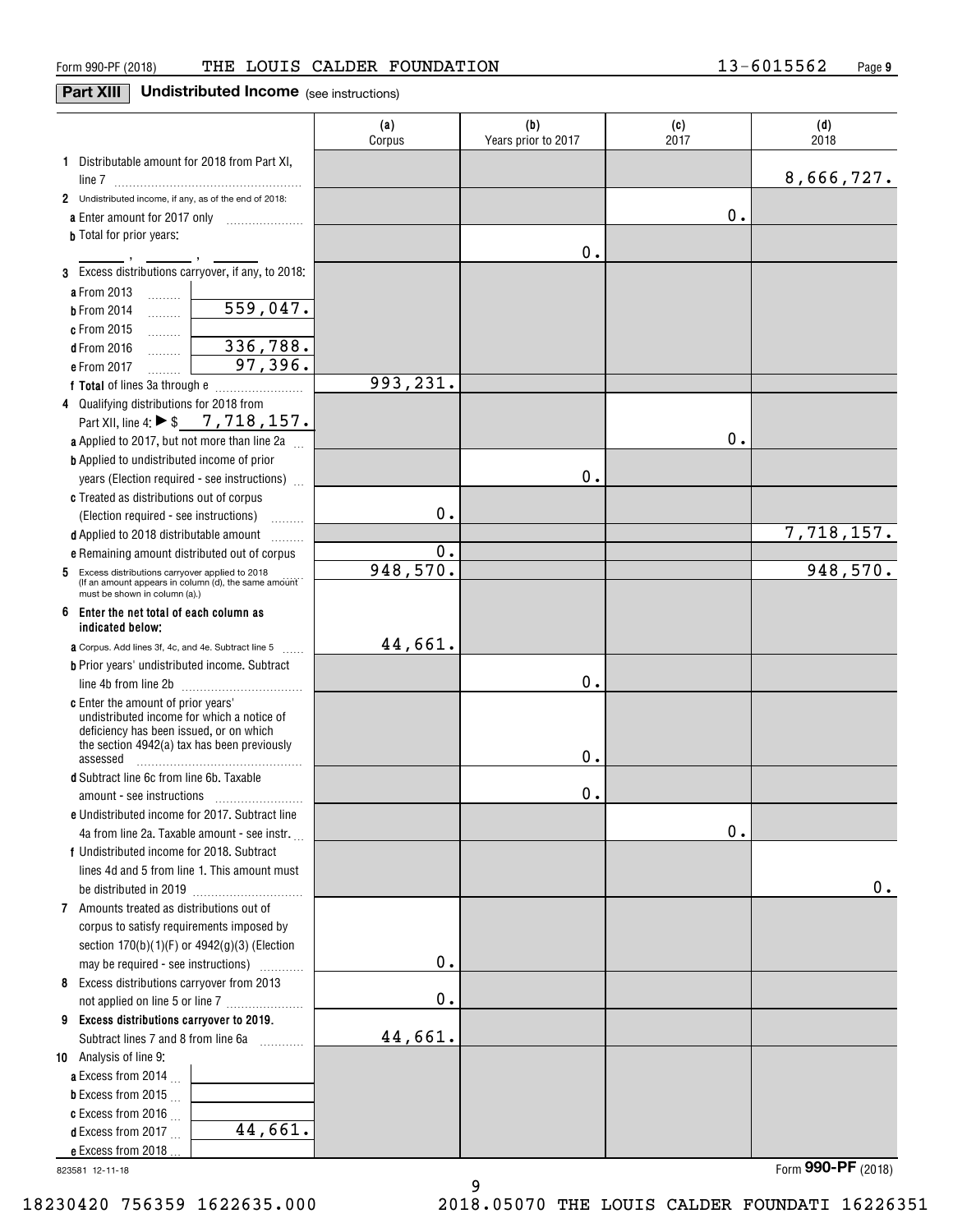| Form 990-PF (2018)                                                                                                   | THE LOUIS CALDER FOUNDATION |          |                       | 13-6015562    | Page 10    |
|----------------------------------------------------------------------------------------------------------------------|-----------------------------|----------|-----------------------|---------------|------------|
| Private Operating Foundations (see instructions and Part VII-A, question 9)<br>∣ Part XIV I                          |                             |          |                       | N/A           |            |
| 1 a If the foundation has received a ruling or determination letter that it is a private operating                   |                             |          |                       |               |            |
| foundation, and the ruling is effective for 2018, enter the date of the ruling                                       |                             |          | $\blacktriangleright$ |               |            |
| <b>b</b> Check box to indicate whether the foundation is a private operating foundation described in section         |                             |          | .                     | 4942(j)(3) or | 4942(i)(5) |
| 2 a Enter the lesser of the adjusted net                                                                             | Tax year                    |          | Prior 3 years         |               |            |
| income from Part I or the minimum                                                                                    | (a) 2018                    | (b) 2017 | $(c)$ 2016            | $(d)$ 2015    | (e) Total  |
| investment return from Part X for                                                                                    |                             |          |                       |               |            |
|                                                                                                                      |                             |          |                       |               |            |
|                                                                                                                      |                             |          |                       |               |            |
| c Qualifying distributions from Part XII,                                                                            |                             |          |                       |               |            |
| line 4 for each year listed                                                                                          |                             |          |                       |               |            |
| <b>d</b> Amounts included in line 2c not                                                                             |                             |          |                       |               |            |
| used directly for active conduct of                                                                                  |                             |          |                       |               |            |
|                                                                                                                      |                             |          |                       |               |            |
| e Qualifying distributions made directly                                                                             |                             |          |                       |               |            |
| for active conduct of exempt activities.                                                                             |                             |          |                       |               |            |
| Subtract line 2d from line 2c                                                                                        |                             |          |                       |               |            |
| Complete 3a, b, or c for the<br>3<br>alternative test relied upon:                                                   |                             |          |                       |               |            |
| a "Assets" alternative test - enter:                                                                                 |                             |          |                       |               |            |
| (1) Value of all assets                                                                                              |                             |          |                       |               |            |
| (2) Value of assets qualifying                                                                                       |                             |          |                       |               |            |
| under section $4942(j)(3)(B)(i)$<br><b>b</b> "Endowment" alternative test - enter                                    |                             |          |                       |               |            |
| 2/3 of minimum investment return                                                                                     |                             |          |                       |               |            |
| shown in Part X, line 6 for each year                                                                                |                             |          |                       |               |            |
|                                                                                                                      |                             |          |                       |               |            |
| c "Support" alternative test - enter:                                                                                |                             |          |                       |               |            |
| (1) Total support other than gross<br>investment income (interest,                                                   |                             |          |                       |               |            |
| dividends, rents, payments on                                                                                        |                             |          |                       |               |            |
| securities loans (section                                                                                            |                             |          |                       |               |            |
| $512(a)(5)$ , or royalties)                                                                                          |                             |          |                       |               |            |
| Support from general public<br>(2)<br>and 5 or more exempt                                                           |                             |          |                       |               |            |
| organizations as provided in<br>section $4942(j)(3)(B)(iii)$                                                         |                             |          |                       |               |            |
| (3) Largest amount of support from                                                                                   |                             |          |                       |               |            |
| an exempt organization                                                                                               |                             |          |                       |               |            |
| (4) Gross investment income.                                                                                         |                             |          |                       |               |            |
| <b>Part XV</b><br>Supplementary Information (Complete this part only if the foundation had \$5,000 or more in assets |                             |          |                       |               |            |
| at any time during the year-see instructions.)                                                                       |                             |          |                       |               |            |
|                                                                                                                      |                             |          |                       |               |            |

**1Information Regarding Foundation Managers:**

**a**List any managers of the foundation who have contributed more than 2% of the total contributions received by the foundation before the close of any tax year (but only if they have contributed more than \$5,000). (See section 507(d)(2).)

NONE

**b**List any managers of the foundation who own 10% or more of the stock of a corporation (or an equally large portion of the ownership of a partnership or other entity) of which the foundation has a 10% or greater interest.

## NONE

**2Information Regarding Contribution, Grant, Gift, Loan, Scholarship, etc., Programs:**

Check here  $\blacktriangleright$   $\Box$  if the foundation only makes contributions to preselected charitable organizations and does not accept unsolicited requests for funds. If<br>the foundation makes gifts, grants, etc. to individuals or the foundation makes gifts, grants, etc., to individuals or organizations under other conditions, complete items 2a, b, c, and d.

10

**a**The name, address, and telephone number or email address of the person to whom applications should be addressed:

# M. ALEXANDER CALDER, 720-943-9865, ALEXANDER.CALDER@CALDERFDN.ORG

C/O THE LOUIS CALDER FOUNDATION, 999 18TH STREET, DENVER, CO 80202

**b**The form in which applications should be submitted and information and materials they should include:

HTTPS://WWW.LOUISCALDERFOUNDATION.ORG

**c**Any submission deadlines:

# HTTPS://WWW.LOUISCALDERFOUNDATION.ORG

**d** Any restrictions or limitations on awards, such as by geographical areas, charitable fields, kinds of institutions, or other factors: HTTPS://WWW.LOUISCALDERFOUNDATION.ORG

823601 12-11-18

Form (2018) **990-PF**

18230420 756359 1622635.000 2018.05070 THE LOUIS CALDER FOUNDATI 16226351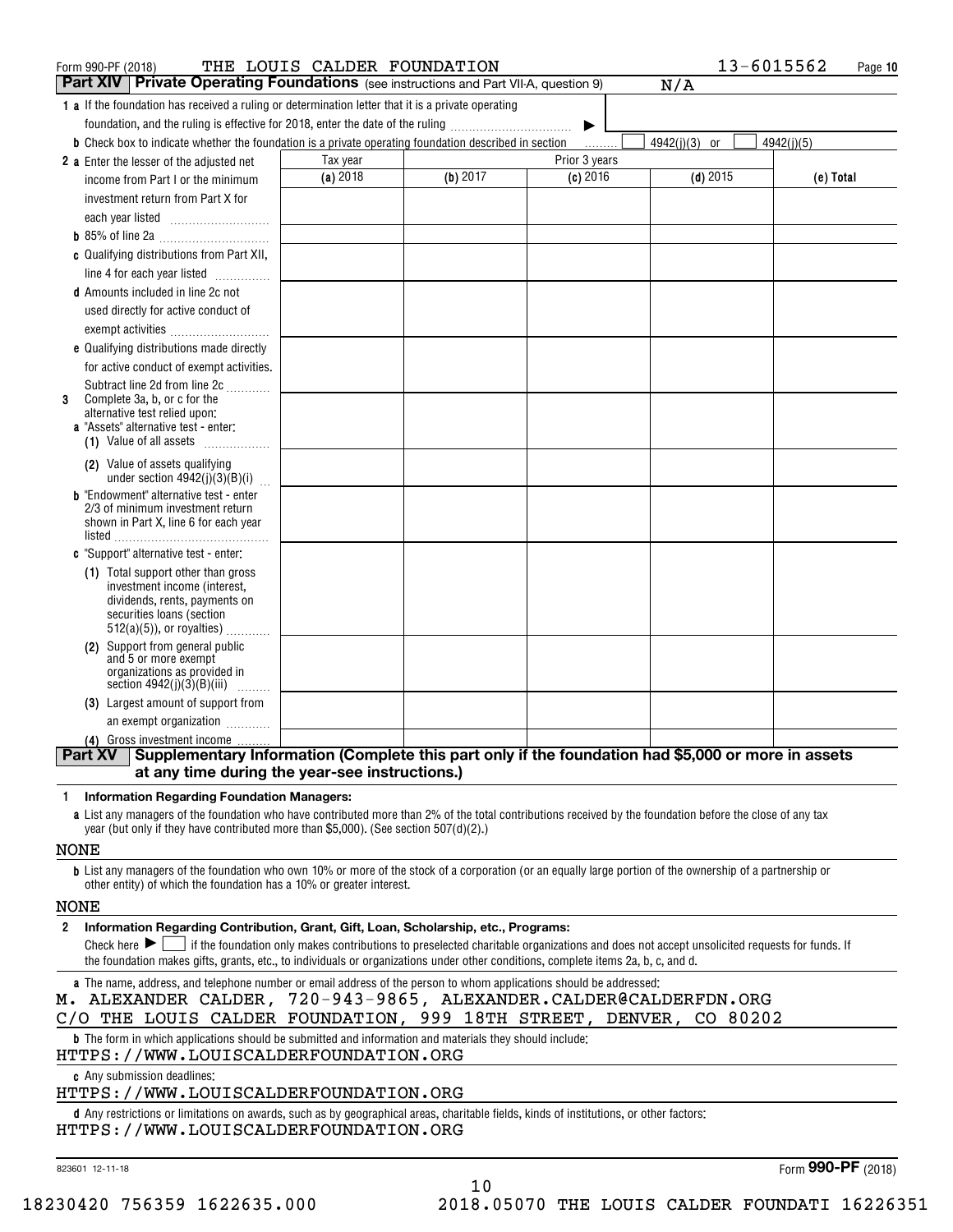### $_{\rm Form}$  990-PF (2018) THE LOUIS CALDER FOUNDATION  $13-6015562$  Page THE LOUIS CALDER FOUNDATION 13-6015562

| Part XV<br>Supplementary Information (continued)                                  |                                                                                      |                         |                                     |                    |
|-----------------------------------------------------------------------------------|--------------------------------------------------------------------------------------|-------------------------|-------------------------------------|--------------------|
| Grants and Contributions Paid During the Year or Approved for Future Payment<br>3 |                                                                                      |                         |                                     |                    |
| Recipient                                                                         | If recipient is an individual,<br>show any relationship to<br>any foundation manager | Foundation<br>status of | Purpose of grant or<br>contribution | Amount             |
| Name and address (home or business)                                               | or substantial contributor                                                           | recipient               |                                     |                    |
| a Paid during the year                                                            |                                                                                      |                         |                                     |                    |
| ACHIEVEMENT FIRST, INC.                                                           | N/A                                                                                  | РC                      | GRADE-LEVEL GROWTH AT               |                    |
| 370 JAMES STREET, SUITE 404                                                       |                                                                                      |                         | <b>ACHIEVEMENT FIRST</b>            |                    |
| NEW HAVEN, CT 06513                                                               |                                                                                      |                         | PROVIDENCE MAYORAL                  |                    |
|                                                                                   |                                                                                      |                         | <b>ACADEMY MIDDLE SCHOOL</b>        | 150,000.           |
|                                                                                   |                                                                                      |                         |                                     |                    |
| ACHIEVEMENT FIRST, INC.                                                           | N/A                                                                                  | РC                      | NAVIGATOR MATH PROGRAM              |                    |
| 370 JAMES STREET, SUITE 404                                                       |                                                                                      |                         |                                     |                    |
| NEW HAVEN, CT 06513                                                               |                                                                                      |                         |                                     | 125,000.           |
|                                                                                   |                                                                                      |                         |                                     |                    |
| ALMA DEL MAR FOUNDATION, INC                                                      | N/A                                                                                  | РC                      | CURRICULUM DEVELOPMENT              |                    |
| 515 BELLEVILLE AVENUE                                                             |                                                                                      |                         |                                     |                    |
| NEW BEDFORD, MA 02746-2462                                                        |                                                                                      |                         |                                     | 100,000.           |
|                                                                                   |                                                                                      |                         |                                     |                    |
|                                                                                   |                                                                                      |                         |                                     |                    |
| BUFFALO COLLEGIATE CHARTER SCHOOL                                                 | N/A                                                                                  | РC                      | GRADE-LEVEL GROWTH AT               |                    |
| <b>45 JEWETT AVENUE</b>                                                           |                                                                                      |                         | SCHOOL WITH 4TH                     |                    |
| BUFFALO, NY 14214                                                                 |                                                                                      |                         | THROUGH 6TH GRADES                  | 150,000.           |
|                                                                                   |                                                                                      |                         |                                     |                    |
| CANDID - FOUNDATION CENTER                                                        | N/A                                                                                  | РC                      | PROGRAM SUPPORT IN                  |                    |
| 32 OLD SLIP, 24TH FLOOR                                                           |                                                                                      |                         | 2019                                |                    |
| NEW YORK, NY 10005                                                                |                                                                                      |                         |                                     | 10,000.            |
|                                                                                   |                                                                                      |                         | $\blacktriangleright$ 3a            | 6,591,150.         |
| <b>b</b> Approved for future payment                                              |                                                                                      |                         |                                     |                    |
|                                                                                   |                                                                                      |                         |                                     |                    |
| ACHIEVEMENT FIRST, INC.                                                           | N/A                                                                                  | РC                      | NAVIGATOR MATH PROGRAM              |                    |
| 370 JAMES STREET, SUITE 404                                                       |                                                                                      |                         |                                     |                    |
| NEW HAVEN, CT 06513                                                               |                                                                                      |                         |                                     | 125,000.           |
|                                                                                   |                                                                                      |                         |                                     |                    |
| AURORA COMMUNITY SCHOOL                                                           | N/A                                                                                  | РC                      | OPENING OF NEW K-8                  |                    |
| 15550 E. 6TH AVENUE, UNIT C                                                       |                                                                                      |                         | SCHOOL                              |                    |
| AURORA, CO 80011                                                                  |                                                                                      |                         |                                     | 100,000.           |
|                                                                                   |                                                                                      |                         |                                     |                    |
|                                                                                   |                                                                                      |                         |                                     |                    |
| CHARTER SCHOOL GROWTH FUND                                                        | N/A                                                                                  | POF                     | FUND III                            |                    |
| 10901 W. 120TH AVENUE, SUITE 450<br>BROOMFIELD, CO 80021                          |                                                                                      |                         |                                     | 400,000.           |
| Total                                                                             | SEE CONTINUATION SHEET(S)                                                            |                         | $\blacktriangleright$ 3b            | 2,695,000.         |
|                                                                                   |                                                                                      |                         |                                     | Form 990-PF (2018) |

11

823611 12-11-18

18230420 756359 1622635.000 2018.05070 THE LOUIS CALDER FOUNDATI 16226351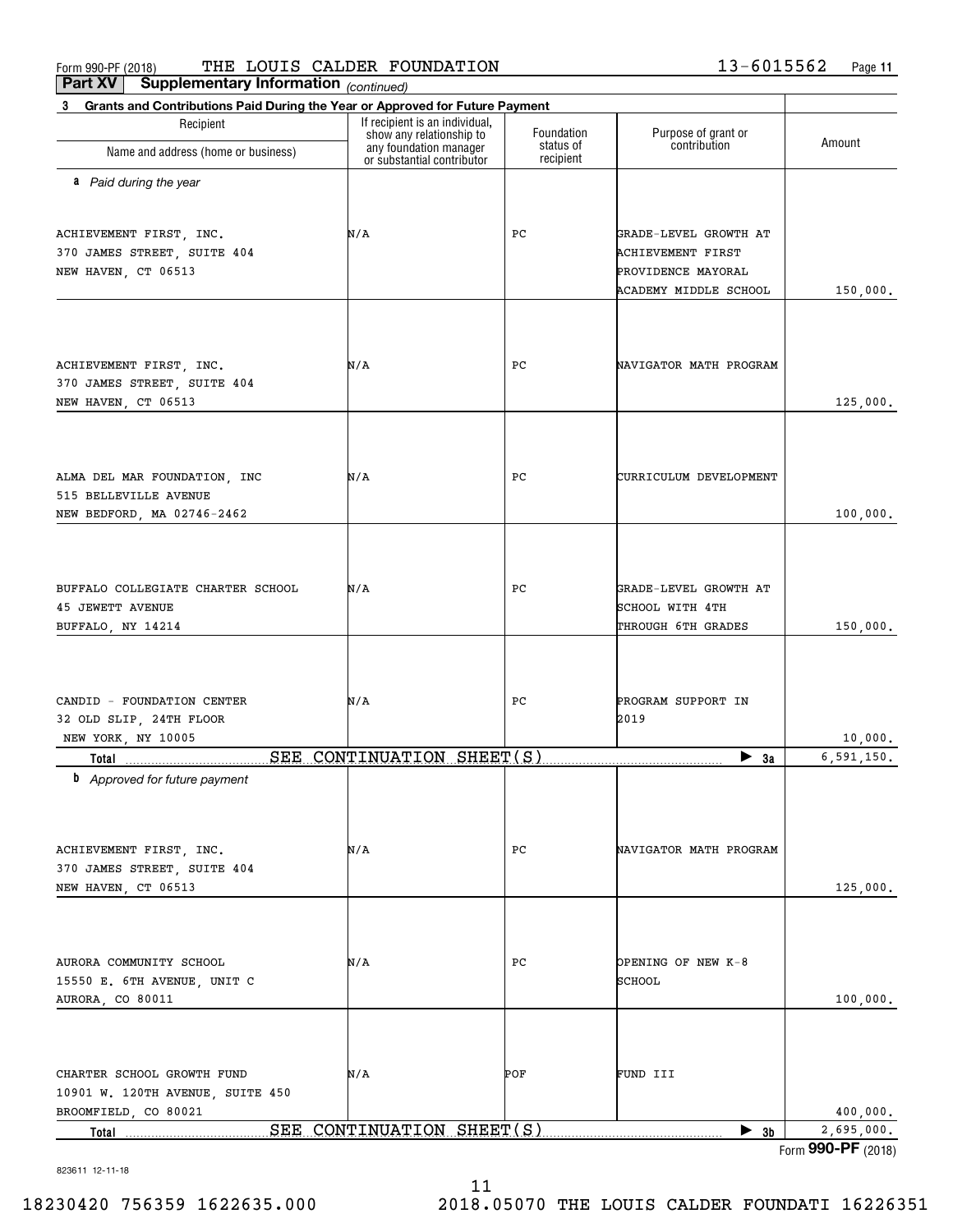# **Part XVI-A Analysis of Income-Producing Activities**

| Enter gross amounts unless otherwise indicated.                                                                                                                                                                                |                 | Unrelated business income |                               | Excluded by section 512, 513, or 514 | (e)                                  |
|--------------------------------------------------------------------------------------------------------------------------------------------------------------------------------------------------------------------------------|-----------------|---------------------------|-------------------------------|--------------------------------------|--------------------------------------|
|                                                                                                                                                                                                                                | (a)<br>Business | (b)<br>Amount             | (C)<br>Exclu-<br>sion<br>code | (d)<br>Amount                        | Related or exempt<br>function income |
| 1 Program service revenue:                                                                                                                                                                                                     | code            |                           |                               |                                      |                                      |
| a                                                                                                                                                                                                                              |                 |                           |                               |                                      |                                      |
| b<br><u> 1989 - Andrea Aonaich an Chomhair an t-</u>                                                                                                                                                                           |                 |                           |                               |                                      |                                      |
| C<br><u> 1980 - Johann Barn, amerikansk politiker (</u>                                                                                                                                                                        |                 |                           |                               |                                      |                                      |
| <u> 1989 - Johann John Stone, markin fizikar (h. 1982).</u>                                                                                                                                                                    |                 |                           |                               |                                      |                                      |
| the control of the control of the control of the control of the control of the control of                                                                                                                                      |                 |                           |                               |                                      |                                      |
|                                                                                                                                                                                                                                |                 |                           |                               |                                      |                                      |
| Fees and contracts from government agencies<br>g                                                                                                                                                                               |                 |                           |                               |                                      |                                      |
| 2 Membership dues and assessments [1001] Membership dues and assessments                                                                                                                                                       |                 |                           |                               |                                      |                                      |
| 3 Interest on savings and temporary cash                                                                                                                                                                                       |                 |                           |                               |                                      |                                      |
|                                                                                                                                                                                                                                |                 |                           | 14<br>$\overline{14}$         | $\frac{18,135}{3,307,004}$           |                                      |
| 4 Dividends and interest from securities                                                                                                                                                                                       |                 |                           |                               |                                      |                                      |
| 5 Net rental income or (loss) from real estate:                                                                                                                                                                                |                 |                           |                               |                                      |                                      |
|                                                                                                                                                                                                                                |                 |                           |                               |                                      |                                      |
|                                                                                                                                                                                                                                |                 |                           |                               |                                      |                                      |
| 6 Net rental income or (loss) from personal                                                                                                                                                                                    |                 |                           |                               |                                      |                                      |
|                                                                                                                                                                                                                                |                 |                           |                               |                                      |                                      |
|                                                                                                                                                                                                                                |                 |                           | 14                            | 137,036.                             |                                      |
| 8 Gain or (loss) from sales of assets other                                                                                                                                                                                    |                 |                           |                               |                                      |                                      |
|                                                                                                                                                                                                                                |                 |                           | 18                            | 11, 234, 450.                        |                                      |
|                                                                                                                                                                                                                                |                 |                           |                               |                                      |                                      |
| 10 Gross profit or (loss) from sales of inventory                                                                                                                                                                              |                 |                           |                               |                                      |                                      |
| <b>11 Other revenue:</b>                                                                                                                                                                                                       |                 |                           |                               |                                      |                                      |
| a                                                                                                                                                                                                                              |                 |                           |                               |                                      |                                      |
| b<br><u> 1989 - Johann Stoff, fransk politik (d. 1989)</u>                                                                                                                                                                     |                 |                           |                               |                                      |                                      |
| <u> 1989 - Johann Barn, mars ann an t-Amhair an t-Amhair an t-Amhair an t-Amhair an t-Amhair an t-Amhair an t-Amh</u>                                                                                                          |                 |                           |                               |                                      |                                      |
| <u> 1989 - Johann Barn, mars and de Brasilian (b. 1989)</u>                                                                                                                                                                    |                 |                           |                               |                                      |                                      |
|                                                                                                                                                                                                                                |                 |                           |                               |                                      |                                      |
| <b>12</b> Subtotal. Add columns (b), (d), and (e) $\quad \ldots \ldots \ldots \ldots \ldots \quad \Box$                                                                                                                        |                 | $\overline{0}$ .          |                               | 14,696,625.                          | 0.                                   |
| 13 Total. Add line 12, columns (b), (d), and (e) with an array contained an array contained and array contained and the contact of the contact and array contact and array contact and array contact and array contact and arr |                 |                           |                               | 13                                   | 14,696,625.                          |
| (See worksheet in line 13 instructions to verify calculations.)                                                                                                                                                                |                 |                           |                               |                                      |                                      |
| Part XVI-B<br>Relationship of Activities to the Accomplishment of Exempt Purposes                                                                                                                                              |                 |                           |                               |                                      |                                      |
| Line No.<br>Explain below how each activity for which income is reported in column (e) of Part XVI-A contributed importantly to the accomplishment of                                                                          |                 |                           |                               |                                      |                                      |
| the foundation's exempt purposes (other than by providing funds for such purposes).<br>$\blacktriangledown$                                                                                                                    |                 |                           |                               |                                      |                                      |
|                                                                                                                                                                                                                                |                 |                           |                               |                                      |                                      |
|                                                                                                                                                                                                                                |                 |                           |                               |                                      |                                      |
|                                                                                                                                                                                                                                |                 |                           |                               |                                      |                                      |
|                                                                                                                                                                                                                                |                 |                           |                               |                                      |                                      |
|                                                                                                                                                                                                                                |                 |                           |                               |                                      |                                      |
|                                                                                                                                                                                                                                |                 |                           |                               |                                      |                                      |
|                                                                                                                                                                                                                                |                 |                           |                               |                                      |                                      |
|                                                                                                                                                                                                                                |                 |                           |                               |                                      |                                      |
|                                                                                                                                                                                                                                |                 |                           |                               |                                      |                                      |
|                                                                                                                                                                                                                                |                 |                           |                               |                                      |                                      |
|                                                                                                                                                                                                                                |                 |                           |                               |                                      |                                      |
|                                                                                                                                                                                                                                |                 |                           |                               |                                      |                                      |
|                                                                                                                                                                                                                                |                 |                           |                               |                                      |                                      |
|                                                                                                                                                                                                                                |                 |                           |                               |                                      |                                      |
|                                                                                                                                                                                                                                |                 |                           |                               |                                      |                                      |
|                                                                                                                                                                                                                                |                 |                           |                               |                                      |                                      |
|                                                                                                                                                                                                                                |                 |                           |                               |                                      |                                      |
|                                                                                                                                                                                                                                |                 |                           |                               |                                      |                                      |

12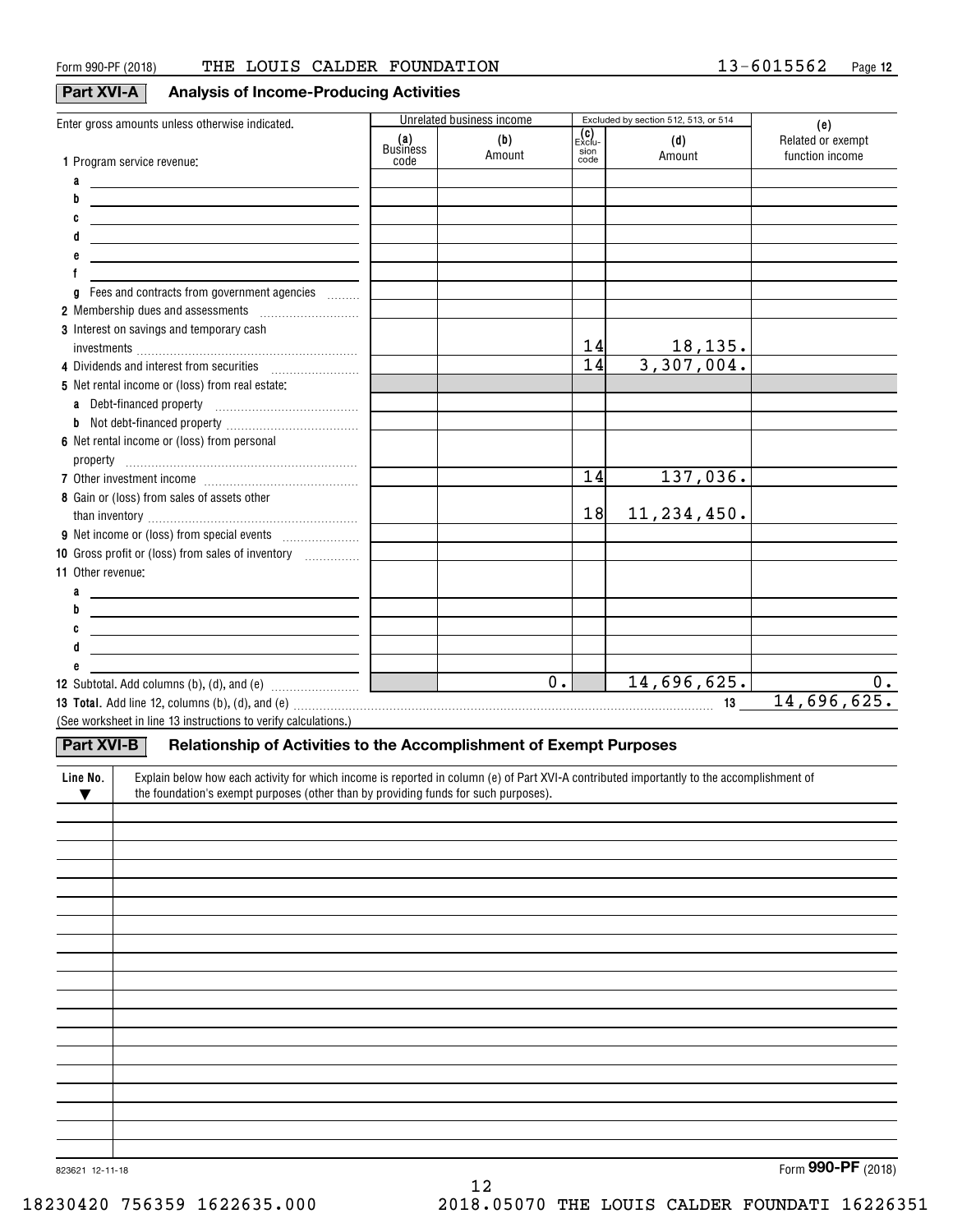|   | 13-6015562<br>THE LOUIS CALDER FOUNDATION<br>Form 990-PF (2018)                                                                                                                                                                       |       |      | Page 13 |
|---|---------------------------------------------------------------------------------------------------------------------------------------------------------------------------------------------------------------------------------------|-------|------|---------|
|   | <b>Part XVII</b><br>Information Regarding Transfers to and Transactions and Relationships With Noncharitable                                                                                                                          |       |      |         |
|   | <b>Exempt Organizations</b>                                                                                                                                                                                                           |       |      |         |
|   | Did the organization directly or indirectly engage in any of the following with any other organization described in section 501(c)                                                                                                    |       | Yes⊺ | No.     |
|   | (other than section $501(c)(3)$ organizations) or in section 527, relating to political organizations?                                                                                                                                |       |      |         |
|   | a Transfers from the reporting foundation to a noncharitable exempt organization of:                                                                                                                                                  |       |      |         |
|   | $(1)$ Cash                                                                                                                                                                                                                            | 1a(1) |      | х       |
|   | (2)                                                                                                                                                                                                                                   | 1a(2) |      | x       |
| b | Other transactions:                                                                                                                                                                                                                   |       |      |         |
|   |                                                                                                                                                                                                                                       | 1b(1) |      | х       |
|   | Purchases of assets from a noncharitable exempt organization [11] manufacture manufacture of assets from a noncharitable exempt organization [11] manufacture manufacture of assets from a noncharitable exempt organization [<br>(2) | 1b(2) |      | x       |
|   |                                                                                                                                                                                                                                       | 1b(3) |      | х       |
|   | Reimbursement arrangements [111] March 2014 (2015) 2014 (2016) 2014 2015 2016 2017 2018 2019 2014 2015 2016 201<br>(4)                                                                                                                | 1b(4) |      | х       |
|   | Loans or loan guarantees encourance entertainment and all the contract of the contract of the contract of the contract of the contract of the contract of the contract of the contract of the contract of the contract of the<br>(5)  | 1b(5) |      | х       |
|   | (6) Performance of services or membership or fundraising solicitations [11] manufacture material manufacture of services or membership or fundraising solicitations [11] manufacture material material material material mater        | 1b(6) |      | X       |
| C | Sharing of facilities, equipment, mailing lists, other assets, or paid employees [11,11] matches and the subsequent of facilities, equipment, mailing lists, other assets, or paid employees [11,11] matches and the subsequen        | 1c    |      | x       |
| đ | If the answer to any of the above is "Yes," complete the following schedule. Column (b) should always show the fair market value of the goods, other assets,                                                                          |       |      |         |
|   | render and the second control of the second control of the second control of the second control of the second c                                                                                                                       |       |      |         |

column **(d)** the value of the goods, other assets, or services received. or services given by the reporting foundation. If the foundation received less than fair market value in any transaction or sharing arrangement, show in

| $(a)$ Line no.              |  | (b) Amount involved                                 |                    |                                      | (c) Name of noncharitable exempt organization                                                                                                                                                                                                                                                                             |             | $(d)$ Description of transfers, transactions, and sharing arrangements |                                                                                              |                       |
|-----------------------------|--|-----------------------------------------------------|--------------------|--------------------------------------|---------------------------------------------------------------------------------------------------------------------------------------------------------------------------------------------------------------------------------------------------------------------------------------------------------------------------|-------------|------------------------------------------------------------------------|----------------------------------------------------------------------------------------------|-----------------------|
|                             |  |                                                     |                    | N/A                                  |                                                                                                                                                                                                                                                                                                                           |             |                                                                        |                                                                                              |                       |
|                             |  |                                                     |                    |                                      |                                                                                                                                                                                                                                                                                                                           |             |                                                                        |                                                                                              |                       |
|                             |  |                                                     |                    |                                      |                                                                                                                                                                                                                                                                                                                           |             |                                                                        |                                                                                              |                       |
|                             |  |                                                     |                    |                                      |                                                                                                                                                                                                                                                                                                                           |             |                                                                        |                                                                                              |                       |
|                             |  |                                                     |                    |                                      |                                                                                                                                                                                                                                                                                                                           |             |                                                                        |                                                                                              |                       |
|                             |  |                                                     |                    |                                      |                                                                                                                                                                                                                                                                                                                           |             |                                                                        |                                                                                              |                       |
|                             |  |                                                     |                    |                                      |                                                                                                                                                                                                                                                                                                                           |             |                                                                        |                                                                                              |                       |
|                             |  |                                                     |                    |                                      |                                                                                                                                                                                                                                                                                                                           |             |                                                                        |                                                                                              |                       |
|                             |  |                                                     |                    |                                      |                                                                                                                                                                                                                                                                                                                           |             |                                                                        |                                                                                              |                       |
|                             |  |                                                     |                    |                                      |                                                                                                                                                                                                                                                                                                                           |             |                                                                        |                                                                                              |                       |
|                             |  |                                                     |                    |                                      |                                                                                                                                                                                                                                                                                                                           |             |                                                                        |                                                                                              |                       |
|                             |  |                                                     |                    |                                      |                                                                                                                                                                                                                                                                                                                           |             |                                                                        |                                                                                              |                       |
|                             |  |                                                     |                    |                                      |                                                                                                                                                                                                                                                                                                                           |             |                                                                        |                                                                                              |                       |
|                             |  |                                                     |                    |                                      |                                                                                                                                                                                                                                                                                                                           |             |                                                                        |                                                                                              |                       |
|                             |  |                                                     |                    |                                      |                                                                                                                                                                                                                                                                                                                           |             |                                                                        |                                                                                              |                       |
|                             |  |                                                     |                    |                                      |                                                                                                                                                                                                                                                                                                                           |             |                                                                        |                                                                                              |                       |
|                             |  | <b>b</b> If "Yes," complete the following schedule. |                    |                                      | 2a Is the foundation directly or indirectly affiliated with, or related to, one or more tax-exempt organizations described<br>in section 501(c) (other than section 501(c)(3)) or in section 527?                                                                                                                         |             |                                                                        | Yes                                                                                          | $\boxed{\text{X}}$ No |
|                             |  | (a) Name of organization                            |                    |                                      | (b) Type of organization                                                                                                                                                                                                                                                                                                  |             | (c) Description of relationship                                        |                                                                                              |                       |
|                             |  | N/A                                                 |                    |                                      |                                                                                                                                                                                                                                                                                                                           |             |                                                                        |                                                                                              |                       |
|                             |  |                                                     |                    |                                      |                                                                                                                                                                                                                                                                                                                           |             |                                                                        |                                                                                              |                       |
|                             |  |                                                     |                    |                                      |                                                                                                                                                                                                                                                                                                                           |             |                                                                        |                                                                                              |                       |
|                             |  |                                                     |                    |                                      |                                                                                                                                                                                                                                                                                                                           |             |                                                                        |                                                                                              |                       |
|                             |  |                                                     |                    |                                      |                                                                                                                                                                                                                                                                                                                           |             |                                                                        |                                                                                              |                       |
| Sign<br><b>Here</b>         |  |                                                     |                    |                                      | Under penalties of perjury, I declare that I have examined this return, including accompanying schedules and statements, and to the best of my knowledge<br>and belief, it is true, correct, and complete. Declaration of preparer (other than taxpayer) is based on all information of which preparer has any knowledge. | DIR/TRUSTEE |                                                                        | May the IRS discuss this<br>return with the preparer<br>shown below? See instr.<br>ΧI<br>Yes | No                    |
|                             |  | Signature of officer or trustee                     |                    |                                      | Date                                                                                                                                                                                                                                                                                                                      | Title       |                                                                        |                                                                                              |                       |
|                             |  | Print/Type preparer's name                          |                    | Preparer's signature                 |                                                                                                                                                                                                                                                                                                                           | Date        | if<br>Check                                                            | PTIN                                                                                         |                       |
|                             |  |                                                     |                    |                                      |                                                                                                                                                                                                                                                                                                                           |             | self-employed                                                          |                                                                                              |                       |
| Paid                        |  | THOMAS BLANEY                                       |                    |                                      | THOMAS BLANEY                                                                                                                                                                                                                                                                                                             | 04/20/20    |                                                                        | P00234022                                                                                    |                       |
| Preparer<br><b>Use Only</b> |  |                                                     |                    | Firm's name PKF O'CONNOR DAVIES, LLP |                                                                                                                                                                                                                                                                                                                           |             | Firm's EIN 27-1728945                                                  |                                                                                              |                       |
|                             |  | Firm's address > 665 FIFTH AVENUE                   |                    |                                      |                                                                                                                                                                                                                                                                                                                           |             |                                                                        |                                                                                              |                       |
|                             |  |                                                     | NEW YORK, NY 10022 |                                      |                                                                                                                                                                                                                                                                                                                           |             | Phone no. (212) 286-2600                                               |                                                                                              |                       |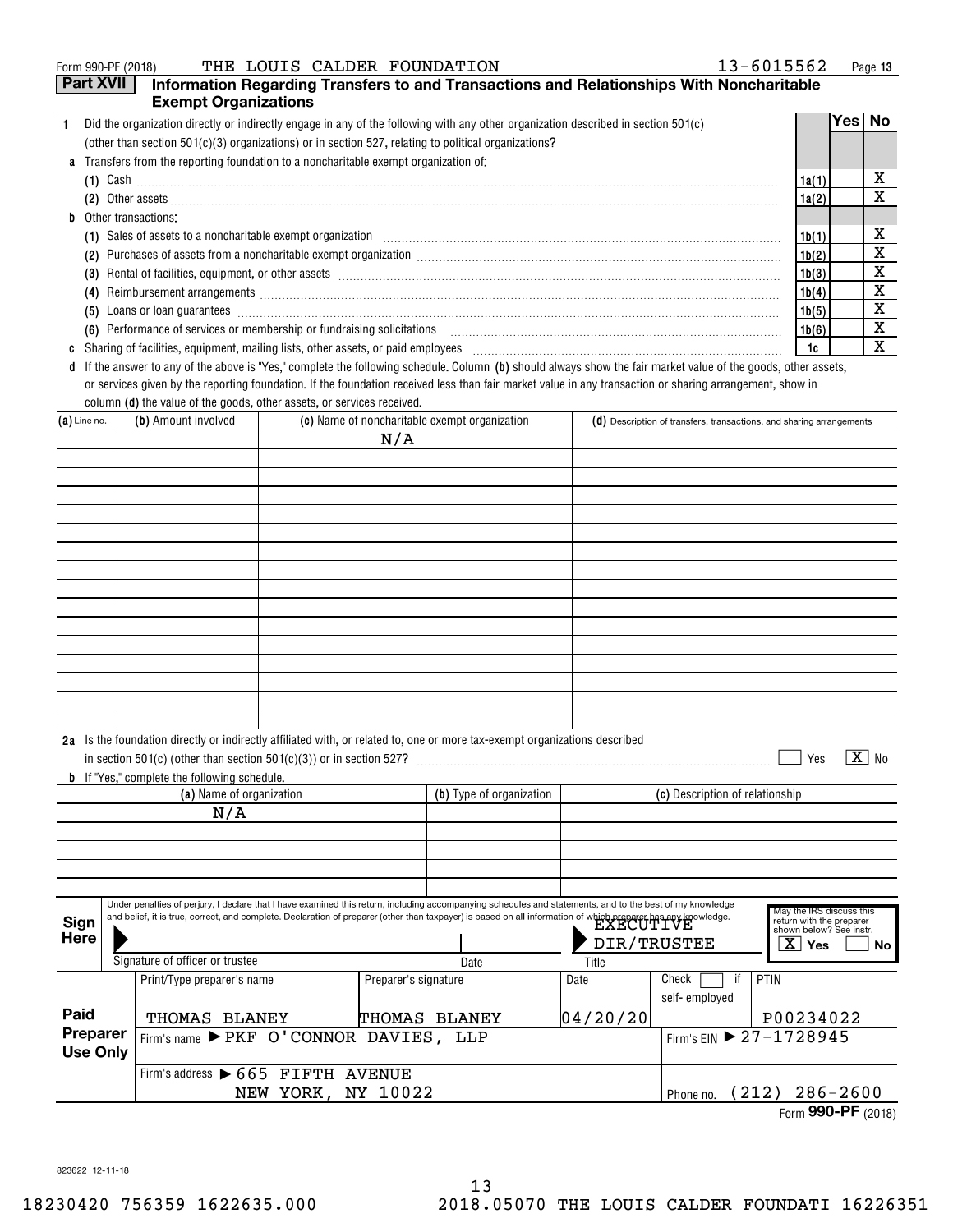# THE LOUIS CALDER FOUNDATION

# CONTINUATION FOR 990-PF, PART IV

| THE LOUIS CALDER FOUNDATION                                                                                                                                                                                                                                 |                                                                                                                             | 13-6015562                  |                |             | 1<br>PAGE                                                                 | 2<br>OF                          |
|-------------------------------------------------------------------------------------------------------------------------------------------------------------------------------------------------------------------------------------------------------------|-----------------------------------------------------------------------------------------------------------------------------|-----------------------------|----------------|-------------|---------------------------------------------------------------------------|----------------------------------|
| Part IV                                                                                                                                                                                                                                                     | Capital Gains and Losses for Tax on Investment Income                                                                       |                             |                |             |                                                                           |                                  |
| $\sqrt{\frac{b}{m}}$ acquired $\sqrt{\frac{c}{m}}$ Date acquired<br>(a) List and describe the kind(s) of property sold, e.g., real estate,<br>P - Purchase<br>(mo., day, yr.)<br>2-story brick warehouse; or common stock, 200 shs. MLC Co.<br>D - Donation |                                                                                                                             |                             |                |             |                                                                           | (d) Date sold<br>(mo., day, yr.) |
| 1a SALES OF PUBLICLY TRADED SECURITIES                                                                                                                                                                                                                      |                                                                                                                             |                             |                |             |                                                                           |                                  |
|                                                                                                                                                                                                                                                             | b BBH WEALTH STRATEGIES, LLC - REMS GROUP                                                                                   | <b>SERIES</b>               |                | ${\tt P}$   |                                                                           |                                  |
|                                                                                                                                                                                                                                                             | c BBH CAPITA PARTNERS QP IV CAYMAN                                                                                          |                             |                | ${\bf P}$   |                                                                           |                                  |
| d AVENUE INTERNATIONAL, LTD.                                                                                                                                                                                                                                |                                                                                                                             |                             |                | ${\bf P}$   |                                                                           |                                  |
|                                                                                                                                                                                                                                                             | e BBH WEALTH STRATEGIES HITCHWOOD CAPITAL PARTNERS                                                                          |                             |                | ${\bf P}$   |                                                                           |                                  |
| f GOLDENTREE OFFSHORE LTD                                                                                                                                                                                                                                   |                                                                                                                             |                             |                | ${\bf P}$   |                                                                           |                                  |
|                                                                                                                                                                                                                                                             | g BLACKSTONE COMMERCIAL REAL ESTATE DEBT FUND LP                                                                            |                             |                | ${\bf P}$   |                                                                           |                                  |
|                                                                                                                                                                                                                                                             | h BBH REAL ESTATE INCOME FUND II, LP                                                                                        |                             |                | ${\bf P}$   |                                                                           |                                  |
| ALTAROCK PARTNERS SERIES                                                                                                                                                                                                                                    |                                                                                                                             |                             |                | ${\bf P}$   |                                                                           |                                  |
| ALTAROCK PARTNERS SERIES                                                                                                                                                                                                                                    |                                                                                                                             |                             |                | ${\bf P}$   |                                                                           |                                  |
|                                                                                                                                                                                                                                                             | k BBH WEALTH STRATEGIES, LLC - REMS GROUP SERIES                                                                            |                             |                | ${\bf P}$   |                                                                           |                                  |
|                                                                                                                                                                                                                                                             | BBH WEALTH STRATEGIES, LLC - REMS GROUP SERIES                                                                              |                             |                | ${\bf P}$   |                                                                           |                                  |
| m BBH WEALTH STRATEGIES                                                                                                                                                                                                                                     |                                                                                                                             | - BARES MID-LARGE CAP SERIE |                | ${\bf P}$   |                                                                           |                                  |
| n BBH WEALTH STRATEGIES                                                                                                                                                                                                                                     |                                                                                                                             | - BARES MID-LARGE CAP SERIE |                | ${\bf P}$   |                                                                           |                                  |
|                                                                                                                                                                                                                                                             | 0 BBH WEALTH STRATEGIES LLC - BURGUNDY EMERGING MAR                                                                         |                             |                | $\mathbf P$ |                                                                           |                                  |
|                                                                                                                                                                                                                                                             | (f) Depreciation allowed                                                                                                    | (g) Cost or other basis     |                |             | (h) Gain or (loss)                                                        |                                  |
| (e) Gross sales price                                                                                                                                                                                                                                       | (or allowable)                                                                                                              | plus expense of sale        |                |             | $(e)$ plus $(f)$ minus $(g)$                                              |                                  |
| 26,548,871.<br>a                                                                                                                                                                                                                                            |                                                                                                                             | $\overline{22,402,601}$ .   |                |             |                                                                           | 4, 146, 270.                     |
| 601,971.<br>b                                                                                                                                                                                                                                               |                                                                                                                             | 600,720.                    |                |             |                                                                           | 1,251.                           |
| 892,201.<br>С                                                                                                                                                                                                                                               |                                                                                                                             | 689,393.                    |                |             |                                                                           | 202,808.                         |
| 8,161.<br>d                                                                                                                                                                                                                                                 |                                                                                                                             | 6,812.                      |                |             |                                                                           | 1,349.                           |
| 5, 167, 186.<br>e                                                                                                                                                                                                                                           |                                                                                                                             | 5,000,000.                  |                |             |                                                                           | 167, 186.                        |
| 36,758.                                                                                                                                                                                                                                                     |                                                                                                                             | 45,861.                     |                |             |                                                                           | $-9,103.$                        |
| 75,663.                                                                                                                                                                                                                                                     |                                                                                                                             | 125,987.                    |                |             |                                                                           | $-50,324.$                       |
| h                                                                                                                                                                                                                                                           |                                                                                                                             |                             |                |             |                                                                           | 601, 535.                        |
|                                                                                                                                                                                                                                                             |                                                                                                                             |                             |                |             |                                                                           | $-43,036.$                       |
|                                                                                                                                                                                                                                                             |                                                                                                                             |                             |                |             |                                                                           | 248,152.                         |
|                                                                                                                                                                                                                                                             |                                                                                                                             |                             |                |             |                                                                           | $-44,826.$                       |
|                                                                                                                                                                                                                                                             |                                                                                                                             |                             |                |             |                                                                           | $-45, 135.$                      |
| m                                                                                                                                                                                                                                                           |                                                                                                                             |                             |                |             |                                                                           | 23,831.                          |
| n                                                                                                                                                                                                                                                           |                                                                                                                             |                             |                |             |                                                                           | 1,133,899.                       |
| $\mathbf 0$                                                                                                                                                                                                                                                 |                                                                                                                             |                             |                |             |                                                                           | 5,218.                           |
|                                                                                                                                                                                                                                                             | Complete only for assets showing gain in column (h) and owned by the foundation on 12/31/69                                 |                             |                |             | $(I)$ Losses (from col. $(h)$ )                                           |                                  |
| (i) F.M.V. as of 12/31/69                                                                                                                                                                                                                                   | (j) Adjusted basis                                                                                                          | (k) Excess of col. (i)      |                |             | Gains (excess of col. (h) gain over col. (k),<br>but not less than "-0-") |                                  |
|                                                                                                                                                                                                                                                             | as of 12/31/69                                                                                                              | over col. (j), if any       |                |             |                                                                           |                                  |
| a                                                                                                                                                                                                                                                           |                                                                                                                             |                             |                |             |                                                                           | 4,146,270.                       |
| b                                                                                                                                                                                                                                                           |                                                                                                                             |                             |                |             |                                                                           | 1,251.                           |
| С                                                                                                                                                                                                                                                           |                                                                                                                             |                             |                |             |                                                                           | 202,808.                         |
| d                                                                                                                                                                                                                                                           |                                                                                                                             |                             |                |             |                                                                           | 1,349.                           |
| е                                                                                                                                                                                                                                                           |                                                                                                                             |                             |                |             |                                                                           | 167, 186.                        |
|                                                                                                                                                                                                                                                             |                                                                                                                             |                             |                |             |                                                                           | $-9,103.$                        |
|                                                                                                                                                                                                                                                             |                                                                                                                             |                             |                |             |                                                                           | $-50,324.$                       |
|                                                                                                                                                                                                                                                             |                                                                                                                             |                             |                |             |                                                                           | 601, 535.                        |
|                                                                                                                                                                                                                                                             |                                                                                                                             |                             |                |             |                                                                           | $-43,036.$                       |
|                                                                                                                                                                                                                                                             |                                                                                                                             |                             |                |             |                                                                           | 248, 152.                        |
|                                                                                                                                                                                                                                                             |                                                                                                                             |                             |                |             |                                                                           | $-44,826.$                       |
|                                                                                                                                                                                                                                                             |                                                                                                                             |                             |                |             |                                                                           | $-45, 135.$                      |
| m                                                                                                                                                                                                                                                           |                                                                                                                             |                             |                |             |                                                                           | 23,831.                          |
|                                                                                                                                                                                                                                                             | <u> 1989 - Johann Stein, fransk politik (d. 1989)</u>                                                                       |                             |                |             |                                                                           | 1, 133, 899.                     |
| $\Omega$                                                                                                                                                                                                                                                    |                                                                                                                             |                             |                |             |                                                                           | 5,218.                           |
|                                                                                                                                                                                                                                                             |                                                                                                                             |                             |                |             |                                                                           |                                  |
|                                                                                                                                                                                                                                                             | 2 Capital gain net income or (net capital loss) $\cdots$ $\left\{\right.}$ If gain, also enter in Part I, line 7 $\right\}$ |                             | $\overline{2}$ |             |                                                                           |                                  |
|                                                                                                                                                                                                                                                             | 3 Net short-term capital gain or (loss) as defined in sections 1222(5) and (6):                                             |                             |                |             |                                                                           |                                  |
| If gain, also enter in Part I, line 8, column (c).                                                                                                                                                                                                          |                                                                                                                             |                             |                |             |                                                                           |                                  |
|                                                                                                                                                                                                                                                             |                                                                                                                             |                             | 3              |             |                                                                           |                                  |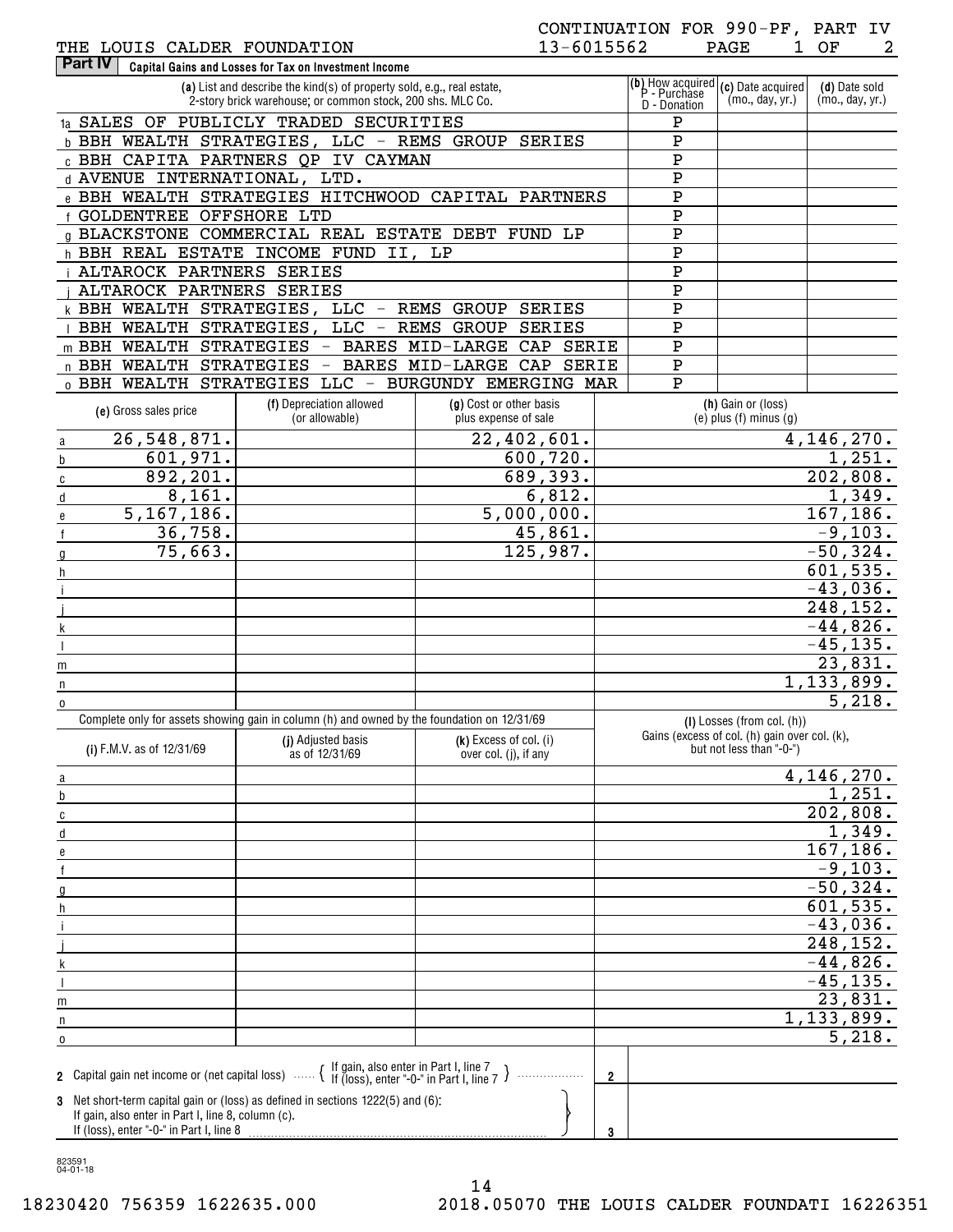# THE LOUIS CALDER FOUNDATION

# CONTINUATION FOR 990-PF, PART IV PAGE 2 OF 2

| <b>Part IV</b>                                                                                 | Capital Gains and Losses for Tax on Investment Income                                                                                                                                                                         |                                                            |                         |                                                                                                                                                    |                                  |
|------------------------------------------------------------------------------------------------|-------------------------------------------------------------------------------------------------------------------------------------------------------------------------------------------------------------------------------|------------------------------------------------------------|-------------------------|----------------------------------------------------------------------------------------------------------------------------------------------------|----------------------------------|
|                                                                                                | (a) List and describe the kind(s) of property sold, e.g., real estate,<br>2-story brick warehouse; or common stock, 200 shs. MLC Co.                                                                                          |                                                            | D - Donation            | $\overline{(\mathbf{b})}$ How acquired $(\mathbf{c})$ Date acquired $\overline{P}$ - Purchase $(m_0, \text{ day}, \text{ vr.})$<br>(mo., day, yr.) | (d) Date sold<br>(mo., day, yr.) |
|                                                                                                |                                                                                                                                                                                                                               | 1a BBH WEALTH STRATEGIES LLC - BURGUNDY EMERGING MAR       | Ρ                       |                                                                                                                                                    |                                  |
|                                                                                                |                                                                                                                                                                                                                               | <b>b BBH WEALTH STRATEGIES LLC - CLARKSTON CAPITAL PAR</b> | ${\bf P}$               |                                                                                                                                                    |                                  |
|                                                                                                |                                                                                                                                                                                                                               | c BBH WEALTH STRATEGIES, LLC - SELECT EQUITY SERIES        | $\overline{\textbf{P}}$ |                                                                                                                                                    |                                  |
|                                                                                                |                                                                                                                                                                                                                               | d BBH WEALTH STRATEGIES, LLC - SELECT EQUITY SERIES        | $\overline{\textbf{P}}$ |                                                                                                                                                    |                                  |
| e CAPITAL GAINS DIVIDENDS                                                                      |                                                                                                                                                                                                                               |                                                            | $\overline{P}$          |                                                                                                                                                    |                                  |
| $\frac{f}{\sqrt{2}}$                                                                           |                                                                                                                                                                                                                               |                                                            |                         |                                                                                                                                                    |                                  |
| $\overline{g}$                                                                                 | the control of the control of the control of the control of the control of the control of the control of the control of the control of the control of the control of the control of the control of the control of the control |                                                            |                         |                                                                                                                                                    |                                  |
| h                                                                                              |                                                                                                                                                                                                                               |                                                            |                         |                                                                                                                                                    |                                  |
| $\frac{1}{\sqrt{2}}$                                                                           |                                                                                                                                                                                                                               |                                                            |                         |                                                                                                                                                    |                                  |
|                                                                                                |                                                                                                                                                                                                                               |                                                            |                         |                                                                                                                                                    |                                  |
| $\mathsf{k}$                                                                                   |                                                                                                                                                                                                                               |                                                            |                         |                                                                                                                                                    |                                  |
| $\blacksquare$                                                                                 |                                                                                                                                                                                                                               |                                                            |                         |                                                                                                                                                    |                                  |
| m<br>n                                                                                         |                                                                                                                                                                                                                               |                                                            |                         |                                                                                                                                                    |                                  |
| $\overline{0}$                                                                                 |                                                                                                                                                                                                                               |                                                            |                         |                                                                                                                                                    |                                  |
|                                                                                                | (f) Depreciation allowed                                                                                                                                                                                                      | (g) Cost or other basis                                    |                         | (h) Gain or (loss)                                                                                                                                 |                                  |
| (e) Gross sales price                                                                          | (or allowable)                                                                                                                                                                                                                | plus expense of sale                                       |                         | $(e)$ plus $(f)$ minus $(g)$                                                                                                                       |                                  |
| $\underline{a}$<br><u> 1989 - Johann Barbara, martxa a</u>                                     |                                                                                                                                                                                                                               |                                                            |                         |                                                                                                                                                    | 60,986.                          |
| $\underline{b}$<br><u> 1989 - Johann Barbara, martxa a</u>                                     |                                                                                                                                                                                                                               |                                                            |                         |                                                                                                                                                    | 255,668.                         |
| $\overline{c}$<br><u> 1989 - Johann Barnett, fransk politiker (</u>                            |                                                                                                                                                                                                                               |                                                            |                         |                                                                                                                                                    | $-190,556.$                      |
| $\overline{\mathsf{d}}$<br><u> 1989 - Johann Barbara, martxa a</u>                             |                                                                                                                                                                                                                               |                                                            |                         |                                                                                                                                                    | 1,699,689.                       |
| $\overline{e}$                                                                                 |                                                                                                                                                                                                                               |                                                            |                         |                                                                                                                                                    | 978,429.                         |
| $\mathsf{f}$                                                                                   |                                                                                                                                                                                                                               |                                                            |                         |                                                                                                                                                    |                                  |
| $\underline{\mathfrak{g}}$<br><u> 1989 - Johann Barn, mars eta bainar eta idazlea (</u>        |                                                                                                                                                                                                                               |                                                            |                         |                                                                                                                                                    |                                  |
| $\mathsf{h}$<br><u> 1989 - Johann Barbara, martxa a</u><br>$\mathbf i$                         |                                                                                                                                                                                                                               |                                                            |                         |                                                                                                                                                    |                                  |
| <u> 1989 - Johann Barbara, martxa a</u><br><u> 1989 - Johann Barbara, martxa a</u>             |                                                                                                                                                                                                                               |                                                            |                         |                                                                                                                                                    |                                  |
| $\sf k$<br><u> 1989 - Johann Barbara, martxa a</u>                                             |                                                                                                                                                                                                                               |                                                            |                         |                                                                                                                                                    |                                  |
| $\mathbf{I}$                                                                                   |                                                                                                                                                                                                                               |                                                            |                         |                                                                                                                                                    |                                  |
| m                                                                                              |                                                                                                                                                                                                                               |                                                            |                         |                                                                                                                                                    |                                  |
| n                                                                                              |                                                                                                                                                                                                                               |                                                            |                         |                                                                                                                                                    |                                  |
| $\overline{0}$                                                                                 |                                                                                                                                                                                                                               |                                                            |                         |                                                                                                                                                    |                                  |
|                                                                                                | Complete only for assets showing gain in column (h) and owned by the foundation on 12/31/69                                                                                                                                   |                                                            |                         | $(I)$ Losses (from col. $(h)$ )                                                                                                                    |                                  |
| (i) F.M.V. as of 12/31/69                                                                      | (j) Adjusted basis<br>as of 12/31/69                                                                                                                                                                                          | (k) Excess of col. (i)<br>over col. (j), if any            |                         | Gains (excess of col. (h) gain over col. (k),<br>but not less than "-0-")                                                                          |                                  |
| $\underline{a}$                                                                                |                                                                                                                                                                                                                               |                                                            |                         |                                                                                                                                                    | 60,986.                          |
| $\underline{\mathbf{b}}$                                                                       |                                                                                                                                                                                                                               |                                                            |                         |                                                                                                                                                    | 255,668.                         |
| $\overline{c}$                                                                                 |                                                                                                                                                                                                                               |                                                            |                         |                                                                                                                                                    | $-190,556.$                      |
| $\underline{\mathsf{d}}$                                                                       |                                                                                                                                                                                                                               |                                                            |                         |                                                                                                                                                    | 1,699,689.                       |
| e                                                                                              |                                                                                                                                                                                                                               |                                                            |                         |                                                                                                                                                    | 978,429.                         |
| $\mathsf f$                                                                                    |                                                                                                                                                                                                                               |                                                            |                         |                                                                                                                                                    |                                  |
| $\underline{g}$                                                                                |                                                                                                                                                                                                                               |                                                            |                         |                                                                                                                                                    |                                  |
| $\boldsymbol{\mathsf{h}}$<br>$\mathbf i$                                                       |                                                                                                                                                                                                                               |                                                            |                         |                                                                                                                                                    |                                  |
| j                                                                                              |                                                                                                                                                                                                                               |                                                            |                         |                                                                                                                                                    |                                  |
| k                                                                                              |                                                                                                                                                                                                                               |                                                            |                         |                                                                                                                                                    |                                  |
| $\overline{\phantom{a}}$                                                                       |                                                                                                                                                                                                                               |                                                            |                         |                                                                                                                                                    |                                  |
| m                                                                                              |                                                                                                                                                                                                                               |                                                            |                         |                                                                                                                                                    |                                  |
| n                                                                                              |                                                                                                                                                                                                                               |                                                            |                         |                                                                                                                                                    |                                  |
| 0                                                                                              |                                                                                                                                                                                                                               |                                                            |                         |                                                                                                                                                    |                                  |
|                                                                                                | 2 Capital gain net income or (net capital loss) $\ldots$ $\{$ If gain, also enter in Part I, line 7 $\}$                                                                                                                      | .                                                          | $\overline{2}$          |                                                                                                                                                    | 9,143,291.                       |
|                                                                                                | 3 Net short-term capital gain or (loss) as defined in sections 1222(5) and (6):                                                                                                                                               |                                                            |                         |                                                                                                                                                    |                                  |
| If gain, also enter in Part I, line 8, column (c).<br>If (loss), enter "-0-" in Part I, line 8 |                                                                                                                                                                                                                               |                                                            |                         | N/A                                                                                                                                                |                                  |

823591 04-01-18

15 18230420 756359 1622635.000 2018.05070 THE LOUIS CALDER FOUNDATI 16226351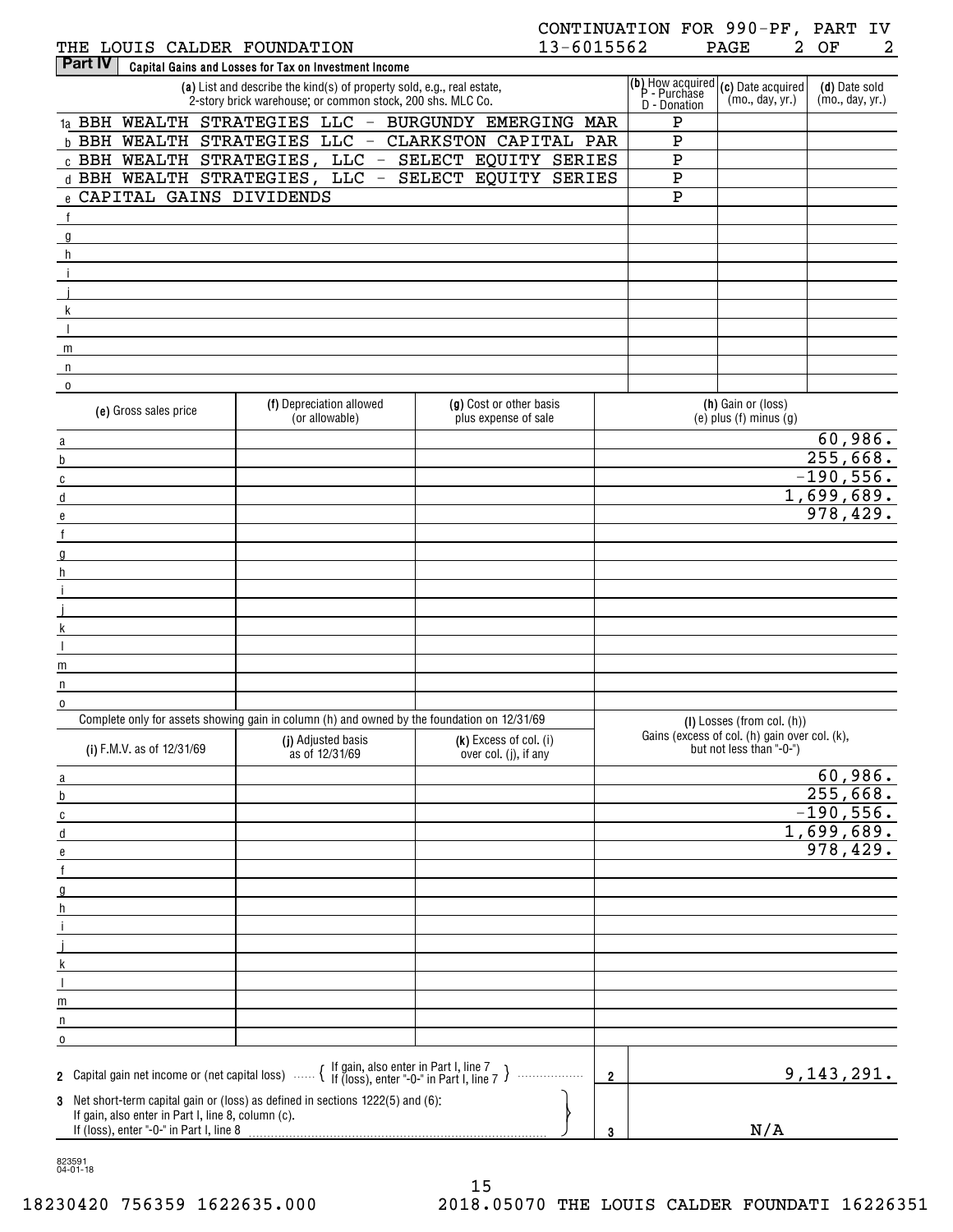# THE LOUIS CALDER FOUNDATION 13-6015562

| <b>Supplementary Information</b><br>Part XV                       | THE DOOTS CADDER FOONDAIION                                |                        | TA AATAAAT              |                      |
|-------------------------------------------------------------------|------------------------------------------------------------|------------------------|-------------------------|----------------------|
| Grants and Contributions Paid During the Year (Continuation)<br>3 |                                                            |                        |                         |                      |
| Recipient                                                         | If recipient is an individual,<br>show any relationship to | Foundation             | Purpose of grant or     |                      |
| Name and address (home or business)                               | any foundation manager<br>or substantial contributor       | status of<br>recipient | contribution            | Amount               |
| CHARTER SCHOOL GROWTH FUND                                        | N/A                                                        | POF                    | FUND III                |                      |
| 10901 W. 120TH AVENUE, SUITE 450<br>BROOMFIELD, CO 80021          |                                                            |                        |                         | 400,000.             |
|                                                                   |                                                            |                        |                         |                      |
| CHARTER SCHOOL GROWTH FUND                                        | N/A                                                        | POF                    | THE MEMPHIS EDUCATION   |                      |
| 10901 W. 120TH AVENUE, SUITE 450<br>BROOMFIELD, CO 80021          |                                                            |                        | INITIATIVE              | 250,000.             |
| CLARKSDALE COLLEGIATE PUBLIC CHARTER                              | N/A                                                        | PС                     | INSTRUCTIONAL           |                      |
| SCHOOL                                                            |                                                            |                        | DEVELOPMENT AT K-8      |                      |
| 1012 W 2ND STREET                                                 |                                                            |                        | SCHOOL AND LAUNCH OF    |                      |
| CLARKSDALE, MS 38614-3801                                         |                                                            |                        | <b>STEM PROGRAM</b>     | 150,000.             |
|                                                                   |                                                            |                        |                         |                      |
| CLASSICAL CHARTER SCHOOLS                                         | N/A                                                        | PС                     | SUMMER LEARNING         |                      |
| 977 FOX STREET                                                    |                                                            |                        | ACADEMY                 |                      |
| BRONX, NY 10459-3320                                              |                                                            |                        |                         | 50,000.              |
| CRISTO REY RICHMOND HIGH SCHOOL, INC                              | N/A                                                        | PС                     | OPENING OF NEW HIGH     |                      |
| 304 N. SHEPPARD ST.                                               |                                                            |                        | SCHOOL                  |                      |
| RICHMOND, VA 23221-2407                                           |                                                            |                        |                         | 100,000.             |
| DENVER SCHOOL OF SCIENCE AND                                      | N/A                                                        | PС                     | OPENING OF AURORA       |                      |
| TECHNOLOGY                                                        |                                                            |                        | <b>SCIENCE AND TECH</b> |                      |
| 3401 QUEBEC STREET, SUITE 2000                                    |                                                            |                        | MIDDLE SCHOOL           |                      |
| DENVER, CO 80207                                                  |                                                            |                        |                         | 100,000.             |
| ELAN ACADEMY CHARTER SCHOOL                                       | N/A                                                        | PС                     | GRADE-LEVEL GROWTH AT   |                      |
| 709 PARK BLVD.                                                    |                                                            |                        | PK-8 SCHOOL             |                      |
| NEW ORLEANS, LA 70114-5948                                        |                                                            |                        |                         | 100,000.             |
|                                                                   |                                                            |                        |                         |                      |
| EQUITAS ACADEMY CHARTER SCHOOL, INC.                              | N/A                                                        | PС                     | OPENING OF EQUITAS 5    |                      |
| 1612 W PICO BLVD                                                  |                                                            |                        | ELEMENTARY SCHOOL       |                      |
| LOS ANGELES, CA 90015-2412                                        |                                                            |                        |                         | 100,000.             |
| ETHOS CLASSICAL                                                   | N/A                                                        | PС                     | OPENING OF NEW          |                      |
| 2295 SPRINGDALE CIRCLE SW                                         |                                                            |                        | ELEMENTARY SCHOOL IN    |                      |
| ATLANTA, GA 30315                                                 |                                                            |                        | ATLANTA                 | 150,000.             |
|                                                                   |                                                            |                        |                         |                      |
| EXPONENT PHILANTHROPY                                             | N/A                                                        | PС                     | PROGRAM SUPPORT AND     |                      |
| P.O. BOX 65607                                                    |                                                            |                        | MEMBERSHIP IN 2019      |                      |
| WASHINGTON, DC 20035<br>Total from continuation sheets            |                                                            |                        |                         | 1,500.<br>6,056,150. |
|                                                                   |                                                            |                        |                         |                      |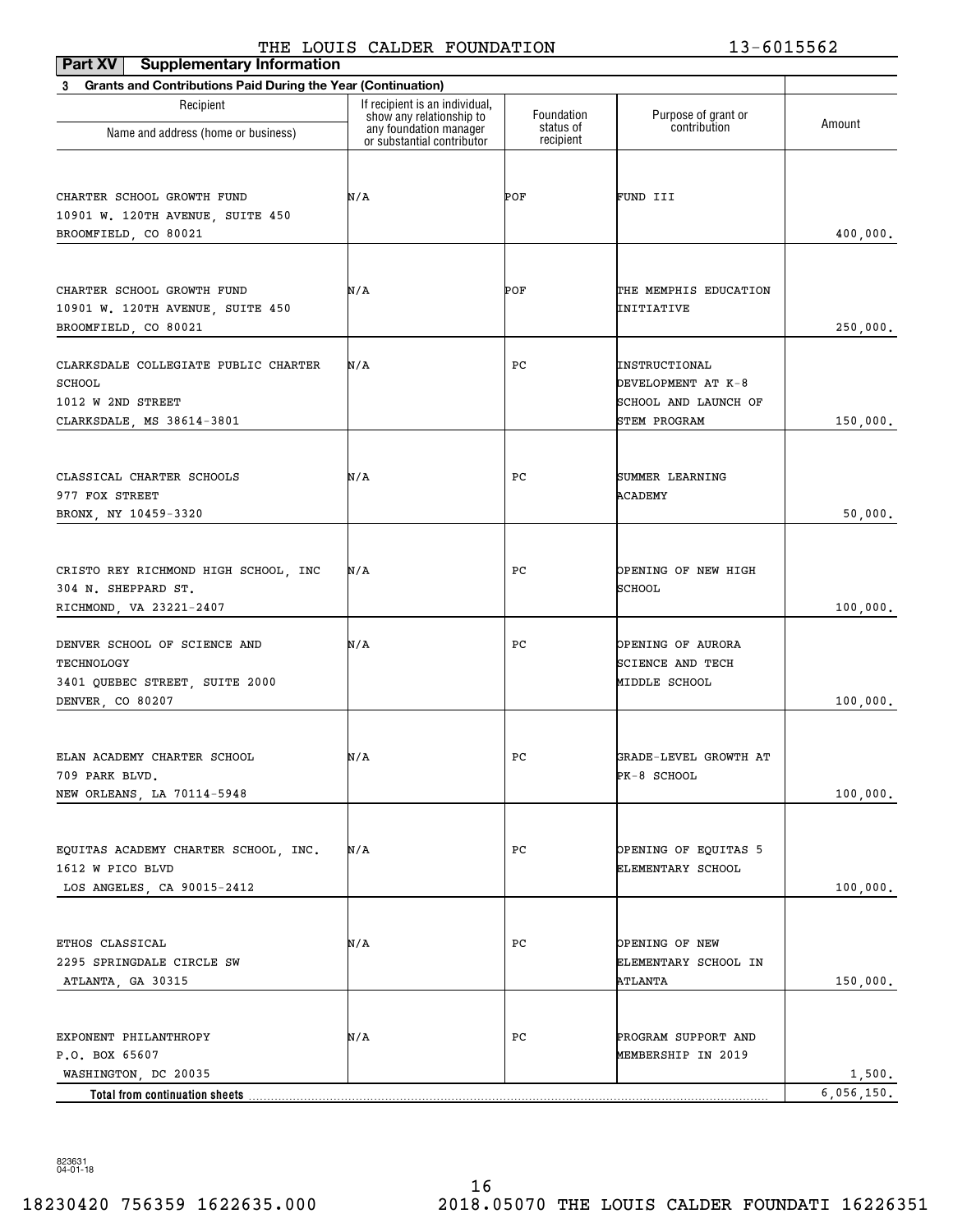## THE LOUIS CALDER FOUNDATION 13-6015562

| <b>Supplementary Information</b><br>Part XV                                    |                                                                                      |                         |                                                                                                  |          |
|--------------------------------------------------------------------------------|--------------------------------------------------------------------------------------|-------------------------|--------------------------------------------------------------------------------------------------|----------|
| Grants and Contributions Paid During the Year (Continuation)<br>3              |                                                                                      |                         |                                                                                                  |          |
| Recipient<br>Name and address (home or business)                               | If recipient is an individual,<br>show any relationship to<br>any foundation manager | Foundation<br>status of | Purpose of grant or<br>contribution                                                              | Amount   |
|                                                                                | or substantial contributor                                                           | recipient               |                                                                                                  |          |
| FRIENDS OF SPRINGFIELD PREPARATORY<br>CHARTER SCHOOL<br>594 CONVERSE ST.       | N/A                                                                                  | PС                      | STRENGTHENING OF<br>LITERACY INSTRUCTION                                                         |          |
| LONGMEADOW, MA 01106-1763                                                      |                                                                                      |                         |                                                                                                  | 60,000.  |
|                                                                                |                                                                                      |                         |                                                                                                  |          |
| FUTURE PUBLIC SCHOOL<br>511 E 43RD ST<br>GARDEN CITY, ID 83714                 | N/A                                                                                  | PС                      | OPENING OF NEW K-8<br><b>SCHOOL</b>                                                              | 100,000. |
|                                                                                |                                                                                      |                         |                                                                                                  |          |
| GEM PREP: POCATELLO<br>4145 YELLOWSTONE AVENUE<br>CHUBBUCK, ID 83202           | N/A                                                                                  | PС                      | GRADE-LEVEL GROWTH AT<br>K-12 SCHOOL                                                             | 100,000. |
|                                                                                |                                                                                      |                         |                                                                                                  |          |
| GREAT HEARTS ACADEMIES (ARIZONA)<br>4801 E. WASHINGTON STREET, SUITE 250       | N/A                                                                                  | PС                      | GRADE-LEVEL GROWTH AT<br>K-12 SCHOOL IN                                                          |          |
| PHOENIX, AZ 85034                                                              |                                                                                      |                         | MARYVALE, PHOENIX, AZ                                                                            | 100,000. |
|                                                                                |                                                                                      |                         |                                                                                                  |          |
| GRIMMWAY SCHOOLS<br>5080 CALIFORNIA AVENUE, SUITE 100<br>BAKERSFIELD, CA 93309 | N/A                                                                                  | PС                      | GRADE-LEVEL GROWTH AT<br>GRIMMWAY ACADEMY<br>SHAFTER                                             | 50,000.  |
|                                                                                |                                                                                      |                         |                                                                                                  |          |
| HOZHO ACADEMY CHARTER SCHOOL<br>104 E. AZTEC AVE<br>GALLUP, NM 87301-6256      | N/A                                                                                  | PС                      | GRADE-LEVEL EXPANSION<br>AT K-8 SCHOOL                                                           | 150,000. |
|                                                                                |                                                                                      |                         |                                                                                                  |          |
| I3 ACADEMY<br>1 55TH PLACE S.                                                  | N/A                                                                                  | PС                      | START-UP OF ELEMENTARY<br>SCHOOL                                                                 |          |
| BIRMINGHAM, AL 35212                                                           |                                                                                      |                         |                                                                                                  | 100,000. |
| IDEA PUBLIC SCHOOLS<br>2115 WEST PIKE BOULEVARD<br>WESLACO, TX 78596-0054      | N/A                                                                                  | PC                      | GRADE-LEVEL GROWTH AT<br><b>IDEA BRIDGE AND IDEA</b><br>INNOVATION SCHOOLS IN<br>BATON ROUGE, LA | 200,000. |
|                                                                                |                                                                                      |                         |                                                                                                  |          |
| IMPACT PUBLIC SCHOOLS<br>3438 S 148TH ST.<br>TUKWILA, WA 98168-4319            | N/A                                                                                  | PС                      | GRADE-LEVEL GROWTH OF<br>PUGET SOUND ELEMENTARY                                                  | 100,000. |
| INSTRUCTION PARTNERS                                                           | N/A                                                                                  | PC                      | NEW CHARTER SCHOOL                                                                               |          |
| 604 GALLATIN AVE, SUITE 202<br>NASHVILLE, TN 37206-3476                        |                                                                                      |                         | PARTNERSHIPS IN NEW<br>ORLEANS AND BATON<br>ROUGE                                                | 125,000. |
| Total from continuation sheets                                                 |                                                                                      |                         |                                                                                                  |          |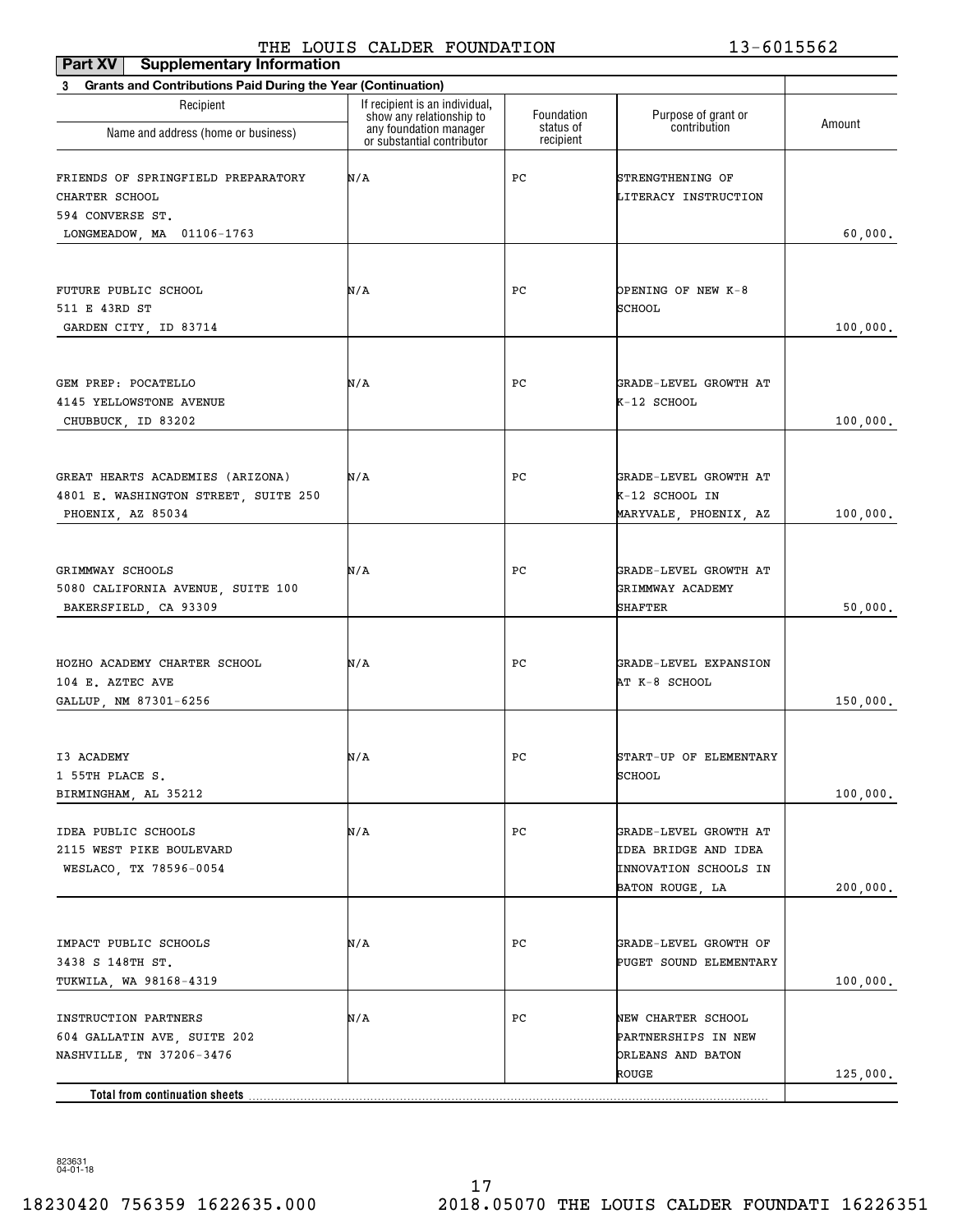| Part XV<br><b>Supplementary Information</b>                                                                         |                                                                                      |                         |                                                                         |           |
|---------------------------------------------------------------------------------------------------------------------|--------------------------------------------------------------------------------------|-------------------------|-------------------------------------------------------------------------|-----------|
| <b>Grants and Contributions Paid During the Year (Continuation)</b><br>3                                            |                                                                                      |                         |                                                                         |           |
| Recipient<br>Name and address (home or business)                                                                    | If recipient is an individual,<br>show any relationship to<br>any foundation manager | Foundation<br>status of | Purpose of grant or<br>contribution                                     | Amount    |
|                                                                                                                     | or substantial contributor                                                           | recipient               |                                                                         |           |
| <b>INSTRUCTION PARTNERS</b><br>605 GALLATIN AVE, SUITE 202<br>NASHVILLE, TN 37206-3476                              | N/A                                                                                  | РC                      | NEW CHARTER SCHOOL<br>PARTNERSHIPS IN NEW<br>ORLEANS AND BATON<br>ROUGE | 100,000.  |
| JOHNS HOPKINS INSTITUTE FOR EDUCATION<br>POLICY<br>SCHOOL OF EDUCATION<br>BALTIMORE, MD 21218                       | N/A                                                                                  | РC                      | CREATION OF SOCIAL<br>STUDIES KNOWLEDGE MAPS                            | 100,000.  |
|                                                                                                                     |                                                                                      |                         |                                                                         |           |
| KIPP COLORADO SCHOOLS<br>1390 LAWRENCE STREET, SUITE 200<br>DENVER, CO 80204                                        | N/A                                                                                  | РC                      | GRADE-LEVEL GROWTH AT<br>KIPP SUNSHINE PEAK<br>ELEMENTARY SCHOOL        | 100, 000. |
| KIPP FOUNDATION<br>135 MAIN STREET, SUITE 1700<br>SAN FRANCISCO, CA 94105                                           | N/A                                                                                  | РC                      | OPENING OF NEW<br>ELEMENTARY SCHOOLS FOR<br>SELECT KIPP REGIONS         | 225,000.  |
| KIPP FOUNDATION<br>135 MAIN STREET, SUITE 1700<br>SAN FRANCISCO, CA 94105                                           | N/A                                                                                  | РC                      | OPENING OF NEW<br>ELEMENTARY SCHOOLS FOR<br>SELECT KIPP REGIONS         | 225,000.  |
| KIPP JACKSONVILLE SCHOOLS<br>1440 MCDUFF AVENUE N.<br>JACKSONVILLE, FL 32254-2035                                   | N/A                                                                                  | РC                      | GRADE-LEVEL GROWTH AT<br>KIPP JACKSONVILLE<br>ELEMENTARY                | 100,000.  |
| KIPP MIAMI<br>1951 NW 7TH AVENUE, #600<br>MIAMI, FL 33136                                                           | N/A                                                                                  | $_{\rm PC}$             | GRADE-LEVEL GROWTH AT<br>KIPP MIAMI SUNRISE<br>ACADEMY                  | 100,000.  |
| KIPP NEW YORK, INC.<br>1501 BROADWAY, SUITE 1000<br>NEW YORK, NY 10036                                              | N/A                                                                                  | PС                      | OPENING OF NEW KIPP<br>FREEDOM ELEMENTARY<br>SCHOOL                     | 100,000.  |
| LEEP DUAL LANGUAGE ACADEMY CHARTER<br>SCHOOL<br>50 PLAZA ST E APT 12D<br>BROOKLYN, NY 11238-5078                    | N/A                                                                                  | PС                      | <b>OPENING OF NEW</b><br>ELEMENTARY SCHOOL IN<br>BROOKLYN               | 100,000.  |
| MASTERY CHARTER SCHOOLS FOUNDATION<br>5700 WAYNE AVENUE<br>PHILADELPHIA, PA 19144<br>Total from continuation sheets | N/A                                                                                  | PС                      | GRADE-LEVEL GROWTH AT<br>MASTERY PREP<br>ELEMENTARY                     | 100,000.  |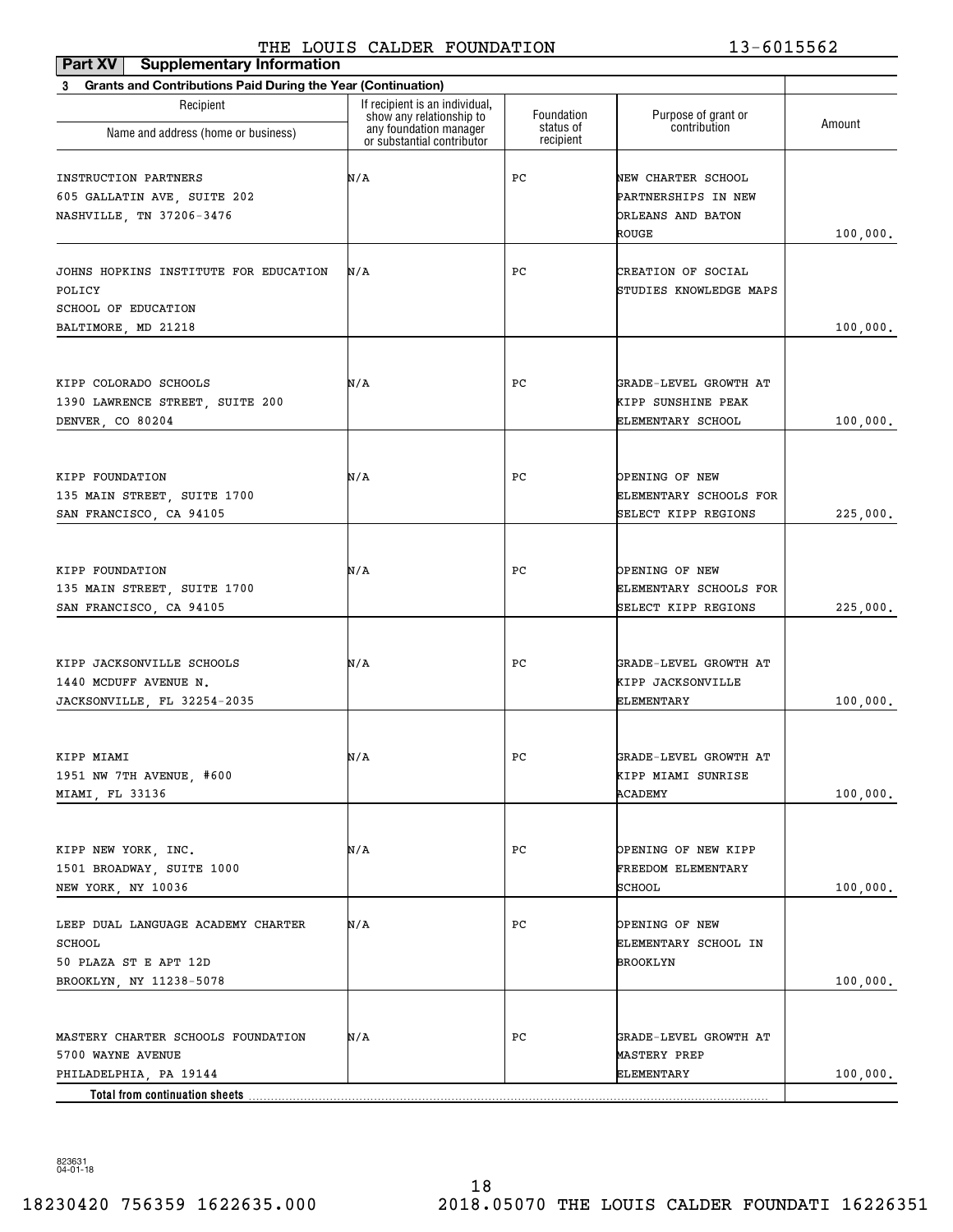# THE LOUIS CALDER FOUNDATION 13-6015562

| <b>Supplementary Information</b>                           |                                                                                        |                                                                      |              |
|------------------------------------------------------------|----------------------------------------------------------------------------------------|----------------------------------------------------------------------|--------------|
|                                                            |                                                                                        |                                                                      |              |
| If recipient is an individual,<br>show any relationship to | Foundation                                                                             | Purpose of grant or                                                  | Amount       |
| or substantial contributor                                 | recipient                                                                              |                                                                      |              |
| N/A                                                        | РC                                                                                     | GRADE-LEVEL GROWTH AND<br>LEADERSHIP DEVELOPMENT<br>AT MIDDLE SCHOOL | 150,000.     |
| N/A                                                        | PС                                                                                     | LIBRARY RENOVATION                                                   | 60,000.      |
| N/A                                                        | РC                                                                                     | OPENING OF WATSONVILLE<br>PREP K-8 SCHOOL                            | 100,000.     |
| N/A                                                        | РC                                                                                     | EXPANSION OF KIPP INTO<br><b>BATON ROUGE</b>                         | 150,000.     |
| N/A                                                        | РC                                                                                     | <b>EXPANSION OF</b><br>EDUCATIONAL PROGRAM                           | 50,000.      |
| N/A                                                        | РC                                                                                     | SCIENCE LAB CLASSROOM                                                | 100,000.     |
| N/A                                                        | PC                                                                                     | LAUNCH OF OXFORD<br>TEACHERS ACADEMY                                 | 200,000.     |
| N/A                                                        | РC                                                                                     | PROGRAM SUPPORT AND<br>MEMBERSHIP IN 2019                            | 3,000.       |
| N/A                                                        | РC                                                                                     | GRADE-LEVEL GROWTH AT<br>K-8 SCHOOL                                  | 75,000.      |
| N/A                                                        | РC                                                                                     | PROGRAM SUPPORT AND<br>MEMBERSHIP IN 2019                            | 1,200.       |
|                                                            | Grants and Contributions Paid During the Year (Continuation)<br>any foundation manager | status of                                                            | contribution |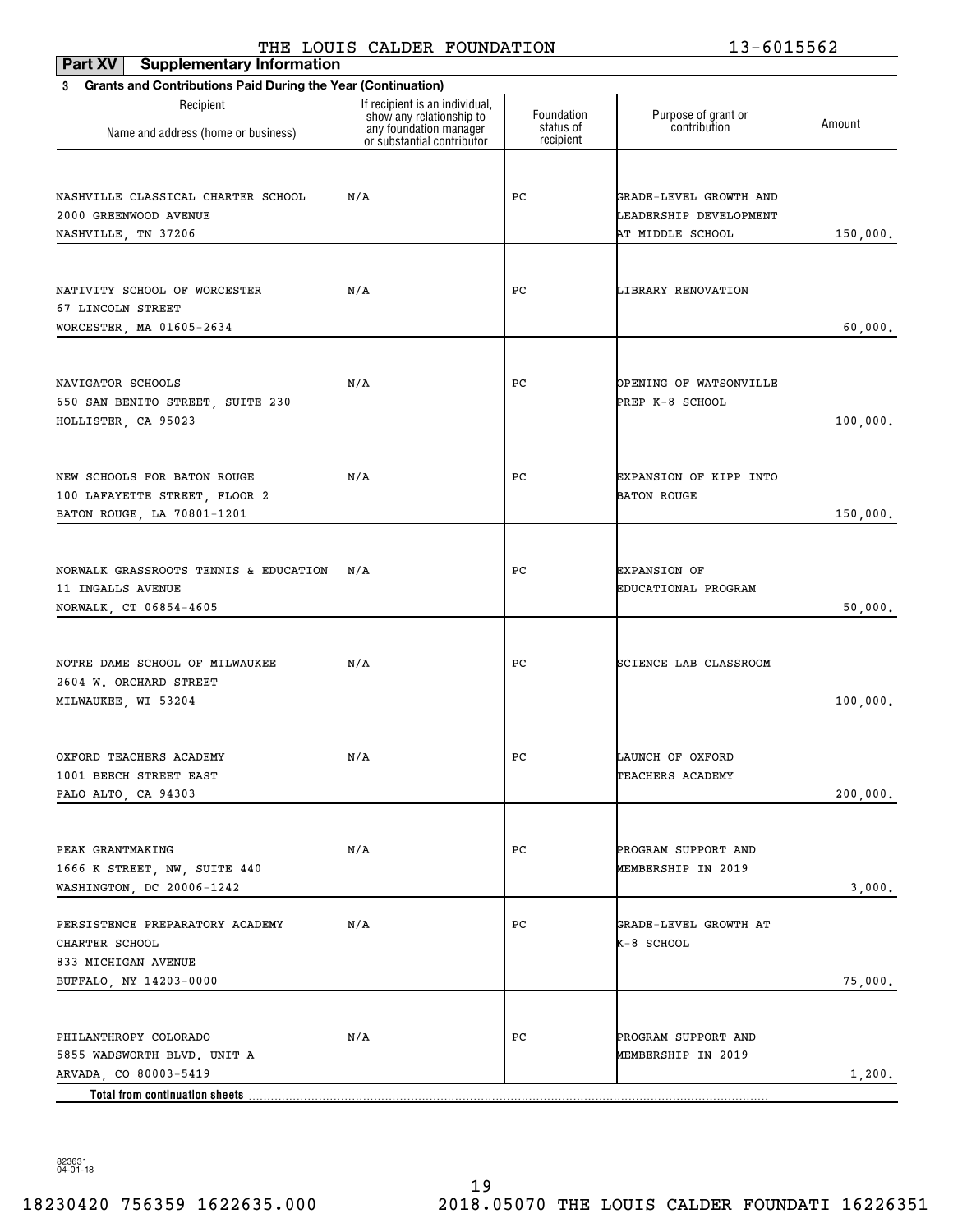| Part XV<br><b>Supplementary Information</b>                              |                                                                                      |                         |                                         |          |
|--------------------------------------------------------------------------|--------------------------------------------------------------------------------------|-------------------------|-----------------------------------------|----------|
| <b>Grants and Contributions Paid During the Year (Continuation)</b><br>3 |                                                                                      |                         |                                         |          |
| Recipient                                                                | If recipient is an individual,<br>show any relationship to<br>any foundation manager | Foundation<br>status of | Purpose of grant or<br>contribution     | Amount   |
| Name and address (home or business)                                      | or substantial contributor                                                           | recipient               |                                         |          |
|                                                                          |                                                                                      |                         |                                         |          |
| PHILANTHROPY NEW YORK                                                    | N/A                                                                                  | PС                      | PROGRAM SUPPORT AND                     |          |
| 320 EAST 43RD STREET                                                     |                                                                                      |                         | MEMBERSHIP IN 2019                      |          |
| NEW YORK, NY 10017-4801                                                  |                                                                                      |                         |                                         | 450.     |
|                                                                          |                                                                                      |                         |                                         |          |
| PHILANTHROPY ROUNDTABLE                                                  | N/A                                                                                  | PС                      | PROGRAM SUPPORT AND                     |          |
| 1120 20TH STREET, NW, SUITE 550                                          |                                                                                      |                         | MEMBERSHIP IN 2019                      |          |
| SOUTH WASHINGTON, DC 20036                                               |                                                                                      |                         | K-12 EDUCATION PROGRAM                  | 30,000.  |
|                                                                          |                                                                                      |                         |                                         |          |
| PUBLIC PREPARATORY NETWORK, INC.                                         | N/A                                                                                  | PС                      | EARLY LEARNING                          |          |
| 441 EAST 148TH STREET                                                    |                                                                                      |                         | INITIATIVE                              |          |
| BRONX, NY 10455-4128                                                     |                                                                                      |                         |                                         | 125,000. |
|                                                                          |                                                                                      |                         |                                         |          |
| QUILL.ORG<br>41 E. 11TH STREET, 11TH FLOOR                               | N/A                                                                                  | PС                      | QUILL LAB SCHOOLS<br>PROJECT            |          |
| NEW YORK, NY 10003                                                       |                                                                                      |                         |                                         | 125,000. |
|                                                                          |                                                                                      |                         |                                         |          |
| RED BANK CATHOLIC HIGH SCHOOL                                            | N/A                                                                                  | PС                      | SCHOLARSHIPS FOR                        |          |
| 112 BROAD STREET                                                         |                                                                                      |                         | <b>SISTERS ACADEMY</b>                  |          |
| RED BANK, NJ 07701                                                       |                                                                                      |                         | <b>GRADUATES</b>                        | 20,000.  |
|                                                                          |                                                                                      |                         |                                         |          |
| RED CLOUD INDIAN SCHOOL                                                  | N/A                                                                                  | PС                      | STRENGTHENING OF MATH                   |          |
| 100 MISSION DRIVE                                                        |                                                                                      |                         | AND SCIENCE CURRICULUM                  |          |
| PINE RIDGE, SD 57770-2100                                                |                                                                                      |                         |                                         | 50,000.  |
|                                                                          |                                                                                      |                         |                                         |          |
| ROCKETSHIP PUBLIC SCHOOLS                                                | N/A                                                                                  | $_{\rm PC}$             | GRADE-LEVEL GROWTH AT                   |          |
| 350 TWIN DOLPHIN DRIVE, SUITE 109                                        |                                                                                      |                         | ROCKETSHIP NORTHSIDE                    |          |
| REDWOOD CITY, CA 94065-1458                                              |                                                                                      |                         | IN MILWAUKEE, WI                        | 75,000.  |
|                                                                          |                                                                                      |                         |                                         |          |
| SAVANNAH EARLY CHILDHOOD FOUNDATION                                      | N/A                                                                                  | PС                      | EARLY LEARNING                          |          |
| 9 CALICO CRAB RETREAT                                                    |                                                                                      |                         | INITIATIVE                              |          |
| SAVANNAH, GA 31411-1006                                                  |                                                                                      |                         |                                         | 35,000.  |
|                                                                          |                                                                                      |                         |                                         |          |
| SISTERS ACADEMY<br>1106 MAIN STREET                                      | N/A                                                                                  | PС                      | SCIENCE LAB IN<br>ALL-PURPOSE CLASSROOM |          |
| ASBURY PARK, NJ 07712-5925                                               |                                                                                      |                         |                                         | 50,000.  |
|                                                                          |                                                                                      |                         |                                         |          |
| SPRING INITIATIVE                                                        | N/A                                                                                  | PС                      | <b>ORGANIZATIONAL</b>                   |          |
| P.O. BOX 1759                                                            |                                                                                      |                         | CAPACITY BUILDING FOR                   |          |
| CLARKSDALE, MS 38614-8559                                                |                                                                                      |                         | GROWTH                                  | 50,000.  |
| Total from continuation sheets.                                          |                                                                                      |                         |                                         |          |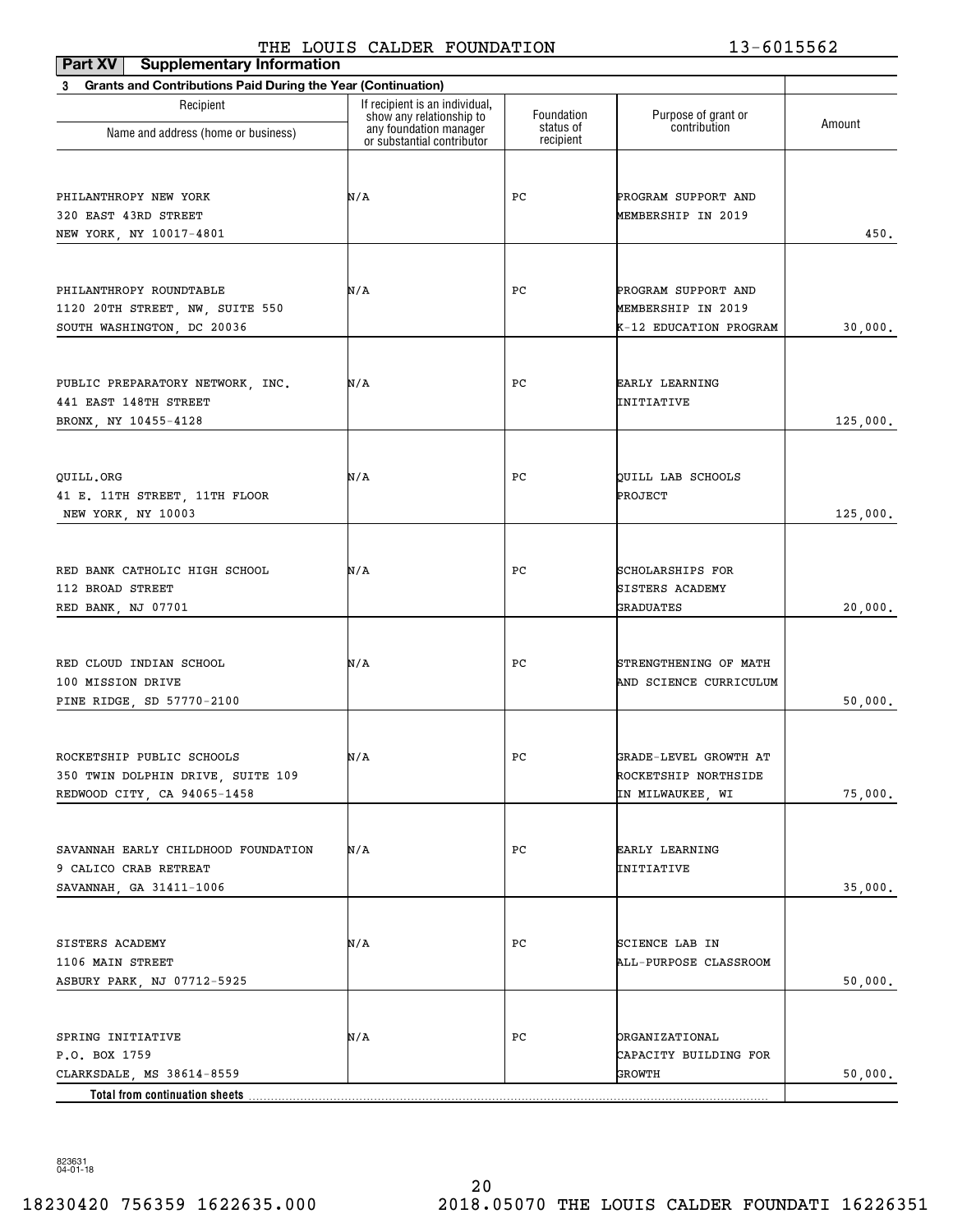| <b>Supplementary Information</b><br><b>Part XV</b>                       | 1 20010 Chaptin I Condition                                |                        | 19 001990 <i>4</i>         |          |
|--------------------------------------------------------------------------|------------------------------------------------------------|------------------------|----------------------------|----------|
| <b>Grants and Contributions Paid During the Year (Continuation)</b><br>3 |                                                            |                        |                            |          |
| Recipient                                                                | If recipient is an individual,<br>show any relationship to | Foundation             | Purpose of grant or        | Amount   |
| Name and address (home or business)                                      | any foundation manager<br>or substantial contributor       | status of<br>recipient | contribution               |          |
|                                                                          |                                                            |                        |                            |          |
| THE THOMAS B. FORDHAM INSTITUTE                                          | N/A                                                        | РC                     | CORE POLICY, RESEARCH      |          |
| 1016 16TH ST NW, 8TH FLOOR                                               |                                                            |                        | AND COMMUNICATIONS         |          |
| WASHINGTON, DC 20036-5703                                                |                                                            |                        |                            | 200,000. |
|                                                                          |                                                            |                        |                            |          |
| TNTP, INC                                                                | N/A                                                        | PС                     | GOOD-TO-GREAT IN NEW       |          |
| 500 7TH AVENUE, 8TH FLOOR                                                |                                                            |                        | ORLEANS GRADE-LEVEL        |          |
| NEW YORK, NY 10018-4502                                                  |                                                            |                        | GROWTH AT PK-8 SCHOOL      | 50,000.  |
|                                                                          |                                                            |                        |                            |          |
| TNTP, INC                                                                | N/A                                                        | PС                     | <b>BLENDED LITERACY</b>    |          |
| 500 7TH AVENUE, 8TH FLOOR                                                |                                                            |                        | SCHOOL MODEL IN            |          |
| NEW YORK, NY 10018-4502                                                  |                                                            |                        | <b>DAKLAND AND CHICAGO</b> | 320,000. |
|                                                                          |                                                            |                        |                            |          |
| UNIVERSITY CHARTER SCHOOL                                                | N/A                                                        | РC                     | GRADE-LEVEL GROWTH AT      |          |
| PO BOX 1053                                                              |                                                            |                        | PK-8 SCHOOL                |          |
| LIVINGSTON, AL 35470                                                     |                                                            |                        |                            | 100,000. |
|                                                                          |                                                            |                        |                            |          |
|                                                                          |                                                            |                        |                            |          |
| VALOR COLLEGIATE ACADEMIES                                               | N/A                                                        | РC                     | GRADE-LEVEL GROWTH AT      |          |
| 4527 NOLENSVILLE PIKE<br>NASHVILLE , TN 37211-4732                       |                                                            |                        | VALOR COLLEGE PREP         | 100,000. |
|                                                                          |                                                            |                        |                            |          |
| VISTA COLLEGE PREPARATORY INC                                            | N/A                                                        | PС                     | OPENING OF VISTA           |          |
| 901 E. MADISON STREET                                                    |                                                            |                        | COLLEGE                    |          |
| PHOENIX, AZ 85034                                                        |                                                            |                        | PREPARATORY-MARYVALE       |          |
|                                                                          |                                                            |                        | MIDDLE                     | 100,000. |
|                                                                          |                                                            |                        |                            |          |
|                                                                          |                                                            |                        |                            |          |
|                                                                          |                                                            |                        |                            |          |
|                                                                          |                                                            |                        |                            |          |
|                                                                          |                                                            |                        |                            |          |
|                                                                          |                                                            |                        |                            |          |
|                                                                          |                                                            |                        |                            |          |
|                                                                          |                                                            |                        |                            |          |
|                                                                          |                                                            |                        |                            |          |
|                                                                          |                                                            |                        |                            |          |
|                                                                          |                                                            |                        |                            |          |
|                                                                          |                                                            |                        |                            |          |
|                                                                          |                                                            |                        |                            |          |
|                                                                          |                                                            |                        |                            |          |
|                                                                          |                                                            |                        |                            |          |
| <b>Total from continuation sheets</b>                                    |                                                            |                        |                            |          |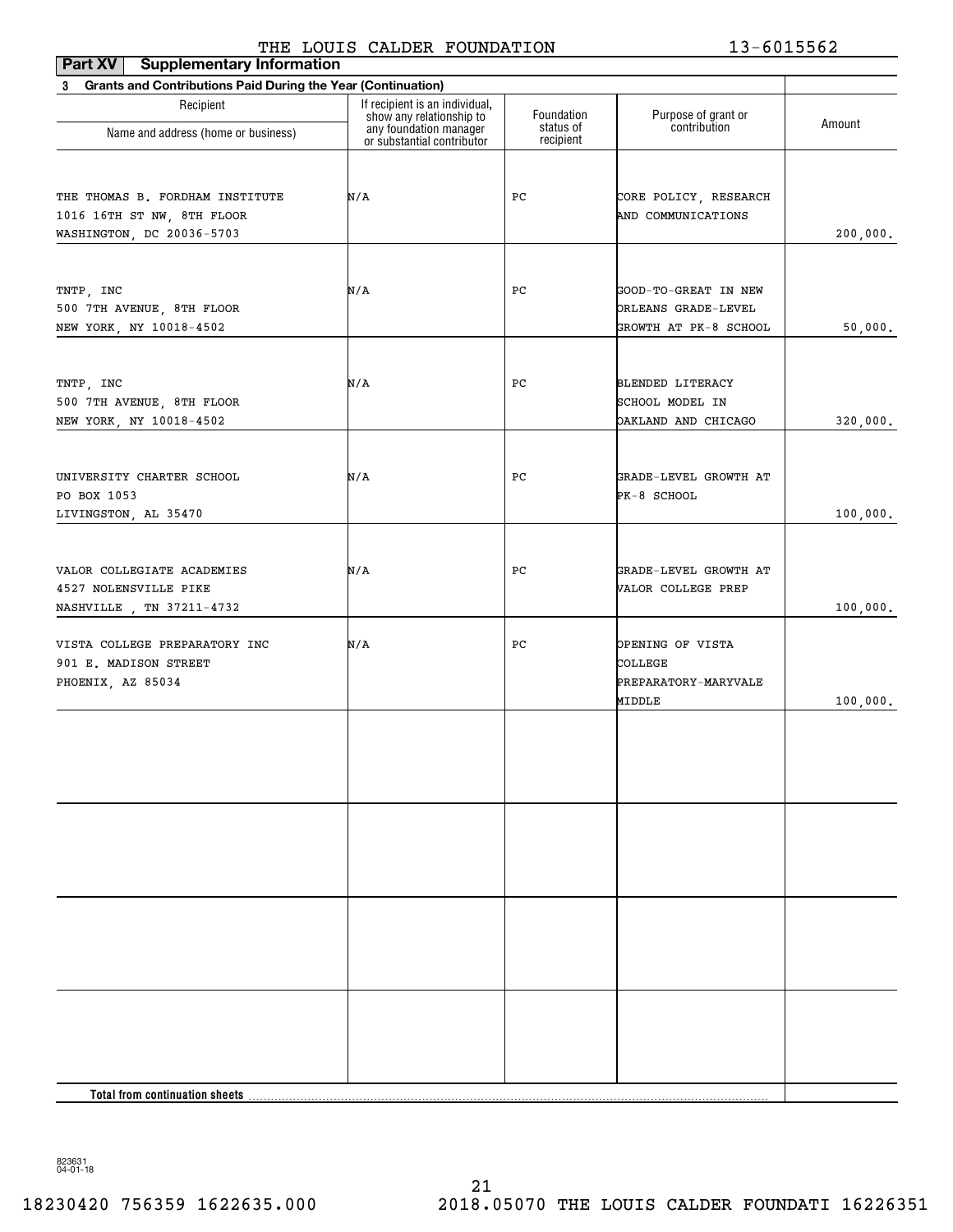| <b>Supplementary Information</b><br>Part XV                                     | THE HOOTS CALDER FOONDAITON                        |                         | TA AATAAR                           |            |
|---------------------------------------------------------------------------------|----------------------------------------------------|-------------------------|-------------------------------------|------------|
| <b>Grants and Contributions Approved for Future Payment (Continuation)</b><br>3 |                                                    |                         |                                     |            |
| Recipient                                                                       | If recipient is an individual,                     |                         |                                     |            |
|                                                                                 | show any relationship to<br>any foundation manager | Foundation<br>status of | Purpose of grant or<br>contribution | Amount     |
| Name and address (home or business)                                             | or substantial contributor                         | recipient               |                                     |            |
|                                                                                 |                                                    |                         |                                     |            |
| ETHOS CLASSICAL                                                                 | N/A                                                | PС                      | OPENING OF NEW                      |            |
| 2295 SPRINGDALE CIRCLE SW                                                       |                                                    |                         | ELEMENTARY SCHOOL IN                |            |
| ATLANTA, GA 30315                                                               |                                                    |                         | ATLANTA                             | 100,000.   |
|                                                                                 |                                                    |                         |                                     |            |
| EXCELLENT SCHOOLS NEW MEXICO                                                    | N/A                                                | PС                      | START-UP OF VOZ                     |            |
| 1135 BROADWAY BLVD. NE P.O. BOX 27501                                           |                                                    |                         | COLLEGIATE PREPARATORY              |            |
| ALBUQUERQUE, NM 87101-9996                                                      |                                                    |                         | CHARTER SCHOOL IN                   | 100,000.   |
|                                                                                 |                                                    |                         |                                     |            |
| HOZHO ACADEMY CHARTER SCHOOL                                                    | N/A                                                | PС                      | GRADE-LEVEL EXPANSION               |            |
| 104 E. AZTEC AVE                                                                |                                                    |                         | AT K-8 SCHOOL                       |            |
| GALLUP, NM 87301-6256                                                           |                                                    |                         |                                     | 100,000.   |
|                                                                                 |                                                    |                         |                                     |            |
| I3 ACADEMY                                                                      | N/A                                                | PС                      | START-UP OF ELEMENTARY              |            |
| 1 55TH PLACE NORTH                                                              |                                                    |                         | SCHOOL                              |            |
| BIRMINGHAM, AL 35212                                                            |                                                    |                         |                                     | 100,000.   |
|                                                                                 |                                                    |                         |                                     |            |
| IMPACT PUBLIC SCHOOLS                                                           | N/A                                                | PС                      | GRADE-LEVEL GROWTH OF               |            |
| 3438 S 148TH ST.                                                                |                                                    |                         | PUGET SOUND ELEMENTARY              |            |
| TUKWILA, WA 98168-4319                                                          |                                                    |                         |                                     | 100,000.   |
|                                                                                 |                                                    |                         |                                     |            |
| JOHNS HOPKINS INSTITUTE FOR EDUCATION                                           | N/A                                                | PС                      | CREATION OF SOCIAL                  |            |
| POLICY                                                                          |                                                    |                         | STUDIES KNOWLEDGE MAPS              |            |
| SCHOOL OF EDUCATION                                                             |                                                    |                         |                                     |            |
| BALTIMORE, MD 21218                                                             |                                                    |                         |                                     | 100,000.   |
|                                                                                 |                                                    |                         |                                     |            |
| KIPP JACKSONVILLE SCHOOLS                                                       | N/A                                                | PС                      | GRADE-LEVEL GROWTH AT               |            |
| 1440 MCDUFF AVENUE N.                                                           |                                                    |                         | KIPP JACKSONVILLE                   |            |
| JACKSONVILLE, FL 32254-2035                                                     |                                                    |                         | ELEMENTARY                          | 100,000.   |
|                                                                                 |                                                    |                         |                                     |            |
| KIPP MIAMI                                                                      | N/A                                                | PС                      | GRADE-LEVEL GROWTH AT               |            |
| 1951 NW 7TH AVENUE #600                                                         |                                                    |                         | KIPP MIAMI SUNRISE                  |            |
| MIAMI, FL 33136                                                                 |                                                    |                         | ACADEMY                             | 100,000.   |
|                                                                                 |                                                    |                         |                                     |            |
| NASHVILLE CLASSICAL CHARTER SCHOOL                                              | N/A                                                | PС                      | GRADE-LEVEL GROWTH AND              |            |
| 2000 GREENWOOD AVENUE                                                           |                                                    |                         | LEADERSHIP DEVELOPMENT              |            |
| NASHVILLE, TN 37206                                                             |                                                    |                         | AT MIDDLE                           | 150,000.   |
|                                                                                 |                                                    |                         |                                     |            |
| NAVIGATOR SCHOOLS                                                               | N/A                                                | PС                      | OPENING OF WATSONVILLE              |            |
| 650 SAN BENITO STREET, SUITE 230                                                |                                                    |                         | PREP K-8 SCHOOL                     |            |
| HOLLISTER, CA 95023                                                             |                                                    |                         |                                     | 100,000.   |
|                                                                                 |                                                    |                         |                                     | 2,070,000. |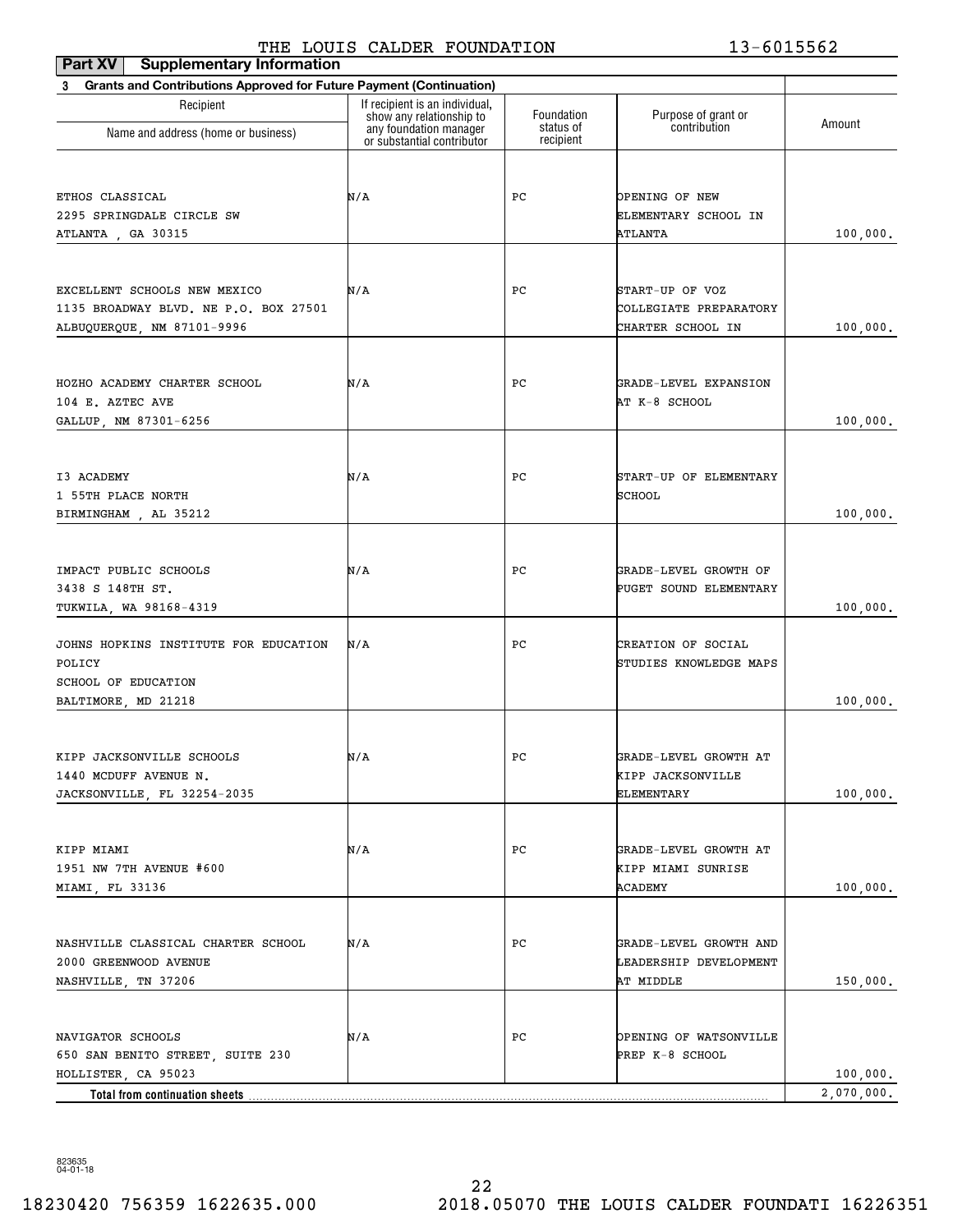## THE LOUIS CALDER FOUNDATION 13-6015562

| Part XV<br><b>Supplementary Information</b>                                                |                                                                                      |                         |                                                                |          |
|--------------------------------------------------------------------------------------------|--------------------------------------------------------------------------------------|-------------------------|----------------------------------------------------------------|----------|
| <b>Grants and Contributions Approved for Future Payment (Continuation)</b><br>3            |                                                                                      |                         |                                                                |          |
| Recipient                                                                                  | If recipient is an individual.<br>show any relationship to<br>any foundation manager | Foundation<br>status of | Purpose of grant or<br>contribution                            | Amount   |
| Name and address (home or business)                                                        | or substantial contributor                                                           | recipient               |                                                                |          |
| NEW SCHOOLS FOR BATON ROUGE<br>100 LAFAYETTE STREET, FLOOR 2<br>BATON ROUGE, LA 70801-1201 | N/A                                                                                  | PС                      | EXPANSION OF KIPP INTO<br><b>BATON ROUGE</b>                   | 150,000. |
| NORWALK GRASSROOTS TENNIS & EDUCATION<br>11 INGALLS AVENUE<br>NORWALK, CT 06854-4605       | N/A                                                                                  | PС                      | <b>EXPANSION OF</b><br>EDUCATIONAL PROGRAM                     | 50,000.  |
| PERSISTENCE PREPARATORY ACADEMY<br>CHARTER SCHOOL<br>833 MICHIGAN AVENUE                   | N/A                                                                                  | PС                      | GRADE-LEVEL GROWTH AT<br>K-8 SCHOOL                            |          |
| BUFFALO, NY 14203-0000                                                                     |                                                                                      |                         |                                                                | 100,000. |
| PUBLIC PREPARATORY NETWORK, INC.<br>441 EAST 148TH STREET<br>BRONX, NY 10455-4128          | N/A                                                                                  | PС                      | <b>EARLY LEARNING</b><br>INITIATIVE                            | 75,000.  |
| QUILL.ORG<br>41 E. 11TH STREET, 11TH FLOOR<br>NEW YORK, NY 10003                           | N/A                                                                                  | PС                      | QUILL LAB SCHOOLS<br>PROJECT                                   | 100,000. |
| RED BANK CATHOLIC HIGH SCHOOL<br>112 BROAD STREET<br>RED BANK, NJ 07701                    | N/A                                                                                  | PС                      | SCHOLARSHIPS FOR<br><b>SISTERS ACADEMY</b><br>GRADUATES        | 20,000.  |
| RED BANK CATHOLIC HIGH SCHOOL<br>112 BROAD STREET<br>RED BANK, NJ 07701                    | N/A                                                                                  | PС                      | <b>SCHOLARSHIPS FOR</b><br><b>SISTERS ACADEMY</b><br>GRADUATES | 20,000.  |
| RED CLOUD INDIAN SCHOOL<br>100 MISSION DRIVE<br>PINE RIDGE, SD 57770-2100                  | N/A                                                                                  | РC                      | STRENGTHENING OF MATH<br>AND SCIENCE CURRICULUM                | 50,000.  |
| SAVANNAH EARLY CHILDHOOD FOUNDATION<br>9 CALICO CRAB RETREAT<br>SAVANNAH, GA 31411-1006    | N/A                                                                                  | РC                      | EARLY LEARNING<br>INITIATIVE                                   | 30,000.  |
| SAVANNAH EARLY CHILDHOOD FOUNDATION<br>9 CALICO CRAB RETREAT<br>SAVANNAH, GA 31411-1006    | N/A                                                                                  | РC                      | EARLY LEARNING<br>INITIATIVE                                   | 25,000.  |
| Total from continuation sheets                                                             |                                                                                      |                         |                                                                |          |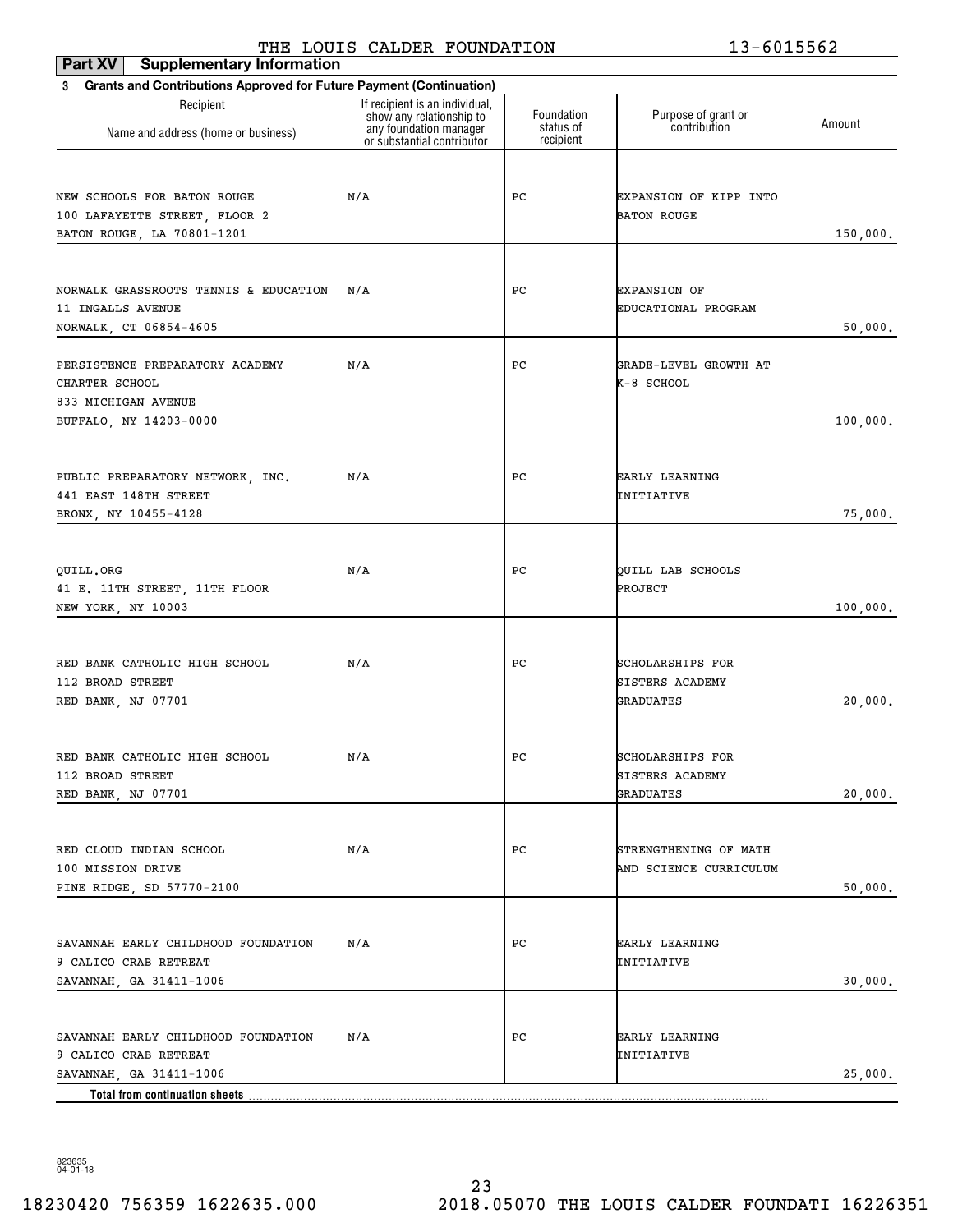| <b>Supplementary Information</b><br>Part XV                           |                                                                                      |                         |                                     |          |
|-----------------------------------------------------------------------|--------------------------------------------------------------------------------------|-------------------------|-------------------------------------|----------|
| 3 Grants and Contributions Approved for Future Payment (Continuation) |                                                                                      |                         |                                     |          |
| Recipient                                                             | If recipient is an individual,<br>show any relationship to<br>any foundation manager | Foundation<br>status of | Purpose of grant or<br>contribution | Amount   |
| Name and address (home or business)                                   | or substantial contributor                                                           | recipient               |                                     |          |
|                                                                       |                                                                                      |                         |                                     |          |
| SPRING INITIATIVE                                                     | N/A                                                                                  | PC                      | <b>ORGANIZATIONAL</b>               |          |
| P.O. BOX 1759                                                         |                                                                                      |                         | CAPACITY BUILDING FOR               |          |
| CLARKSDALE , MS 38614-8559                                            |                                                                                      |                         | <b>GROWTH</b>                       | 50,000.  |
|                                                                       |                                                                                      |                         |                                     |          |
| TNTP                                                                  | N/A                                                                                  | PC                      | GOOD-TO-GREAT IN NEW                |          |
| 500 7TH AVENUE, 8TH FLOOR                                             |                                                                                      |                         | ORLEANS                             |          |
| NEW YORK, NY 10018-4502                                               |                                                                                      |                         |                                     | 50,000.  |
|                                                                       |                                                                                      |                         |                                     |          |
| TNTP                                                                  | N/A                                                                                  | PC                      | <b>BLENDED LITERACY</b>             |          |
| 500 7TH AVENUE, 8TH FLOOR                                             |                                                                                      |                         | SCHOOL MODEL IN                     |          |
| NEW YORK, NY 10018-4502                                               |                                                                                      |                         | DAKLAND AND CHICAGO                 | 200,000. |
|                                                                       |                                                                                      |                         |                                     |          |
| VISTA COLLEGE PREPARATORY                                             | N/A                                                                                  | PC                      | OPENING OF VISTA                    |          |
| 901 E. MADISON STREET                                                 |                                                                                      |                         | COLLEGE                             |          |
| PHOENIX, AZ 85034                                                     |                                                                                      |                         | PREPARATORY-MARYVALE                |          |
|                                                                       |                                                                                      |                         | MIDDLE SCHOOL                       | 100,000. |
|                                                                       |                                                                                      |                         |                                     |          |
|                                                                       |                                                                                      |                         |                                     |          |
|                                                                       |                                                                                      |                         |                                     |          |
|                                                                       |                                                                                      |                         |                                     |          |
|                                                                       |                                                                                      |                         |                                     |          |
|                                                                       |                                                                                      |                         |                                     |          |
|                                                                       |                                                                                      |                         |                                     |          |
|                                                                       |                                                                                      |                         |                                     |          |
|                                                                       |                                                                                      |                         |                                     |          |
|                                                                       |                                                                                      |                         |                                     |          |
|                                                                       |                                                                                      |                         |                                     |          |
|                                                                       |                                                                                      |                         |                                     |          |
|                                                                       |                                                                                      |                         |                                     |          |
|                                                                       |                                                                                      |                         |                                     |          |
|                                                                       |                                                                                      |                         |                                     |          |
|                                                                       |                                                                                      |                         |                                     |          |
|                                                                       |                                                                                      |                         |                                     |          |
|                                                                       |                                                                                      |                         |                                     |          |
|                                                                       |                                                                                      |                         |                                     |          |
|                                                                       |                                                                                      |                         |                                     |          |
|                                                                       |                                                                                      |                         |                                     |          |
|                                                                       |                                                                                      |                         |                                     |          |
|                                                                       |                                                                                      |                         |                                     |          |
|                                                                       |                                                                                      |                         |                                     |          |
|                                                                       |                                                                                      |                         |                                     |          |
| <b>Total from continuation sheets</b>                                 |                                                                                      |                         |                                     |          |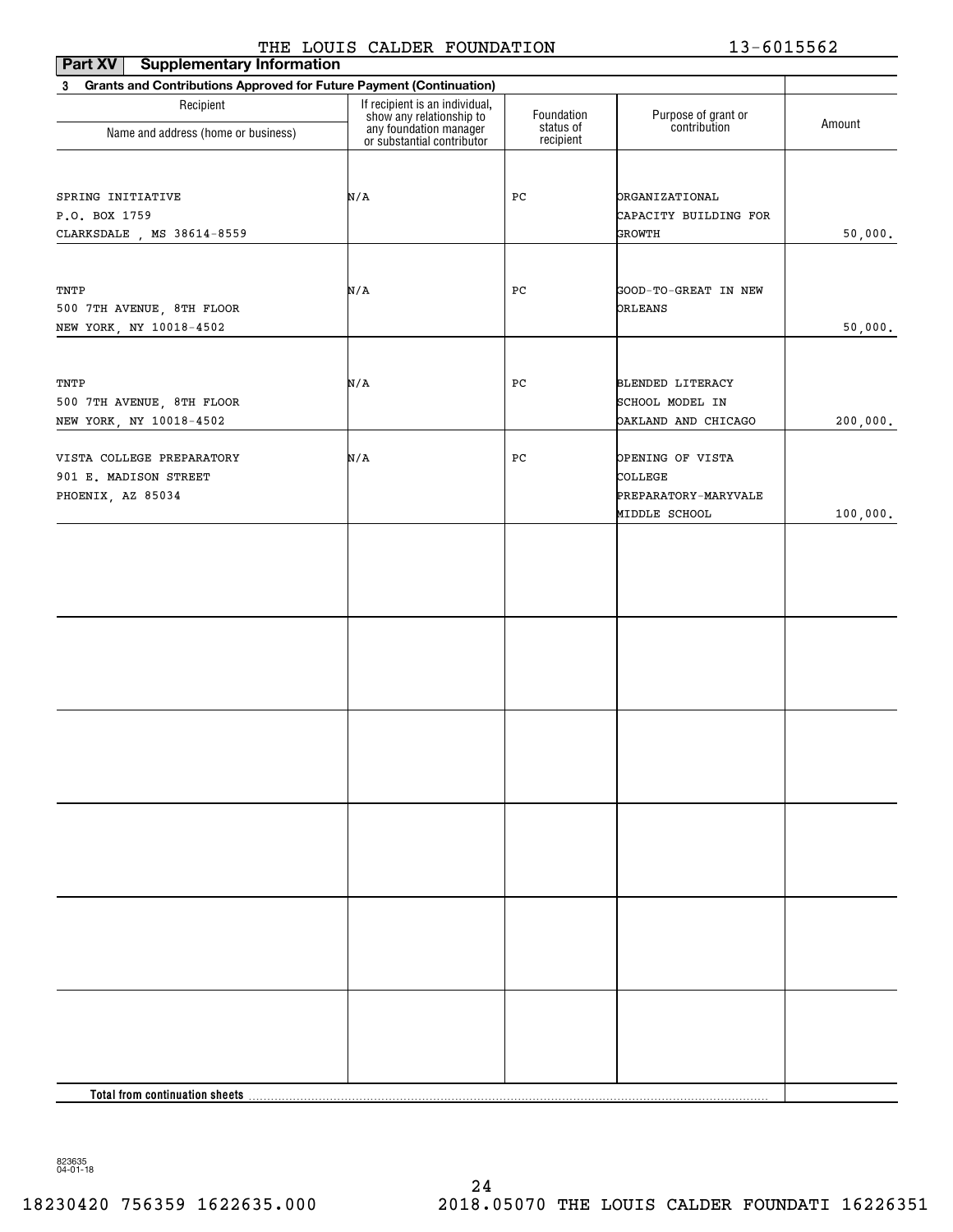| Form | 2220 |
|------|------|
|      |      |

|          | Form 2220                                              | Underpayment of Estimated Tax by Corporations                                                                                                                                                                                  |          |                                                                                                                                     |          |             |       | OMB No. 1545-0123                     |
|----------|--------------------------------------------------------|--------------------------------------------------------------------------------------------------------------------------------------------------------------------------------------------------------------------------------|----------|-------------------------------------------------------------------------------------------------------------------------------------|----------|-------------|-------|---------------------------------------|
|          | Department of the Treasury<br>Internal Revenue Service |                                                                                                                                                                                                                                |          | Attach to the corporation's tax return.<br>$\triangleright$ Go to www.irs.gov/Form2220 for instructions and the latest information. |          | FORM 990-PF |       | 2018                                  |
| Name     |                                                        |                                                                                                                                                                                                                                |          |                                                                                                                                     |          |             |       | <b>Employer identification number</b> |
|          |                                                        | THE LOUIS CALDER FOUNDATION                                                                                                                                                                                                    |          |                                                                                                                                     |          |             |       | 13-6015562                            |
|          |                                                        | Note: Generally, the corporation is not required to file Form 2220 (see Part II below for exceptions) because the IRS will figure any penalty owed and                                                                         |          |                                                                                                                                     |          |             |       |                                       |
|          |                                                        | bill the corporation. However, the corporation may still use Form 2220 to figure the penalty. If so, enter the amount from page 2, line 38, on the                                                                             |          |                                                                                                                                     |          |             |       |                                       |
|          |                                                        | estimated tax penalty line of the corporation's income tax return, but do not attach Form 2220.                                                                                                                                |          |                                                                                                                                     |          |             |       |                                       |
|          | Part I                                                 | <b>Required Annual Payment</b>                                                                                                                                                                                                 |          |                                                                                                                                     |          |             |       |                                       |
|          |                                                        |                                                                                                                                                                                                                                |          |                                                                                                                                     |          |             |       |                                       |
|          |                                                        |                                                                                                                                                                                                                                |          |                                                                                                                                     |          |             | 1     | 218,062.                              |
|          |                                                        |                                                                                                                                                                                                                                |          |                                                                                                                                     |          |             |       |                                       |
|          |                                                        | <b>b</b> Look-back interest included on line 1 under section 460(b)(2) for completed long-term                                                                                                                                 |          |                                                                                                                                     | 2a       |             |       |                                       |
|          |                                                        | contracts or section 167(g) for depreciation under the income forecast method [                                                                                                                                                |          |                                                                                                                                     | 2b       |             |       |                                       |
|          |                                                        |                                                                                                                                                                                                                                |          |                                                                                                                                     |          |             |       |                                       |
|          |                                                        |                                                                                                                                                                                                                                |          |                                                                                                                                     |          |             |       |                                       |
|          |                                                        | d Total. Add lines 2a through 2c [11] matter contracts and the contracts of the contracts and the contracts and the contracts of the contracts of the contracts of the contracts of the contracts of the contracts of the cont |          |                                                                                                                                     |          |             | 2d    |                                       |
|          |                                                        | 3 Subtract line 2d from line 1. If the result is less than \$500, do not complete or file this form. The corporation                                                                                                           |          |                                                                                                                                     |          |             |       |                                       |
|          | does not owe the penalty                               |                                                                                                                                                                                                                                |          |                                                                                                                                     |          |             | 3     | 218,062.                              |
| 4        |                                                        | Enter the tax shown on the corporation's 2017 income tax return. See instructions. Caution: If the tax is zero                                                                                                                 |          |                                                                                                                                     |          |             |       |                                       |
|          |                                                        |                                                                                                                                                                                                                                |          |                                                                                                                                     |          |             | 4     | 194,146.                              |
|          |                                                        |                                                                                                                                                                                                                                |          |                                                                                                                                     |          |             |       |                                       |
|          |                                                        | 5 Required annual payment. Enter the smaller of line 3 or line 4. If the corporation is required to skip line 4,                                                                                                               |          |                                                                                                                                     |          |             |       |                                       |
|          | enter the amount from line 3                           |                                                                                                                                                                                                                                |          |                                                                                                                                     |          |             | 5     | 194,146.                              |
|          | Part II                                                | <b>Reasons for Filing -</b> Check the boxes below that apply. If any boxes are checked, the corporation must file Form 2220                                                                                                    |          |                                                                                                                                     |          |             |       |                                       |
|          |                                                        | even if it does not owe a penalty. See instructions.                                                                                                                                                                           |          |                                                                                                                                     |          |             |       |                                       |
| 6        |                                                        | The corporation is using the adjusted seasonal installment method.                                                                                                                                                             |          |                                                                                                                                     |          |             |       |                                       |
| 7        | $\overline{\texttt{X}}$                                | The corporation is using the annualized income installment method.                                                                                                                                                             |          |                                                                                                                                     |          |             |       |                                       |
|          | $\overline{\text{x}}$                                  | The corporation is a "large corporation" figuring its first required installment based on the prior year's tax.                                                                                                                |          |                                                                                                                                     |          |             |       |                                       |
|          |                                                        | Part III   Figuring the Underpayment                                                                                                                                                                                           |          |                                                                                                                                     |          |             |       |                                       |
|          |                                                        |                                                                                                                                                                                                                                |          | (a)                                                                                                                                 | (b)      | (c)         |       | (d)                                   |
| 9        |                                                        | Installment due dates. Enter in columns (a) through                                                                                                                                                                            |          |                                                                                                                                     |          |             |       |                                       |
|          |                                                        | (d) the 15th day of the 4th (Form 990-PF filers:<br>Use 5th month), 6th, 9th, and 12th months of the                                                                                                                           |          |                                                                                                                                     |          |             |       |                                       |
|          |                                                        |                                                                                                                                                                                                                                | 9        | 03/15/19                                                                                                                            | 04/15/19 | 07/15/19    |       | 10/15/19                              |
| 10       |                                                        | Required installments. If the box on line 6 and/or line 7                                                                                                                                                                      |          |                                                                                                                                     |          |             |       |                                       |
|          |                                                        | above is checked, enter the amounts from Sch A, line 38. If                                                                                                                                                                    |          |                                                                                                                                     |          |             |       |                                       |
|          |                                                        | the box on line 8 (but not 6 or 7) is checked, see instructions                                                                                                                                                                |          |                                                                                                                                     |          |             |       |                                       |
|          |                                                        | for the amounts to enter. If none of these boxes are checked,                                                                                                                                                                  |          |                                                                                                                                     |          |             |       |                                       |
|          |                                                        | enter 25% (0.25) of line 5 above in each column                                                                                                                                                                                | 10       | 48,537.                                                                                                                             | 60,495.  | 54,516.     |       | 54, 515.                              |
|          |                                                        | 11 Estimated tax paid or credited for each period. For                                                                                                                                                                         |          |                                                                                                                                     |          |             |       |                                       |
|          |                                                        | column (a) only, enter the amount from line 11 on line 15.                                                                                                                                                                     |          |                                                                                                                                     |          |             |       |                                       |
|          | See instructions                                       |                                                                                                                                                                                                                                | 11       | 95,639.                                                                                                                             | 87,000.  | 55,000.     |       | 90,000.                               |
|          |                                                        | Complete lines 12 through 18 of one column                                                                                                                                                                                     |          |                                                                                                                                     |          |             |       |                                       |
|          | before going to the next column.                       |                                                                                                                                                                                                                                |          |                                                                                                                                     | 47,102.  | 73,607.     |       | 74,091.                               |
| 12       |                                                        | Enter amount, if any, from line 18 of the preceding column                                                                                                                                                                     | 12       |                                                                                                                                     | 134,102. | 128,607.    |       | $\overline{164}$ , 091.               |
| 13       |                                                        | Add amounts on lines 16 and 17 of the preceding column                                                                                                                                                                         | 13       |                                                                                                                                     |          |             |       |                                       |
| 14<br>15 |                                                        | Subtract line 14 from line 13. If zero or less, enter -0-                                                                                                                                                                      | 14<br>15 | 95,639.                                                                                                                             | 134,102. | 128,607.    |       | 164,091.                              |
| 16       |                                                        | If the amount on line 15 is zero, subtract line 13 from line                                                                                                                                                                   |          |                                                                                                                                     |          |             |       |                                       |
|          |                                                        |                                                                                                                                                                                                                                | 16       |                                                                                                                                     | $0$ .    |             | $0$ . |                                       |
|          |                                                        |                                                                                                                                                                                                                                |          |                                                                                                                                     |          |             |       |                                       |

812801 01-09-19

**For Paperwork Reduction Act Notice, see separate instructions.** 

LHA

**17Underpayment.**  If line 15 is less than or equal to line 10,

**18Overpayment.**  If line 10 is less than line 15, subtract line 10

from line 15. Then go to line 12 of the next column

subtract line 15 from line 10. Then go to line 12 of the next column**.** Otherwise, go to line 18  $\quad \ldots \ldots \ldots \ldots \ldots \ldots \ldots \ldots \ldots$ 

**17**

**18**

**Go to Part IV on page 2 to figure the penalty. Do not go to Part IV if there are no entries on line 17 - no penalty is owed.** 47,102. 73,607. 74,091.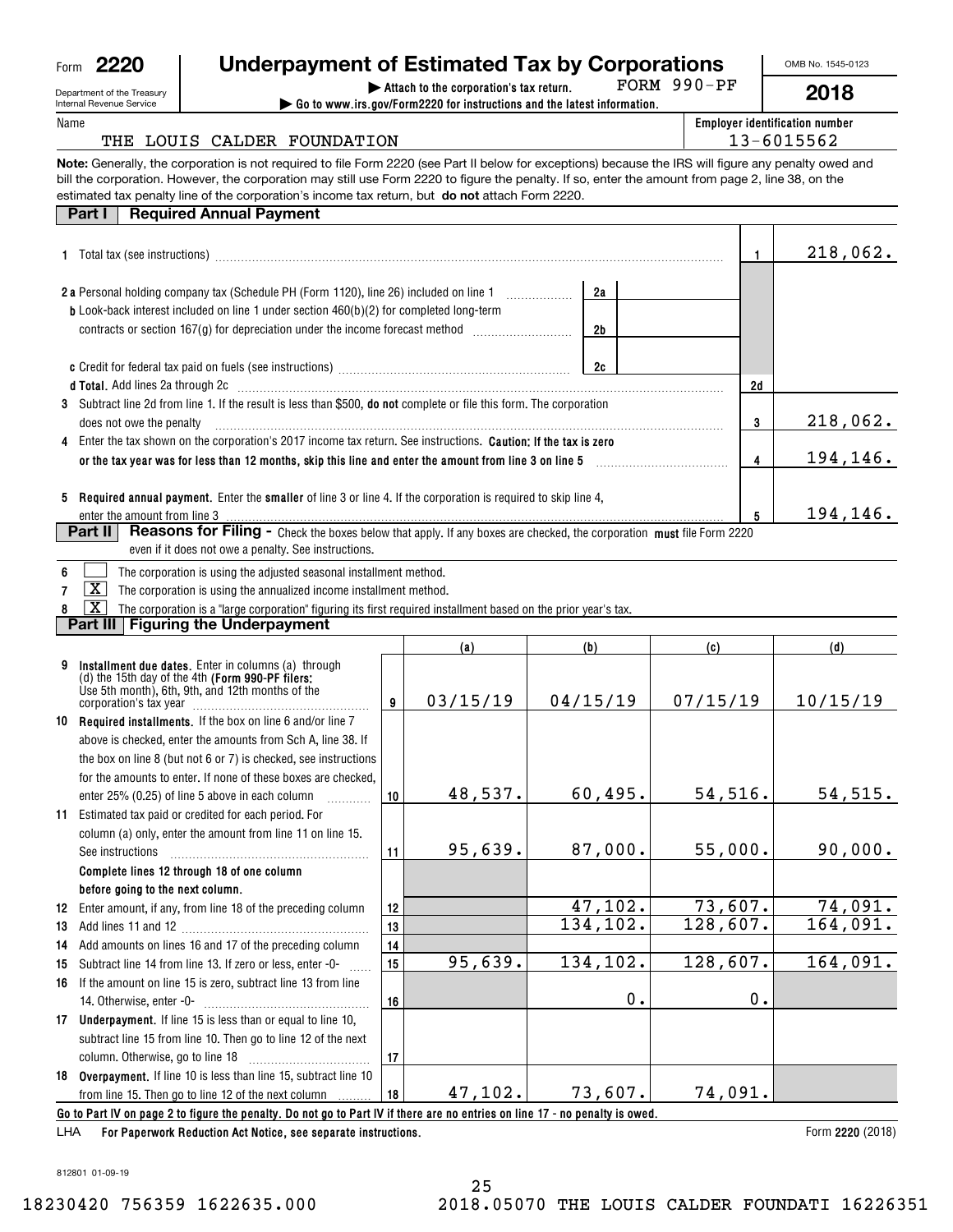# **Part IV Figuring the Penalty**

|    |                                                                                                                                                                                                                                                                                                                                    |              | (a)  | (b) | (c)               | (d) |
|----|------------------------------------------------------------------------------------------------------------------------------------------------------------------------------------------------------------------------------------------------------------------------------------------------------------------------------------|--------------|------|-----|-------------------|-----|
|    | 19 Enter the date of payment or the 15th day of the 4th month<br>after the close of the tax year, whichever is earlier.<br>(C corporations with tax years ending June 30<br>and S corporations: Use 3rd month instead of 4th month.<br>Form 990-PF and Form 990-T filers: Use 5th month<br>instead of 4th month.) See instructions | 19           |      |     |                   |     |
|    | 20 Number of days from due date of installment on line 9 to the                                                                                                                                                                                                                                                                    |              |      |     |                   |     |
|    | date shown on line 19                                                                                                                                                                                                                                                                                                              | 20           |      |     |                   |     |
|    | 21 Number of days on line 20 after 4/15/2018 and before 7/1/2018                                                                                                                                                                                                                                                                   | 21           |      |     |                   |     |
|    | 22 Underpayment on line 17 x Number of days on line 21 x 5% (0.05)                                                                                                                                                                                                                                                                 | 22           | 8    | S   | \$                | \$  |
|    | 23 Number of days on line 20 after 06/30/2018 and before 10/1/2018                                                                                                                                                                                                                                                                 | 23           |      |     |                   |     |
|    | 24 Underpayment on line 17 x Number of days on line 23 x 5% (0.05)<br>365                                                                                                                                                                                                                                                          | $24 \mid$ \$ |      | \$  | S                 | \$  |
|    | 25 Number of days on line 20 after $9/30/2018$ and before $1/1/2019$                                                                                                                                                                                                                                                               | 25           |      |     |                   |     |
|    | 26 Underpayment on line 17 x Number of days on line 25 x 5% (0.05)<br>365                                                                                                                                                                                                                                                          | 26           | - \$ | S   | \$                | \$  |
| 27 | Number of days on line 20 after 12/31/2018 and before 4/1/2019                                                                                                                                                                                                                                                                     | 27           |      |     |                   |     |
|    | 28 Underpayment on line 17 x Number of days on line 27 x 6% (0.06)<br>365                                                                                                                                                                                                                                                          | 28 I         | 8    | \$  | \$                | \$  |
|    | 29 Number of days on line 20 after 3/31/2019 and before 7/1/2019                                                                                                                                                                                                                                                                   | 29           |      |     |                   |     |
|    | 30 Underpayment on line 17 x Number of days on line 29 x $*$ %<br>365                                                                                                                                                                                                                                                              | $30 \mid$ \$ |      | \$  | \$                | \$  |
| 31 | Number of days on line 20 after 6/30/2019 and before 10/1/2019                                                                                                                                                                                                                                                                     | 31           |      |     |                   |     |
|    | 32 Underpayment on line 17 x Number of days on line 31 x *%<br>365                                                                                                                                                                                                                                                                 | 32   \$      |      | \$  | \$                | \$  |
|    | 33 Number of days on line 20 after 9/30/2019 and before 1/1/2020                                                                                                                                                                                                                                                                   | 33           |      |     |                   |     |
|    | 34 Underpayment on line 17 x Number of days on line 33 x $*$ %<br>365                                                                                                                                                                                                                                                              | 34   \$      |      | \$  | \$                | \$  |
|    | 35 Number of days on line 20 after 12/31/2019 and before 3/16/2020                                                                                                                                                                                                                                                                 | 35           |      |     |                   |     |
| 36 | Underpayment on line 17 x Number of days on line 35 x *%<br>.<br>366                                                                                                                                                                                                                                                               | 36   \$      |      | \$  | \$                | \$  |
| 37 | Add lines 22, 24, 26, 28, 30, 32, 34, and 36                                                                                                                                                                                                                                                                                       | $37 \mid$ \$ |      | \$  | \$                | \$  |
|    | 38 Penalty. Add columns (a) through (d) of line 37. Enter the total here and on Form 1120, line 34; or the comparable                                                                                                                                                                                                              |              |      |     |                   |     |
|    | line for other income tax returns                                                                                                                                                                                                                                                                                                  |              |      |     | $38$ \ $\sqrt{3}$ | 0.  |
|    | * Use the penalty interest rate for each calendar quarter, which the IRS will determine during the first month in the preceding quarter.                                                                                                                                                                                           |              |      |     |                   |     |

information on the Internet, access the IRS website at **www.irs.gov**. You can also call 1-800-829-4933 to get interest rate information. These rates are published quarterly in an IRS News Release and in a revenue ruling in the Internal Revenue Bulletin. To obtain this

**2220**  Form (2018)

812802 01-09-19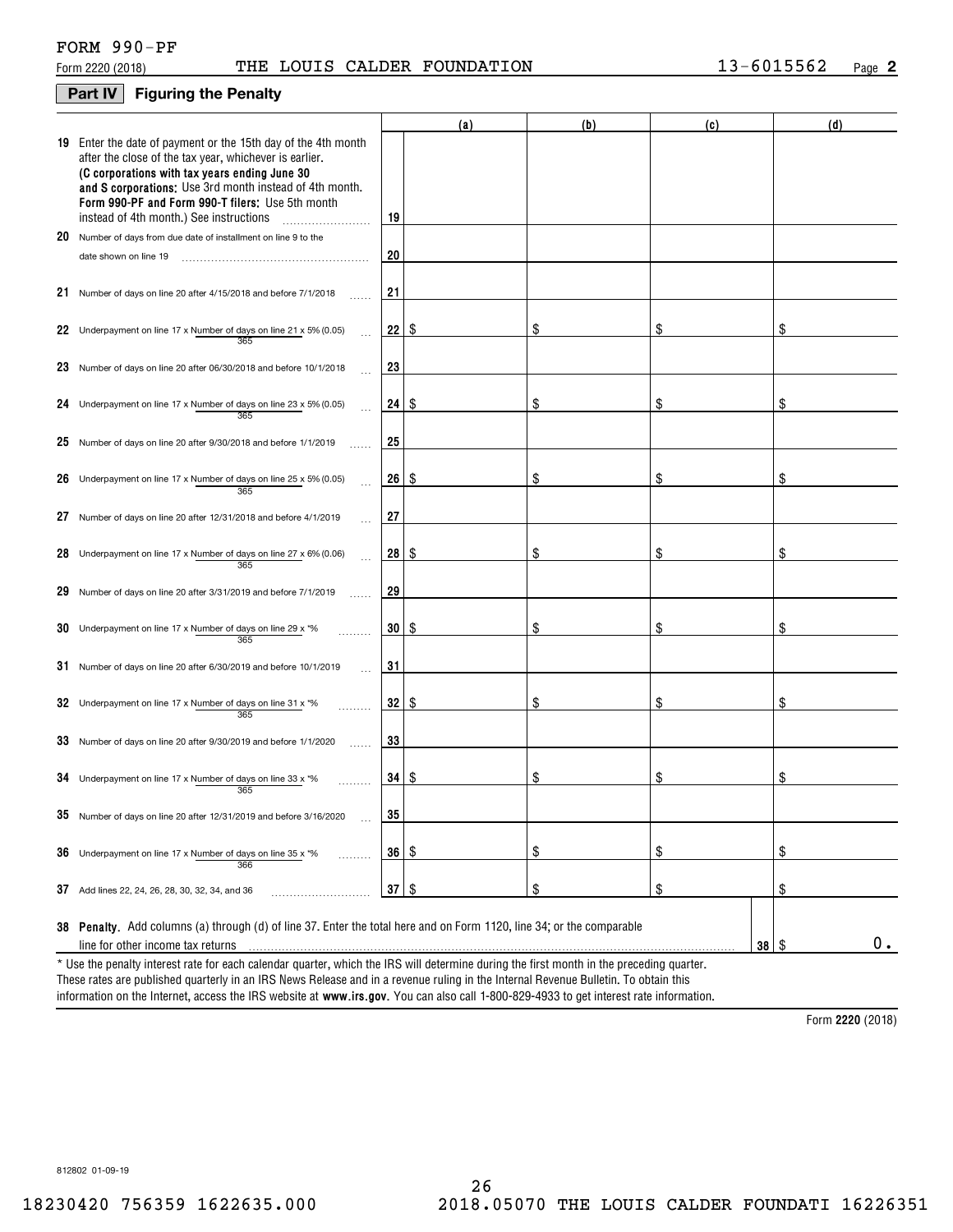# THE LOUIS CALDER FOUNDATION **13-6015562**

## Form 2220 (2018)  $P_{\text{GPE}}$  Page

**3**

# **Schedule A Adjusted Seasonal Installment Method and Annualized Income Installment Method**

See instructions.

Form 1120S filers: *For lines 1, 2, 3, and 21 "taxable income" refers to excess net passive income or the amount on which tax is imposed under section 1374(a), whichever applies.*

| Part I Adjusted Seasonal Installment Method                                                                     |
|-----------------------------------------------------------------------------------------------------------------|
| <b>Caution:</b> Use this method only if the base period percentage for any 6 consecutive months is at least 70% |

See instructions.

|                                                                      |         | (a)            | (b)            | (c)            | (d)             |
|----------------------------------------------------------------------|---------|----------------|----------------|----------------|-----------------|
| 1 Enter taxable income for the following periods.                    |         | First 3 months | First 5 months | First 8 months | First 11 months |
| a Tax year beginning in 2015                                         | 1a      |                |                |                |                 |
| <b>b</b> Tax year beginning in 2016                                  | 1b      |                |                |                |                 |
|                                                                      |         |                |                |                |                 |
| c Tax year beginning in 2017                                         | 1c      |                |                |                |                 |
| 2 Enter taxable income for each period for the tax year beginning in |         |                |                |                |                 |
| 2018. See the instructions for the treatment of extraordinary items  | 2       |                |                |                |                 |
|                                                                      |         | First 4 months | First 6 months | First 9 months |                 |
| 3 Enter taxable income for the following periods.                    |         |                |                |                | Entire year     |
|                                                                      |         |                |                |                |                 |
| <b>a</b> Tax year beginning in 2015                                  | 3a      |                |                |                |                 |
|                                                                      |         |                |                |                |                 |
| <b>b</b> Tax year beginning in 2016                                  | 3b      |                |                |                |                 |
|                                                                      |         |                |                |                |                 |
| c Tax year beginning in 2017                                         | 3c      |                |                |                |                 |
| 4 Divide the amount in each column on line 1a by the                 |         |                |                |                |                 |
|                                                                      | 4       |                |                |                |                 |
| 5 Divide the amount in each column on line 1b by the                 |         |                |                |                |                 |
|                                                                      | 5       |                |                |                |                 |
| 6 Divide the amount in each column on line 1c by the                 |         |                |                |                |                 |
|                                                                      | 6       |                |                |                |                 |
|                                                                      |         |                |                |                |                 |
|                                                                      | 7       |                |                |                |                 |
|                                                                      |         |                |                |                |                 |
| 8 Divide line 7 by 3.0                                               | 8<br>9a |                |                |                |                 |
|                                                                      | 9b      |                |                |                |                 |
| c Add lines 9a and 9b                                                | 9c      |                |                |                |                 |
| 10 Figure the tax on the amt on In 9c using the instr for Form       |         |                |                |                |                 |
| 1120, Sch J, line 2, or comparable line of corp's return             | 10      |                |                |                |                 |
| 11a Divide the amount in columns (a) through (c) on line 3a          |         |                |                |                |                 |
| by the amount in column (d) on line 3a                               | 11a     |                |                |                |                 |
| <b>b</b> Divide the amount in columns (a) through (c) on line 3b     |         |                |                |                |                 |
|                                                                      | 11b     |                |                |                |                 |
| c Divide the amount in columns (a) through (c) on line 3c            |         |                |                |                |                 |
|                                                                      | 11c     |                |                |                |                 |
|                                                                      | 12      |                |                |                |                 |
|                                                                      | 13      |                |                |                |                 |
| 14 Multiply the amount in columns (a) through (c) of line 10         |         |                |                |                |                 |
| by columns (a) through (c) of line 13. In column (d), enter          |         |                |                |                |                 |
|                                                                      | 14      |                |                |                |                 |
| 15 Enter any alternative minimum tax for each payment                |         |                |                |                |                 |
|                                                                      | 15      |                |                |                |                 |
|                                                                      |         |                |                |                |                 |
| 16 Enter any other taxes for each payment period. See instr.         | 16      |                |                |                |                 |
|                                                                      | 17      |                |                |                |                 |
| 18 For each period, enter the same type of credits as allowed        |         |                |                |                |                 |
| on Form 2220, lines 1 and 2c. See instructions                       | 18      |                |                |                |                 |
| 19 Total tax after credits. Subtract line 18 from line 17. If        |         |                |                |                |                 |
|                                                                      | 19      |                |                |                |                 |

27

812821 01-09-19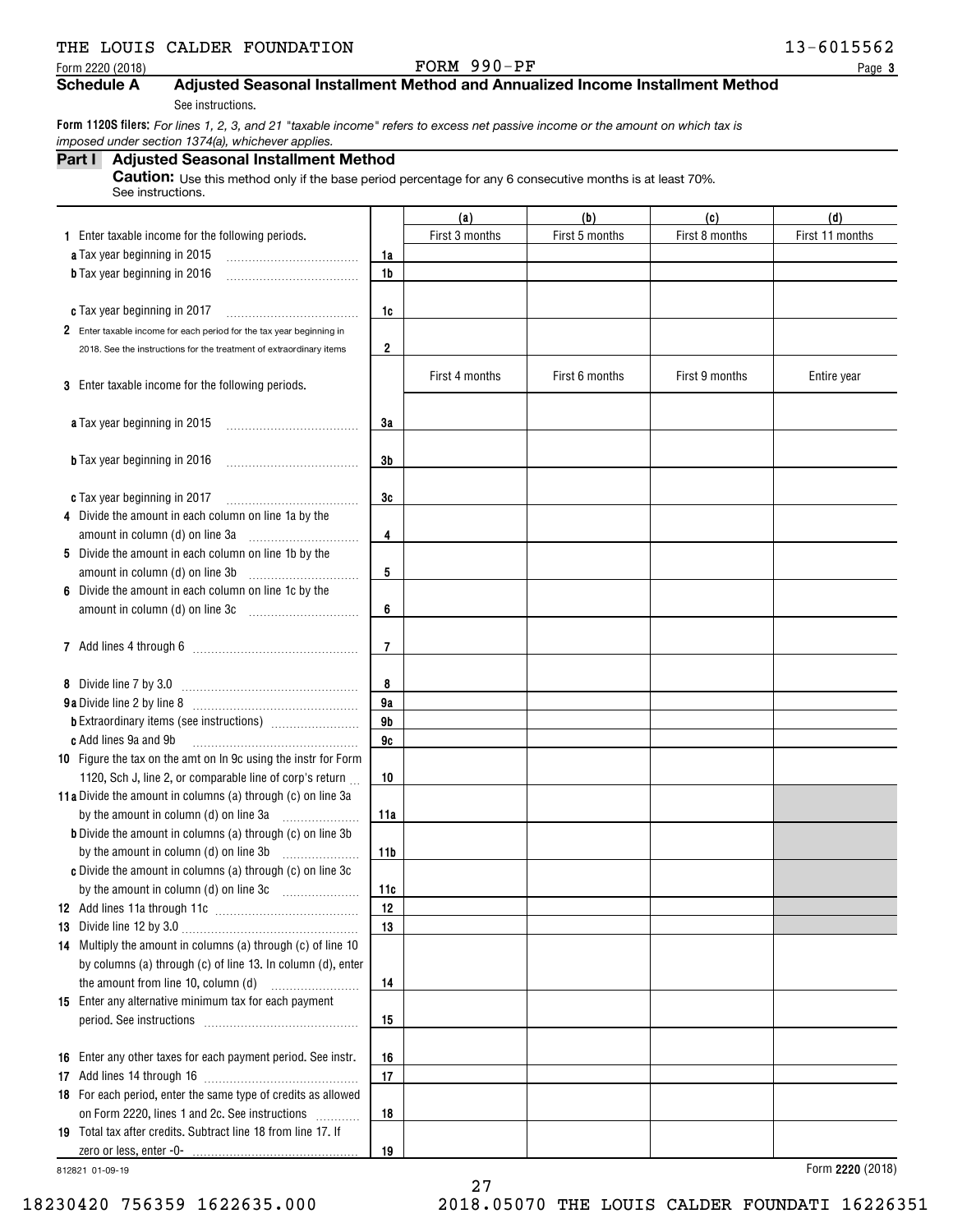## Form 2220 (2018)  $P_{\text{GPE}}$  Page THE LOUIS CALDER FOUNDATION 13-6015562

**4**

# **Part II Annualized Income Installment Method** \*\*

|                                                                |                 | (a)                                                     | (b)                     | (c)         | (d)                                                           |
|----------------------------------------------------------------|-----------------|---------------------------------------------------------|-------------------------|-------------|---------------------------------------------------------------|
|                                                                |                 | $\overline{2}$<br>First                                 | $\overline{4}$<br>First | 7<br>First  | First 10                                                      |
|                                                                | 20              | months                                                  | months                  | months      | months                                                        |
| 21 Enter taxable income for each annualization period. See     |                 |                                                         |                         |             |                                                               |
| instructions for the treatment of extraordinary items          | 21              | 2,996,099.                                              | 5,509,377.              |             | 8,001,061.12,560,544.                                         |
|                                                                |                 |                                                         |                         |             |                                                               |
|                                                                |                 |                                                         |                         |             |                                                               |
| 22 Annualization amounts (see instructions)                    | 22              | 6.000000                                                | 3.000000                | 1.714290    | 1.200000                                                      |
|                                                                |                 |                                                         |                         |             |                                                               |
| 23a Annualized taxable income. Multiply line 21 by line 22     |                 | <u>23a</u> 17,976,594.16,528,131.13,716,139.15,072,653. |                         |             |                                                               |
|                                                                | 23 <sub>b</sub> |                                                         |                         |             |                                                               |
| c Add lines 23a and 23b                                        |                 |                                                         |                         |             | $23c$ 17, 976, 594. 16, 528, 131. 13, 716, 139. 15, 072, 653. |
| 24 Figure the tax on the amount on line 23c using the          |                 |                                                         |                         |             |                                                               |
| instructions for Form 1120, Schedule J, line 2,                |                 |                                                         |                         |             |                                                               |
| or comparable line of corporation's return                     | 24              | 359,532.                                                | 330,563.                | 274, 323.   | 301,453.                                                      |
| 25 Enter any alternative minimum tax for each payment          |                 |                                                         |                         |             |                                                               |
|                                                                | 25              |                                                         |                         |             |                                                               |
|                                                                |                 |                                                         |                         |             |                                                               |
|                                                                |                 |                                                         |                         |             |                                                               |
| 26 Enter any other taxes for each payment period. See instr.   | 26              |                                                         |                         |             |                                                               |
|                                                                |                 |                                                         |                         |             |                                                               |
| 27 Total tax. Add lines 24 through 26                          | 27              | 359,532.                                                | 330,563.                | 274,323.    | 301, 453.                                                     |
| 28 For each period, enter the same type of credits as allowed  |                 |                                                         |                         |             |                                                               |
| on Form 2220, lines 1 and 2c. See instructions                 | 28              |                                                         |                         |             |                                                               |
| 29 Total tax after credits. Subtract line 28 from line 27. If  |                 |                                                         |                         |             |                                                               |
|                                                                | 29              | 359,532.                                                | 330,563.                | 274,323.    | 301, 453.                                                     |
|                                                                |                 |                                                         |                         |             |                                                               |
| <b>30</b> Applicable percentage                                | 30              | 25%                                                     | 50%                     | 75%         | 100%                                                          |
|                                                                |                 |                                                         |                         |             |                                                               |
|                                                                | 31              | 89,883.                                                 | 165,282.                | 205,742.    | 301,453.                                                      |
|                                                                |                 |                                                         |                         |             |                                                               |
| Part III Required Installments                                 |                 |                                                         |                         |             |                                                               |
| Note: Complete lines 32 through 38 of one column               |                 | 1st                                                     | 2nd                     | 3rd         | 4th                                                           |
| before completing the next column.                             |                 | installment                                             | installment             | installment | installment                                                   |
|                                                                |                 |                                                         |                         |             |                                                               |
| 32 If only Part I or Part II is completed, enter the amount in |                 |                                                         |                         |             |                                                               |
| each column from line 19 or line 31. If both parts are         |                 |                                                         |                         |             |                                                               |
| completed, enter the smaller of the amounts in each            |                 |                                                         |                         |             |                                                               |
| column from line 19 or line 31                                 | 32              | 89,883.                                                 | 165,282.                | 205,742.    | 301, 453.                                                     |
| 33 Add the amounts in all preceding columns of line 38.        |                 |                                                         |                         |             |                                                               |
| See instructions                                               | 33              |                                                         | 48,537.                 | 109,032.    | 163,548.                                                      |
| 34 Adjusted seasonal or annualized income installments.        |                 |                                                         |                         |             |                                                               |
| Subtract line 33 from line 32. If zero or less, enter -0-      | 34              | 89,883.                                                 | 116,745.                | 96,710.     | 137,905.                                                      |
| 35 Enter 25% (0.25) of line 5 on page 1 of Form 2220 in        |                 |                                                         |                         |             |                                                               |
| each column. Note: "Large corporations," see the               |                 |                                                         |                         |             |                                                               |
| instructions for line 10 for the amounts to enter              | 35              | 48,537.                                                 | 60,495.                 | 54,516.     | 54, 515.                                                      |
| 36 Subtract line 38 of the preceding column from line 37 of    |                 |                                                         |                         |             |                                                               |
| the preceding column                                           |                 |                                                         |                         |             |                                                               |
|                                                                | 36              |                                                         |                         |             |                                                               |

**37**Add lines 35 and 36 **38 Required installments.** Enter the **smaller** of line 34 or line 37 here and on page 1 of Form 2220, line 10. See instructions

**2220**  Form (2018) 48,537. 60,495. 54,516. 54,515.

\*\* ANNUALIZED INCOME INSTALLMENT METHOD USING OPTION 1

**37**

**38**

812822 01-09-19

48,537. 60,495. 54,516. 54,515.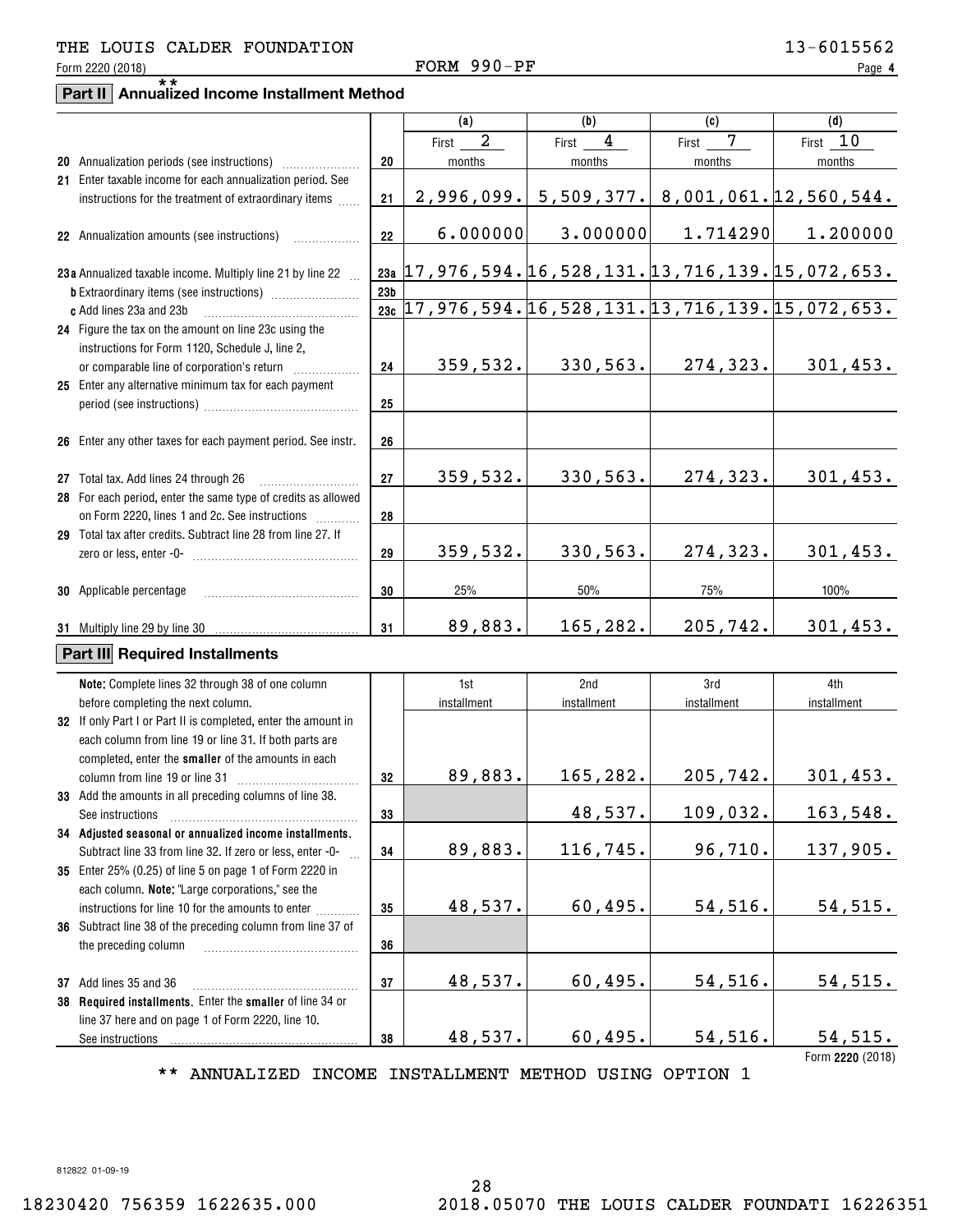| $FORM 990-PF$                                                              | INTEREST ON SAVINGS AND TEMPORARY CASH INVESTMENTS |                                        |                                    |                                           | STATEMENT 1                          |
|----------------------------------------------------------------------------|----------------------------------------------------|----------------------------------------|------------------------------------|-------------------------------------------|--------------------------------------|
| <b>SOURCE</b>                                                              |                                                    | (A)<br><b>REVENUE</b><br>PER BOOKS     | <b>NET</b>                         | (B)<br><b>INVESTMENT</b><br><b>INCOME</b> | (C)<br><b>ADJUSTED</b><br>NET INCOME |
| <b>JP MORGAN</b>                                                           |                                                    | 18,135.                                |                                    | 18, 135.                                  |                                      |
| TOTAL TO PART I, LINE 3                                                    |                                                    | 18, 135.                               |                                    | 18,135.                                   |                                      |
| FORM 990-PF                                                                |                                                    | DIVIDENDS AND INTEREST FROM SECURITIES |                                    |                                           | STATEMENT <sub>2</sub>               |
| <b>SOURCE</b>                                                              | <b>GROSS</b><br><b>AMOUNT</b>                      | CAPITAL<br>GAINS<br>DIVIDENDS          | (A)<br><b>REVENUE</b><br>PER BOOKS | (B)<br>NET INVEST-<br>MENT INCOME         | (C)<br>ADJUSTED<br>NET INCOME        |
| DIVIDEND AND<br>INTEREST INCOME<br>FROM INVESTMENTS<br><b>INTEREST AND</b> | 3,307,004.                                         |                                        | 0.3,307,004.                       | 3,307,004.                                |                                      |
| DIVIDENDS THRU<br>$K-1S$                                                   | 0.                                                 | 0.                                     | $0$ .                              | 89,360.                                   |                                      |
| TO PART I, LINE 4                                                          | 3,307,004.                                         | 0.                                     |                                    | 3,307,004. 3,396,364.                     |                                      |
|                                                                            |                                                    |                                        |                                    |                                           |                                      |
| FORM 990-PF                                                                |                                                    | OTHER INCOME                           |                                    |                                           | STATEMENT 3                          |

| DESCRIPTION                           | (A)       | (B )        | (C)        |
|---------------------------------------|-----------|-------------|------------|
|                                       | REVENUE   | NET INVEST- | ADJUSTED   |
|                                       | PER BOOKS | MENT INCOME | NET INCOME |
| OTHER PORTFOLIO INCOME THROUGH K-1S   | 0.        | 16,893.     |            |
| CLASS ACTION SETTLEMENTS              | 23,216.   | 23,216.     |            |
| OTHER INVESTMENT INCOME               | 113,820.  | 113,820.    |            |
| TOTAL TO FORM 990-PF, PART I, LINE 11 | 137,036.  | 153,929.    |            |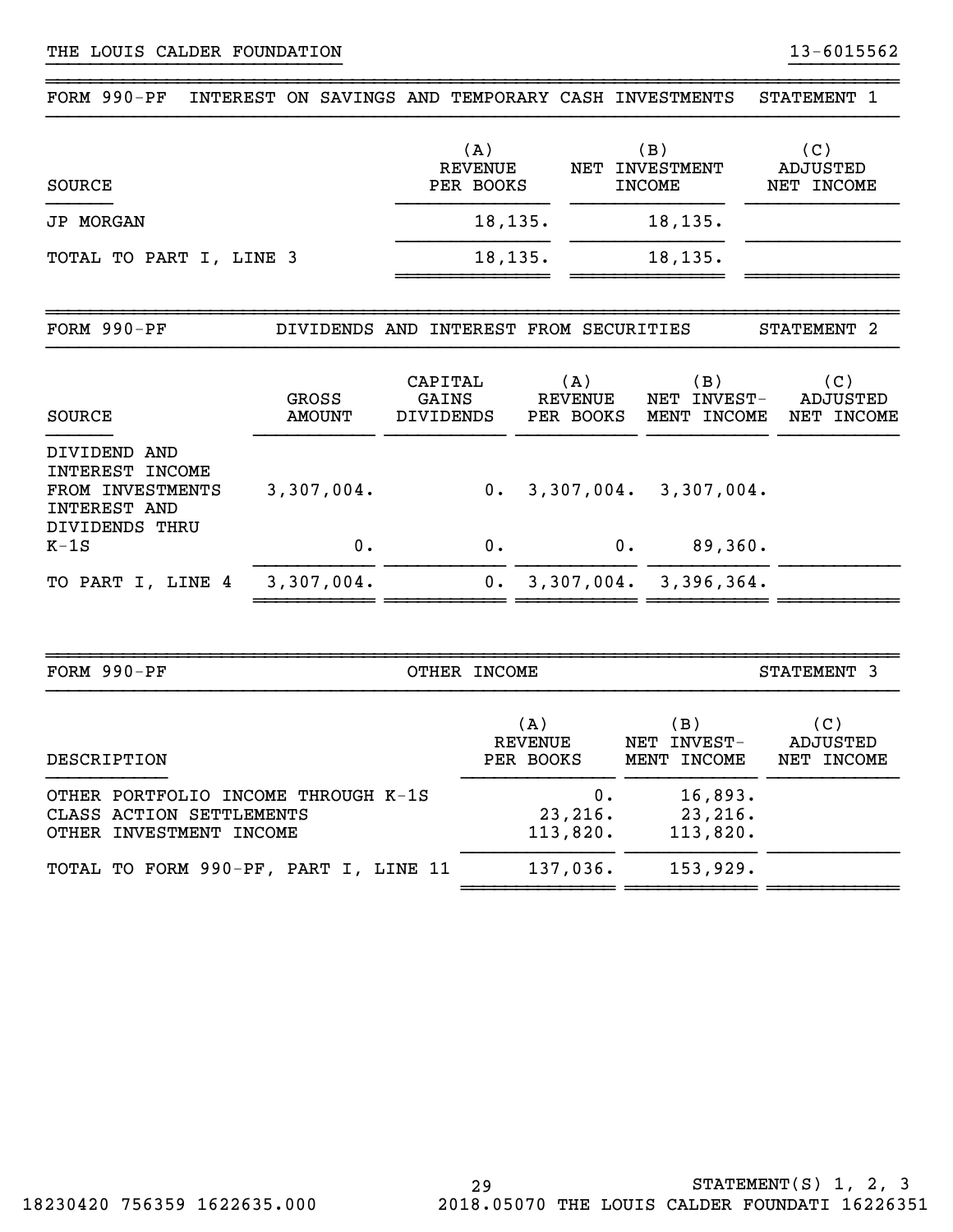| $FORM 990-PF$                         | LEGAL FEES                          |                                      | STATEMENT 4                   |                                      |
|---------------------------------------|-------------------------------------|--------------------------------------|-------------------------------|--------------------------------------|
| DESCRIPTION                           | (A)<br><b>EXPENSES</b><br>PER BOOKS | (B)<br>INVEST-<br>NET<br>MENT INCOME | (C)<br>ADJUSTED<br>NET INCOME | (D)<br><b>CHARITABLE</b><br>PURPOSES |
| FULTON VITTORIA LLC<br>DENTONS US LLP | 31,503.<br>75,000.                  | 0.<br>0.                             |                               | 31,503.<br>75,000.                   |
| TO FM 990-PF, PG 1, LN 16A            | 106, 503.                           | 0.                                   |                               | 106, 503.                            |

~~~~~~~~~~~~~~~~~~~~~~~~~~~~~~~~~~~~~~~~~~~~~~~~~~~~~~~~~~~~~~~~~~~~~~~~~~~~~~

| FORM 990-PF                                             | ACCOUNTING FEES                     |                                                    | STATEMENT 5                   |                                      |
|---------------------------------------------------------|-------------------------------------|----------------------------------------------------|-------------------------------|--------------------------------------|
| DESCRIPTION                                             | (A)<br><b>EXPENSES</b><br>PER BOOKS | $\vert B \rangle$<br>INVEST-<br>NET<br>MENT INCOME | (C)<br>ADJUSTED<br>NET INCOME | (D)<br>CHARITABLE<br><b>PURPOSES</b> |
| PKF O'CONNOR DAVIES, LLP -<br>AUDIT AND TAX PREPARATION |                                     |                                                    |                               |                                      |
| <b>FEES</b>                                             | 50, 220.                            | 4,478.                                             |                               | 45,742.                              |
| TO FORM 990-PF, PG 1, LN 16B                            | 50, 220.                            | 4,478.                                             |                               | 45,742.                              |

| FORM 990-PF                                          | OTHER PROFESSIONAL FEES             |                                      | STATEMENT 6                   |                                      |
|------------------------------------------------------|-------------------------------------|--------------------------------------|-------------------------------|--------------------------------------|
| DESCRIPTION                                          | (A)<br><b>EXPENSES</b><br>PER BOOKS | (B)<br>INVEST-<br>NET<br>MENT INCOME | (C)<br>ADJUSTED<br>NET INCOME | (D)<br>CHARITABLE<br><b>PURPOSES</b> |
| BROWN BROTHERS -<br>INVESTMENT ADVISORY              | 1,110,846.                          | 597,174.                             |                               | 0.                                   |
| JP MORGAN CHASE -<br>INVESTMENT ADVISORY             | 235,955.                            | 235,955.                             |                               | 0.                                   |
| PORTFOLIO EVALUATIONS,<br>INC. - INVESTMENT ADVISORY | 20,000.                             | 20,000.                              |                               | $0$ .                                |
| TO FORM 990-PF, PG 1, LN 16C 1,366,801.              |                                     | 853,129.                             |                               | 0.                                   |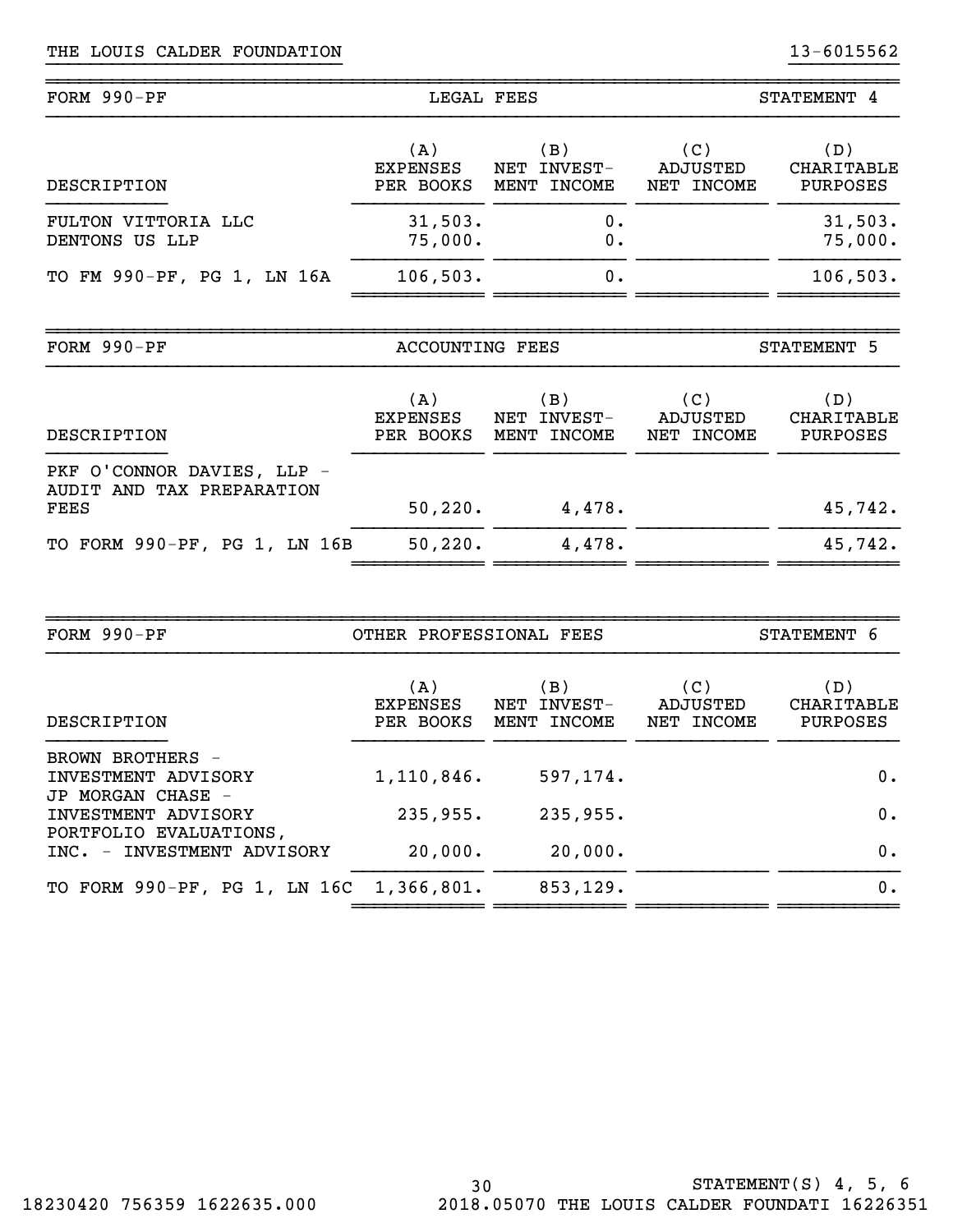| FORM 990-PF                                     | TAXES                  |                       | <b>STATEMENT</b><br>7 |                   |
|-------------------------------------------------|------------------------|-----------------------|-----------------------|-------------------|
|                                                 | (A)<br><b>EXPENSES</b> | (B)<br>INVEST-<br>NET | (C)<br>ADJUSTED       | (D)<br>CHARITABLE |
| DESCRIPTION                                     | PER BOOKS              | MENT INCOME           | NET INCOME            | PURPOSES          |
| FOREIGN TAXES WITHHELD<br>PROVISION FOR FEDERAL | 33,410.                | 115,609.              |                       | 0.                |
| EXCISE TAX                                      | 338,000.               | 0.                    |                       | 0.                |
| TO FORM 990-PF, PG 1, LN 18                     | 371,410.               | 115,609.              |                       | 0.                |

| FORM 990-PF                                                                                                |                                               | OTHER EXPENSES                           |                               | STATEMENT 8                                   |  |
|------------------------------------------------------------------------------------------------------------|-----------------------------------------------|------------------------------------------|-------------------------------|-----------------------------------------------|--|
| DESCRIPTION                                                                                                | (A)<br>EXPENSES<br>PER BOOKS                  | (B)<br>NET INVEST-<br>MENT INCOME        | (C)<br>ADJUSTED<br>NET INCOME | (D)<br>CHARITABLE<br>PURPOSES                 |  |
| GENERAL EXPENSES<br>STATE FILING FEES<br>GRANTS SOFTWARE<br>INFORMATION TECHNOLOGY<br>PARTNERSHIP EXPENSES | 23,845.<br>1,587.<br>30,909.<br>52,356.<br>0. | 2,126.<br>0.<br>0.<br>4,668.<br>548,598. |                               | 21,719.<br>1,587.<br>30,909.<br>47,688.<br>0. |  |
| OTHER INVESTMENT FEES AND<br>EXPENSES<br>DUES AND SUBSCRIPTIONS                                            | 79,761.<br>4,934.                             | 79,761.<br>440.                          |                               | 0.<br>4,494.                                  |  |
| TO FORM 990-PF, PG 1, LN 23                                                                                | 193,392.                                      | 635,593.                                 |                               | 106, 397.                                     |  |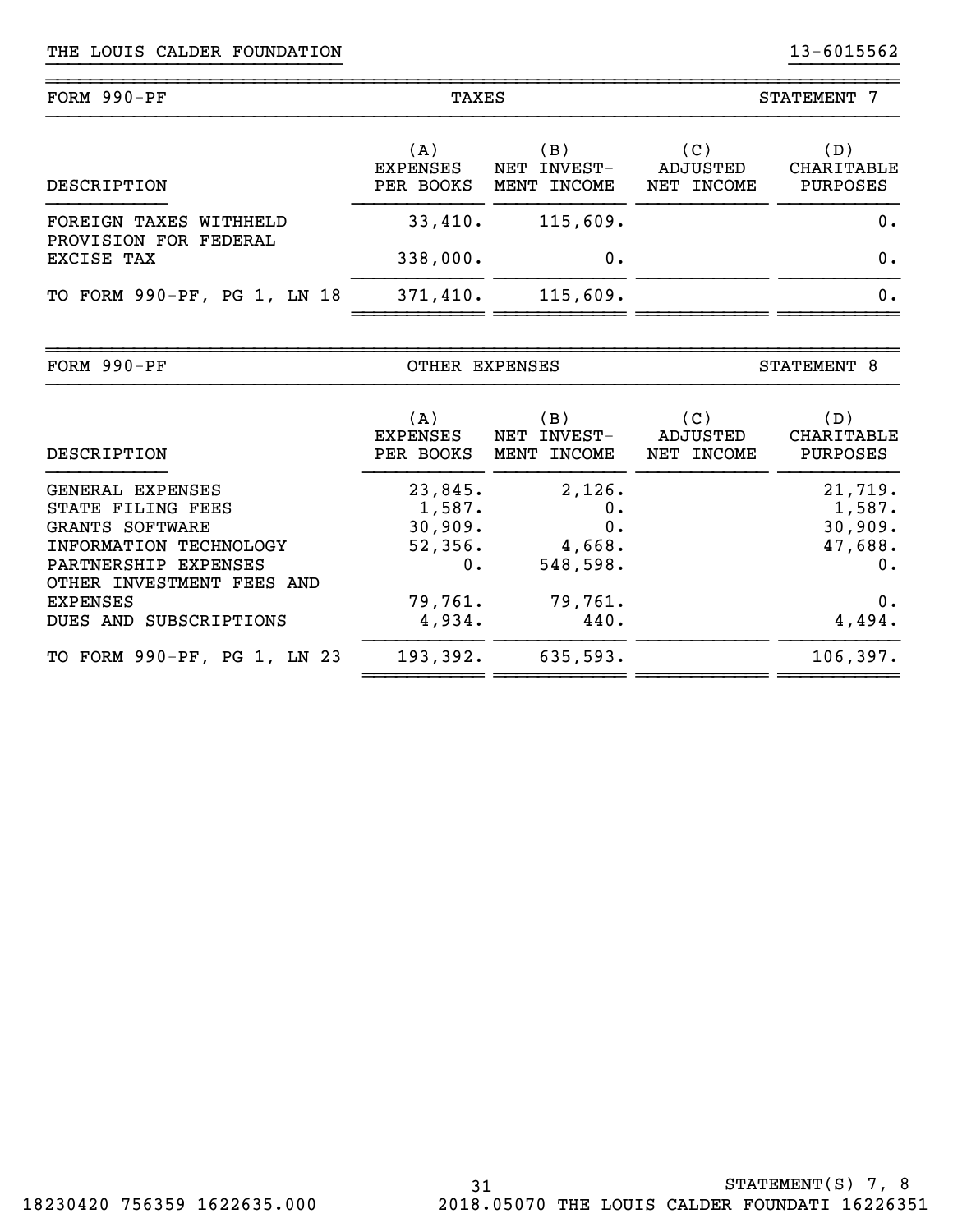### ~~~~~~~~~~~~~~~~~~~~~~~~~~~~~~~~~~~~~~~~~~~~~~~~~~~~~~~~~~~~~~~~~~~~~~~~~~~~~~FORM 990-PF CORPORATE STOCK STATEMENT 9

| DESCRIPTION                             | <b>BOOK VALUE</b> | <b>FAIR MARKET</b><br>VALUE |
|-----------------------------------------|-------------------|-----------------------------|
| AKRE FOCUS FUND-INST                    | 5,931,186.        | 5,931,186.                  |
| ALCON INC                               | 743,542.          | 743,542.                    |
| ALLEGION PLC                            | 1,383,197.        | 1,383,197.                  |
| ALPHABET INC-CL C                       | 2,721,838.        | 2,721,838.                  |
| ARTHUR J GALLAGHER & CO                 | 1,167,616.        | 1,167,616.                  |
| BERKSHIRE HATHAWAY INC-CL A             | 3,189,390.        | 3,189,390.                  |
| BOOKING HOLDINGS INC                    | 594,143.          | 594,143.                    |
| BRIGHT HORIZONS FAMILY SOLUT            | 344,863.          | 344,863.                    |
| BROWN-FORMAN CORP-CLASS B               | 1,276,657.        | 1,276,657.                  |
| CELANESE CORP                           | 1,152,863.        | 1,152,863.                  |
| COLGATE-PALMOLIVE CO                    | 688,058.          | 688,058.                    |
| COMCAST CORP-CLASS A                    | 2,330,640.        | 2,330,640.                  |
| COPART INC                              | 1,851,136.        | 1,851,136.                  |
| COSTCO WHOLESALE CORP                   | 550,545.          | 550,545.                    |
| DIAGEO PLC-SPONSORED ADR                | 1,274,089.        | 1,274,089.                  |
| DOLLAR GENERAL CORP                     | 1,123,984.        | 1,123,984.                  |
| FLEETCOR TECHNOLOGIES INC               | 1,677,054.        | 1,677,054.                  |
| HENRY SCHEIN INC                        | 1,061,129.        | 1,061,129.                  |
| KLA CORPORATION COM NEW                 | 855,342.          | 855,342.                    |
| LINDE PLC                               | 1,371,591.        | 1,371,591.                  |
| MASTERCARD INC - A                      | 913,474.          | 913,474.                    |
| NESTLE SA-SPONS ADR                     | 741,547.          | 741,547.                    |
| NOVARTIS AG-SPONSORED ADR               | 1,306,354.        | 1,306,354.                  |
| ORACLE CORP                             | 2,511,989.        | 2,511,989.                  |
| PERRIGO CO PLC                          | 695,092.          | 695,092.                    |
| SMITH (A.O.) CORP                       | 869,400.          | 869,400.                    |
| UNILEVER N V -NY SHARES                 | 1,101,982.        | 1,101,982.                  |
| US BANCORP                              | 2,074,103.        | 2,074,103.                  |
| WASTE MANAGEMENT INC                    | 667,650.          | 667,650.                    |
| ZOETIS INC                              | 1,684,067.        | 1,684,067.                  |
| TOTAL TO FORM 990-PF, PART II, LINE 10B | 43,854,521.       | 43,854,521.                 |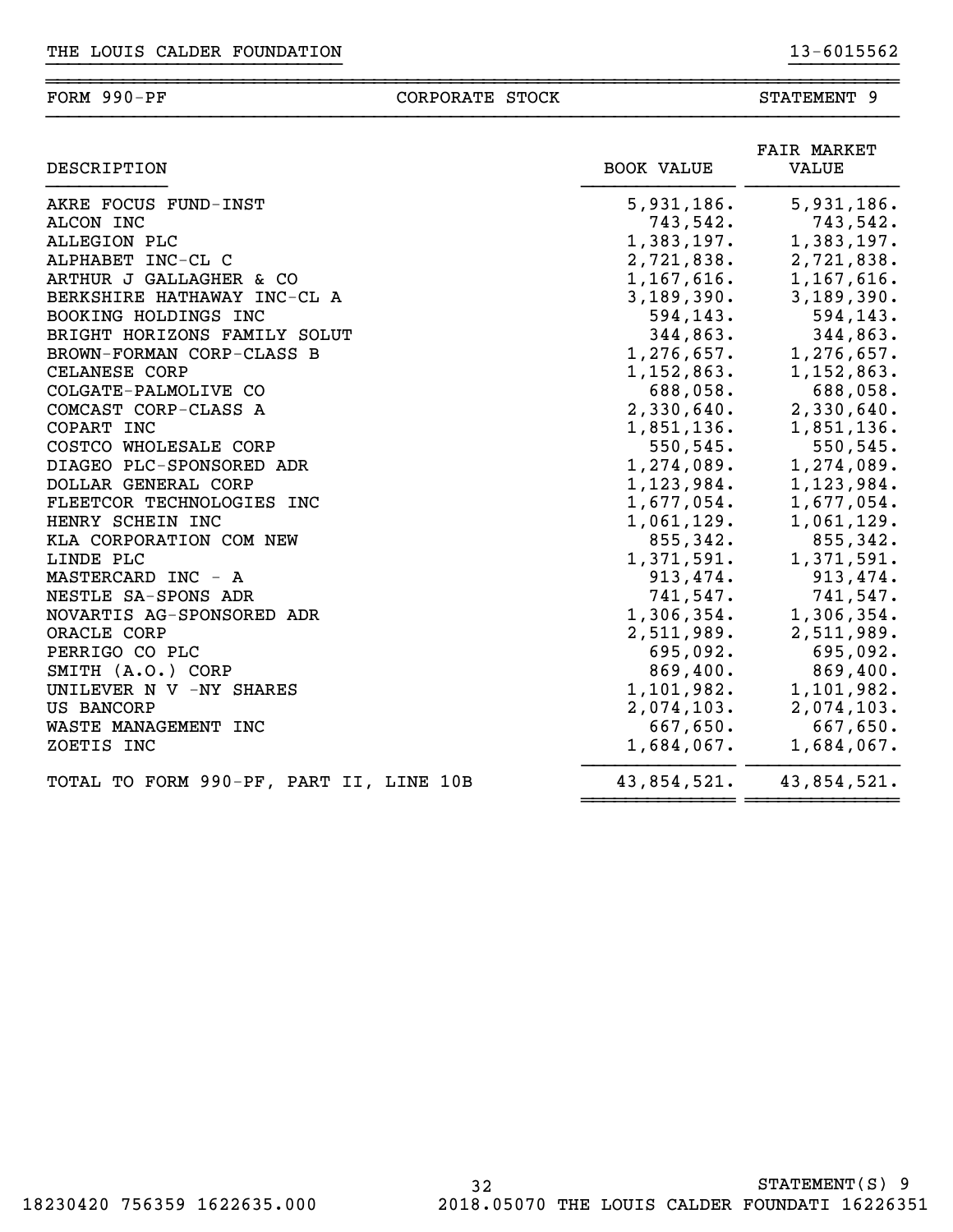| DESCRIPTION                            | VALUATION<br>METHOD | <b>BOOK VALUE</b> | <b>FAIR MARKET</b><br><b>VALUE</b> |
|----------------------------------------|---------------------|-------------------|------------------------------------|
| NEWTON COUNTY LUMBER CO.               | FMV                 | 336,759.          | 336,759.                           |
| BBH REAL EST INCOME FUND II LP         | FMV                 | 447,360.          | 447,360.                           |
| BBH REAL EST INCOME FUND III LP        | FMV                 | 572, 262.         | 572,262.                           |
| BBH CAP. PARTNERS III (CAYMAN)         | FMV                 | 772, 162.         | 772,162.                           |
| BBH CAP. PARTNERS IV                   | <b>FMV</b>          |                   |                                    |
|                                        |                     | 3,544,219.        | 3,544,219.                         |
| BBH CAP. PARTNERS V-1 SUB TRUST        | <b>FMV</b>          | 5,612,211.        | 5,612,211.                         |
| GOLDENTREE OFFSHORE LTD                | <b>FMV</b>          | 271, 150.         | 271, 150.                          |
| BBH WEALTH STRATEGIES LLC BARINGS      | <b>FMV</b>          |                   |                                    |
| LOAN SUB TRUST SERIES 1                |                     | 2,226,172.        | 2, 226, 172.                       |
| BBH WEALTH STRATEGIES LLC BARINGS      | FMV                 |                   |                                    |
| LOAN SUB TRUST SERIES 2                |                     | 446,862.          | 446,862.                           |
| BBH WEALTH STRATEGIES LLC BARINGS      | FMV                 |                   |                                    |
| LOAN SUB TRUST SERIES 3                |                     | 359,973.          | 359,973.                           |
| BBH WEALTH STRATEGIES SANDTON          | FMV                 |                   |                                    |
| CREDIT SOLUTIONS IV SUB TRUST          |                     | 1,812,184.        | 1,812,184.                         |
| BBH WEALTH STRATEGIES LLC LBC          | FMV                 |                   |                                    |
| CREDIT PARTNERS III USTE SERIES        |                     | 1,541,794.        | 1,541,794.                         |
| BBH WEALTH STRATEGIES OAKTREE          | <b>FMV</b>          | 682,459.          | 682,459.                           |
| BBH CEDAR ROCK CAPITAL PARTNERS LLC    | FMV                 | 9,304,584.        | 9,304,584.                         |
| BBH WEALTH STRATEGIES LLC ALTAROCK     | FMV                 |                   |                                    |
| PARTNERS SERIES                        |                     | 8,664,593.        | 8,664,593.                         |
| BBH WEALTH STRATEGIES LLC BARES        | FMV                 |                   |                                    |
| MID/LARGE CAP SERIES                   |                     | 10,673,523.       | 10,673,523.                        |
| BBH WEALTH STRATEGIES LLC BURGUNDY     | FMV                 |                   |                                    |
| EMERGING MARKETS SERIES                |                     | 6,426,534.        | 6,426,534.                         |
| BBH WEALTH STRATEGIES LLC SELECT       | FMV                 |                   |                                    |
| EQUITY SERIES                          |                     | 21,962,668.       | 21,962,668.                        |
| BBH WEALTH STRATEGIES LLC CLARKSTON    | FMV                 |                   |                                    |
| CAPITAL PARTNERS                       |                     | 4,921,469.        | 4,921,469.                         |
| BBH WS - SILVER POINT DISTRESSED       | FMV                 |                   |                                    |
| OPPORTUNITY SUB-TRUST                  |                     | 39,098.           | 39,098.                            |
| BBH CAPITAL PARTNERS OPPORTUNITIES     | FMV                 |                   |                                    |
| <b>FUND</b>                            |                     | 268,793.          | 268,793.                           |
| LONGLEAF PART SMALL CAP                | FMV                 | 3,842,675.        | 3,842,675.                         |
|                                        |                     |                   |                                    |
| BBH PART-INTL EQTY-I                   | FMV                 | 6,316,135.        | 6,316,135.<br>12, 113, 815.        |
| BBH LIMITED DURATION-I                 | FMV                 | 12, 113, 815.     |                                    |
| BBH INCOME FUND-I                      | FMV                 |                   | $3,687,686.$ $3,687,686.$          |
| DODGE & COX INCOME FD                  | FMV                 |                   | $5,322,147.$ $5,322,147.$          |
| DOUBLELINE TTL RTRN BND-I              | FMV                 |                   | $5, 291, 844.$ $5, 291, 844.$      |
| JPM MANAGED INCOME FD - USD - L        | FMV                 | $1,310,067$ .     | 1,310,067.                         |
| LORD ABBETT SHRT DUR INC-F3            | FMV                 | $1,083,614$ .     | 1,083,614.                         |
| MTRPLTN WST TTL RTRN BND-PLN           | FMV                 | 3,343,196.        | 3,343,196.                         |
| PIMCO TOTAL RETURN FD-INST             | FMV                 | 1,205,882.        | 1,205,882.                         |
| VANGUARD TOTAL BOND MARKET INDEX       | FMV                 |                   |                                    |
| FUND-ADM                               |                     | 7,187,418.        | 7,187,418.                         |
| SCHWAB U.S. TIPS ETF                   | FMV                 | 2,061,055.        | 2,061,055.                         |
|                                        |                     |                   |                                    |
| TOTAL TO FORM 990-PF, PART II, LINE 13 |                     | 133,652,363.      | 133,652,363.                       |

33 STATEMENT(S) 10 18230420 756359 1622635.000 2018.05070 THE LOUIS CALDER FOUNDATI 16226351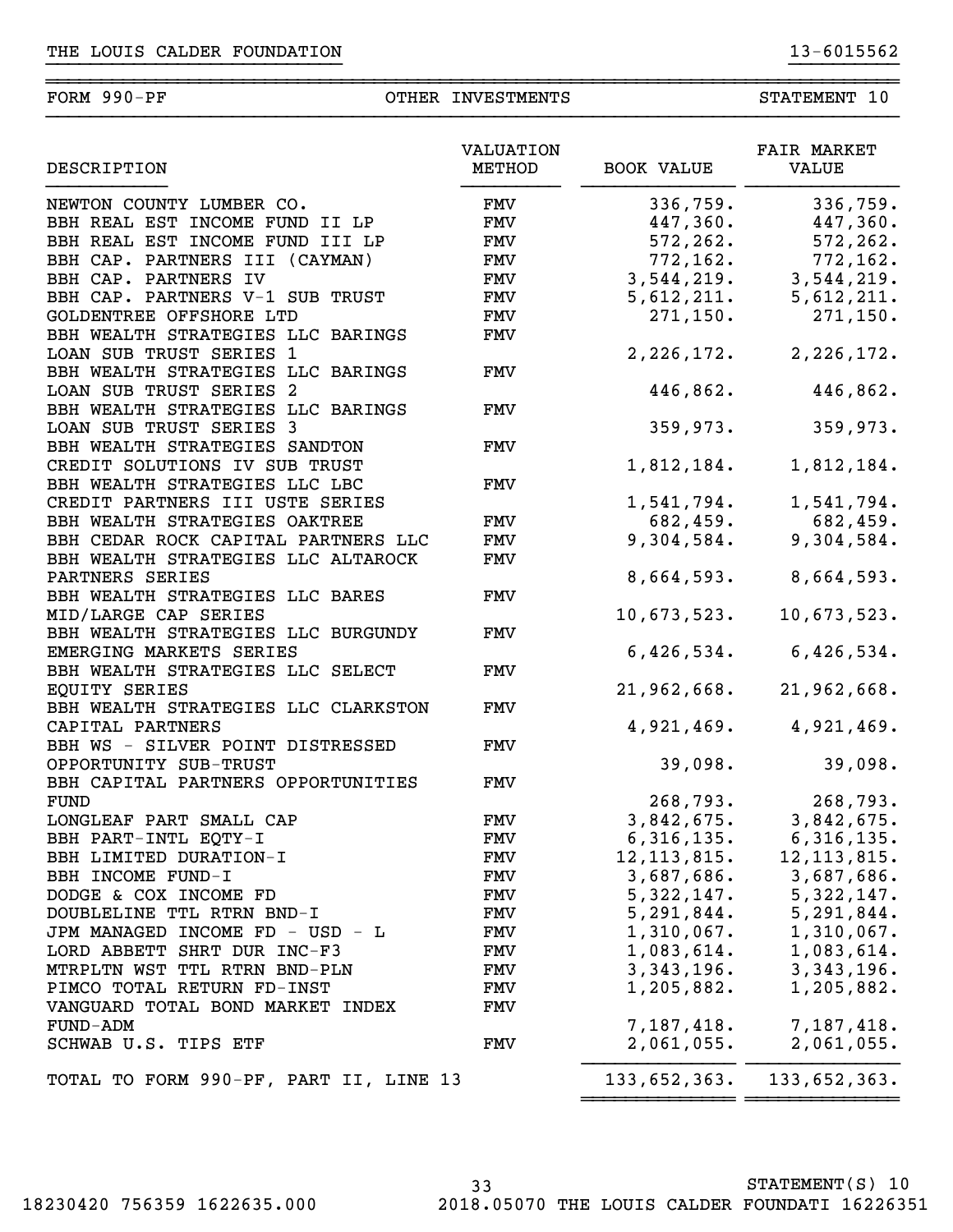| FORM $990-PF$ | EXPENDITURE RESPONSIBILITY STATEMENT |                     | STATEMENT 11 |  |
|---------------|--------------------------------------|---------------------|--------------|--|
|               |                                      | PART VII-B, LINE 5C |              |  |

~~~~~~~~~~~~~~~~~~~~~~~~~~~~~~~~~~~~~~~~~~~~~~~~~~~~~~~~~~~~~~~~~~~~~~~~~~~~~~

GRANTEE'S NAME

CHARTER FUND INC. DBA CHARTER SCHOOL GROWTH FUND

GRANTEE'S ADDRESS

10901 W. 120TH AVENUE, SUITE 450 BROOMFIELD, CO 80021

| GRANT AMOUNT | DATE OF GRANT | AMOUNT EXPENDED |
|--------------|---------------|-----------------|
| 400,000.     | 10/12/16      | 400,000.        |

PURPOSE OF GRANT

TO SUPPORT THE CHARTER MANAGEMENT ORGANIZATIONS IN FUND III PORTFOLIO TO DEVELOP AND REPLICATE SCHOOLS.

DATES OF REPORTS BY GRANTEE

4/24/17, 4/19/18, 2/5/19, 2/6/20

ANY DIVERSION BY GRANTEE }}}}}}}}}}}}}}}}}}}}}}}}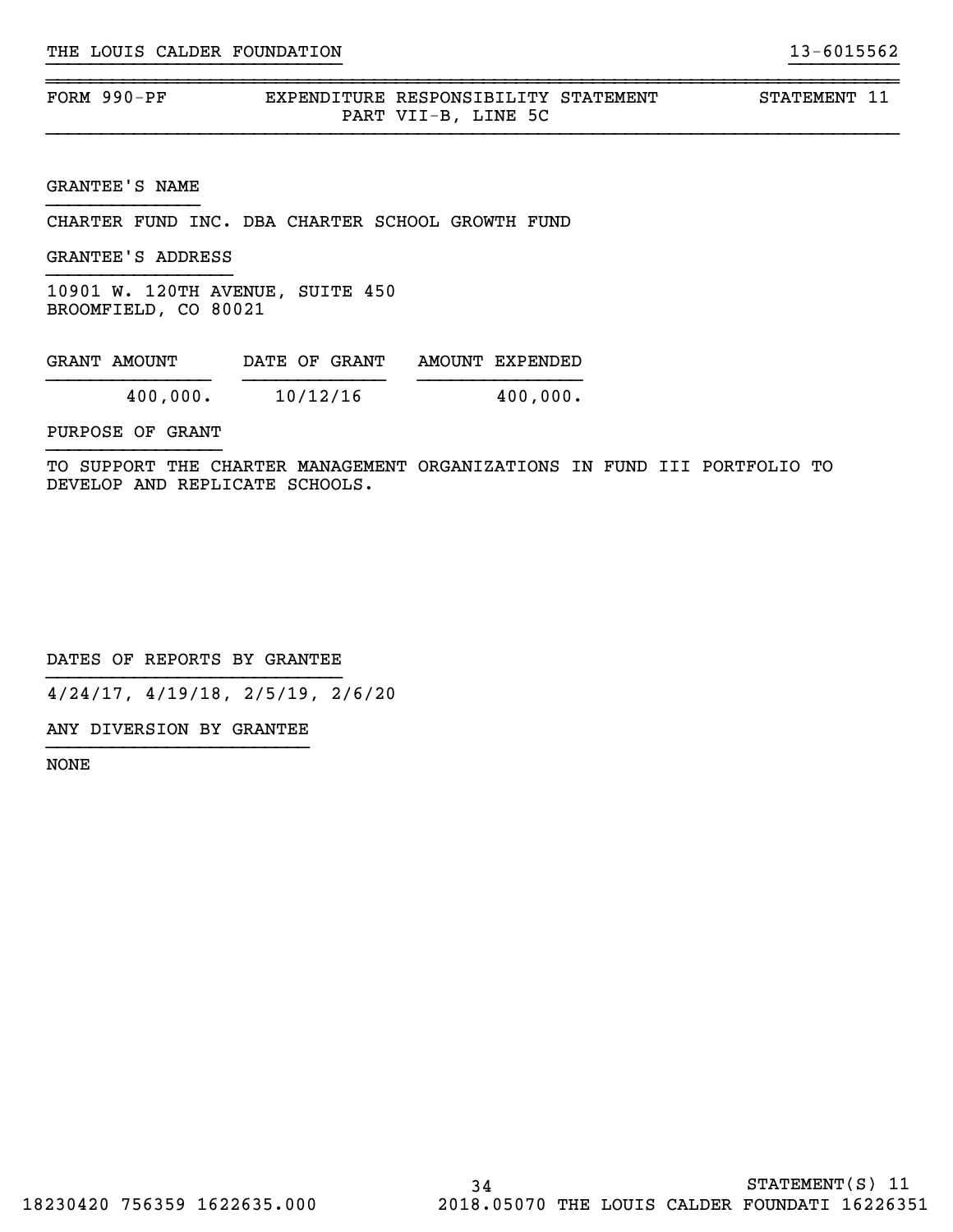CHARTER FUND INC. DBA CHARTER SCHOOL GROWTH FUND

GRANTEE'S ADDRESS

10901 W. 120TH AVENUE, SUITE 450 BROOMFIELD, CO 80021

| GRANT AMOUNT | DATE OF GRANT | AMOUNT EXPENDED |
|--------------|---------------|-----------------|
| 400,000.     | 10/18/17      | 400,000.        |

PURPOSE OF GRANT

TO SUPPORT THE CHARTER MANAGEMENT ORGANIZATIONS IN FUND III PORTFOLIO TO DEVELOP AND REPLICATE SCHOOLS.

}}}}}}}}}}}}}}}}}}}}}}}}}}} }}}}}}}}}}

DATES OF REPORTS BY GRANTEE

4/24/17, 4/19/18, 2/5/19, 2/6/20

ANY DIVERSION BY GRANTEE }}}}}}}}}}}}}}}}}}}}}}}}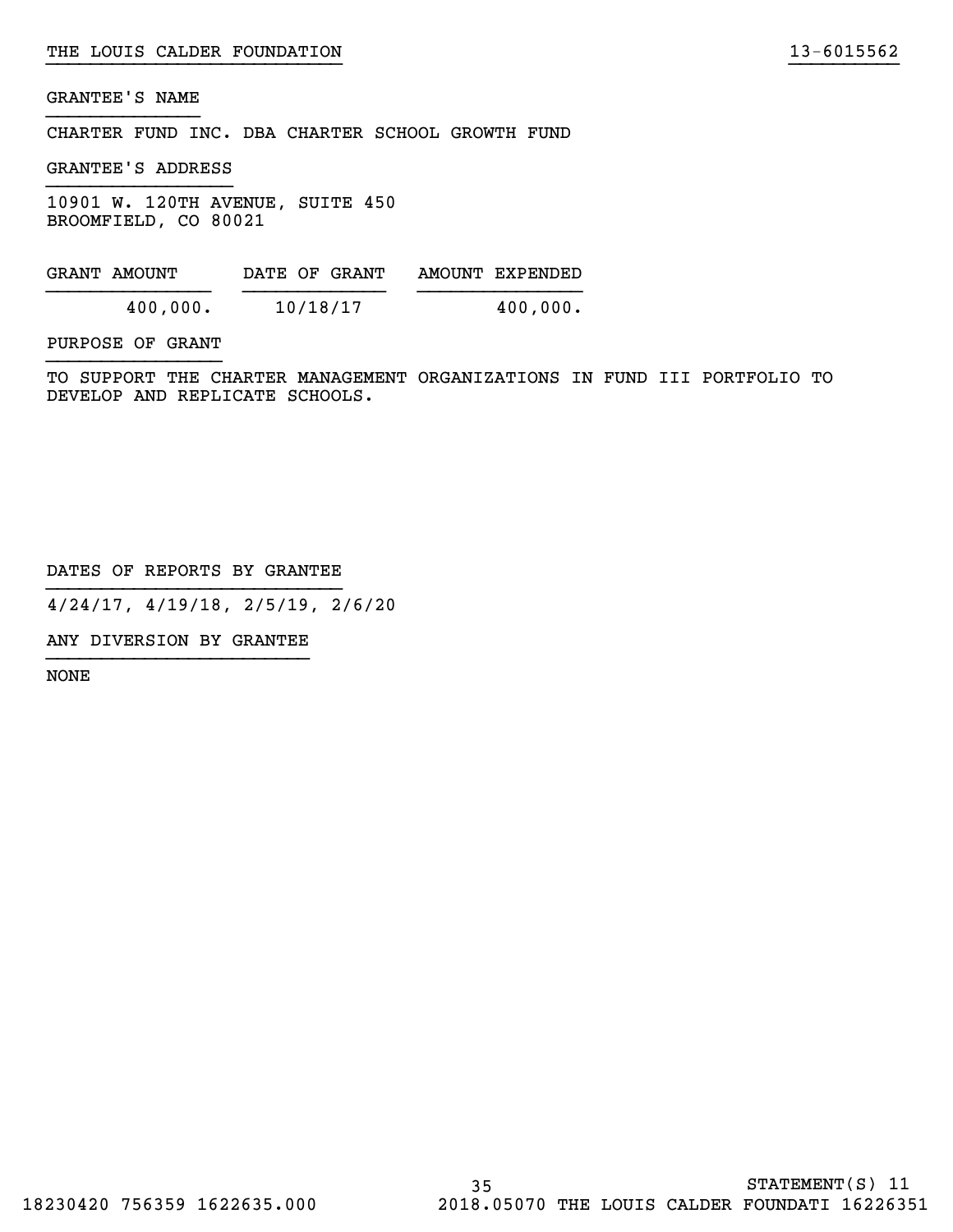CHARTER FUND INC. DBA CHARTER SCHOOL GROWTH FUND

GRANTEE'S ADDRESS

10901 W. 120TH AVENUE, SUITE 450 BROOMFIELD, CO 80021

| GRANT AMOUNT | DATE OF GRANT | AMOUNT EXPENDED |
|--------------|---------------|-----------------|
| 400,000.     | 10/17/18      | 400,000.        |

PURPOSE OF GRANT

TO SUPPORT THE CHARTER MANAGEMENT ORGANIZATIONS IN FUND III PORTFOLIO TO DEVELOP AND REPLICATE SCHOOLS.

}}}}}}}}}}}}}}}}}}}}}}}}}}} }}}}}}}}}}

DATES OF REPORTS BY GRANTEE

4/24/17, 4/19/18, 2/5/19, 2/6/20

ANY DIVERSION BY GRANTEE }}}}}}}}}}}}}}}}}}}}}}}}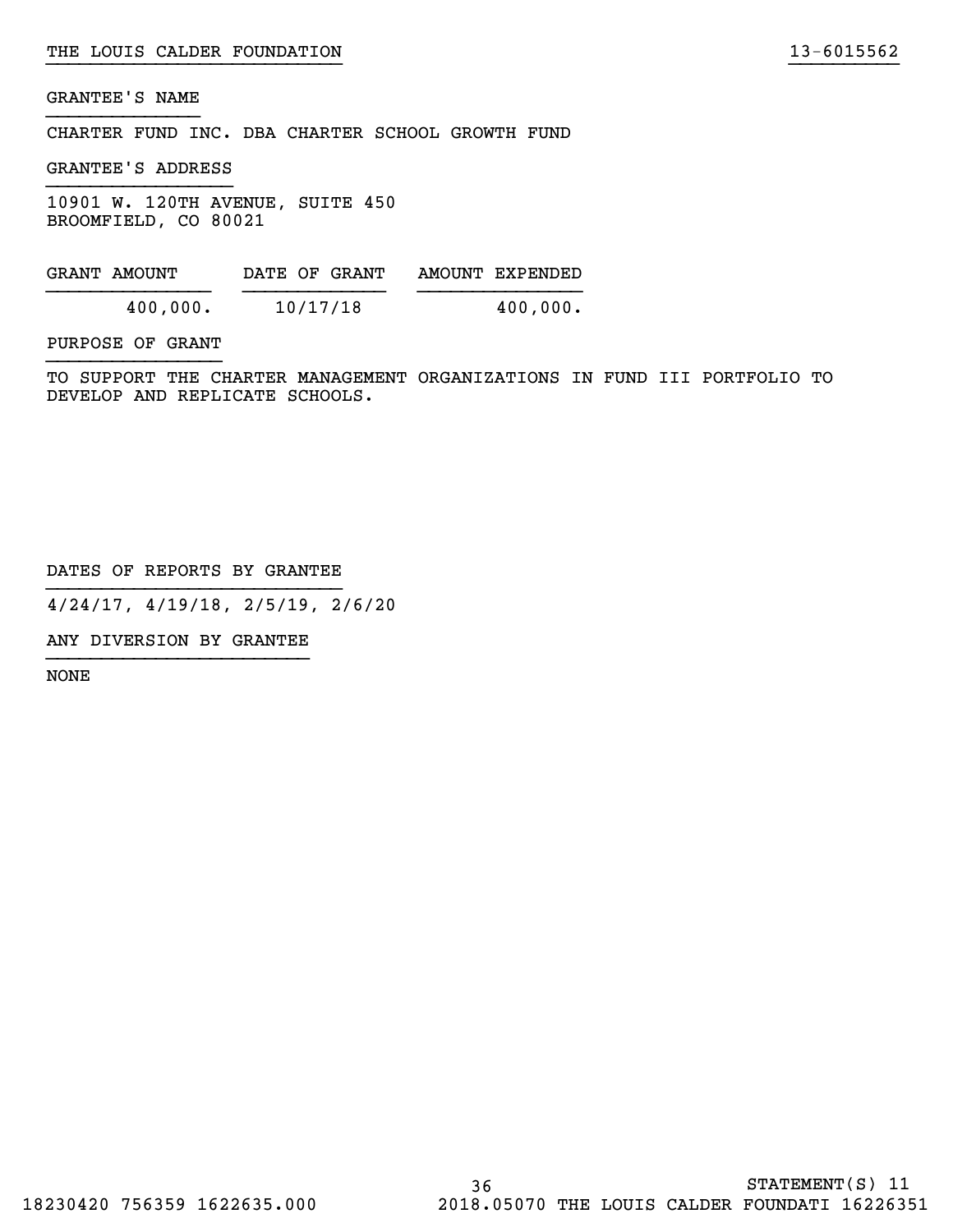CHARTER FUND INC. DBA CHARTER SCHOOL GROWTH FUND

GRANTEE'S ADDRESS

10901 W. 120TH AVENUE, SUITE 450 BROOMFIELD, CO 80021

| GRANT AMOUNT | DATE OF GRANT | AMOUNT EXPENDED |
|--------------|---------------|-----------------|
| 400,000.     | 10/17/19      | 186, 239.       |

PURPOSE OF GRANT

TO SUPPORT THE CHARTER MANAGEMENT ORGANIZATIONS IN FUND III PORTFOLIO TO DEVELOP AND REPLICATE SCHOOLS.

}}}}}}}}}}}}}}}}}}}}}}}}}}} }}}}}}}}}}

DATES OF REPORTS BY GRANTEE

4/24/17, 4/19/18, 2/5/19, 2/6/20

ANY DIVERSION BY GRANTEE }}}}}}}}}}}}}}}}}}}}}}}}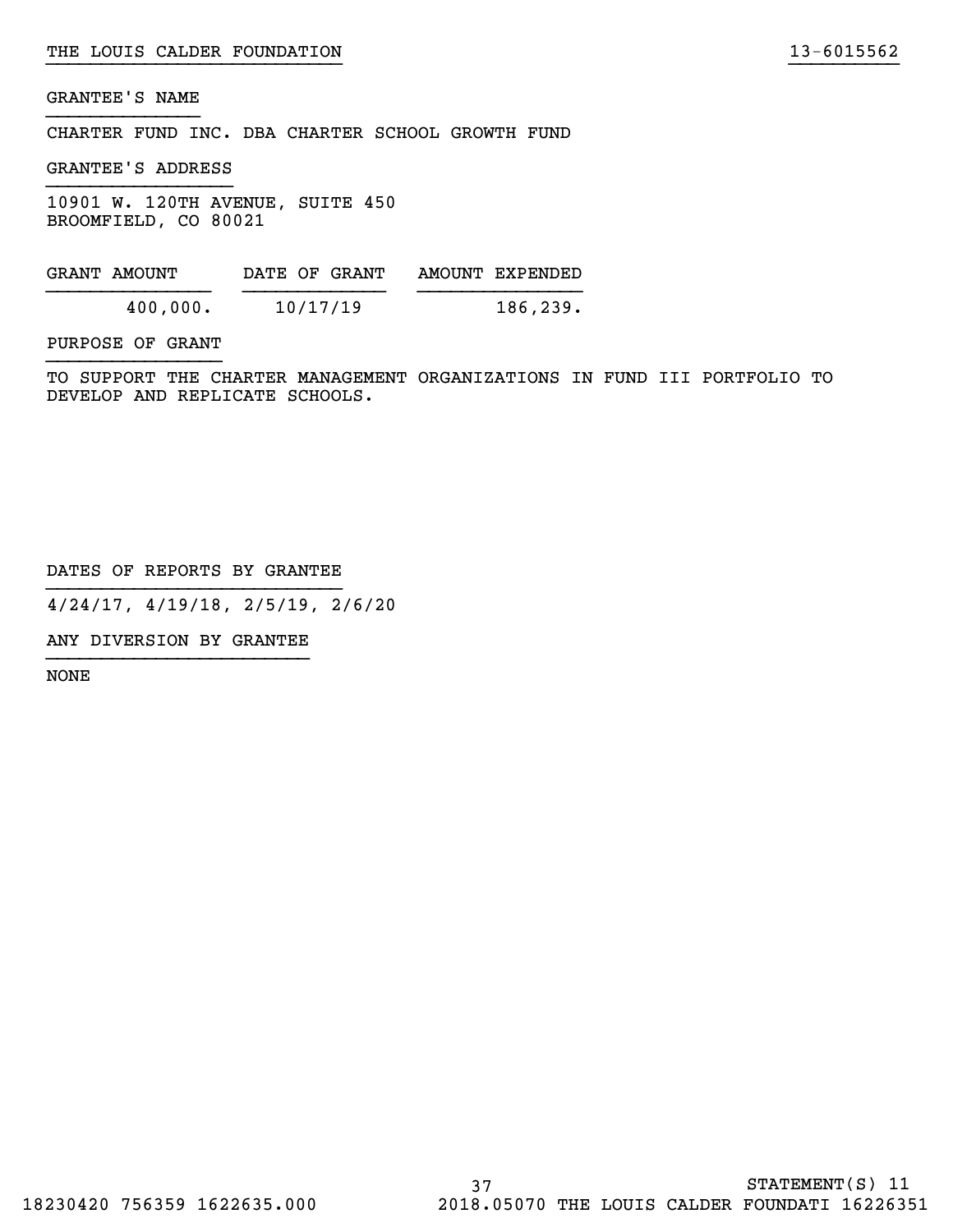CHARTER FUND INC. DBA CHARTER SCHOOL GROWTH FUND

GRANTEE'S ADDRESS

10901 W. 120TH AVENUE, SUITE 450 BROOMFIELD, CO 80021

GRANT AMOUNT DATE OF GRANT AMOUNT EXPENDED }}}}}}}}}}}}}}} }}}}}}}}}}}}} }}}}}}}}}}}}}}} 500,000. 10/17/18 500,000.

PURPOSE OF GRANT

TO SUPPORT THE GROWTH OF FREEDOM PREP CHARTER SCHOOLS AND CAPSTONE EDUCATION GROUP IN MEMPHIS, TN THROUGH THE MEMPHIS FUND.

}}}}}}}}}}}}}}}}}}}}}}}}}}} }}}}}}}}}}

DATES OF REPORTS BY GRANTEE

2/5/19

ANY DIVERSION BY GRANTEE }}}}}}}}}}}}}}}}}}}}}}}}